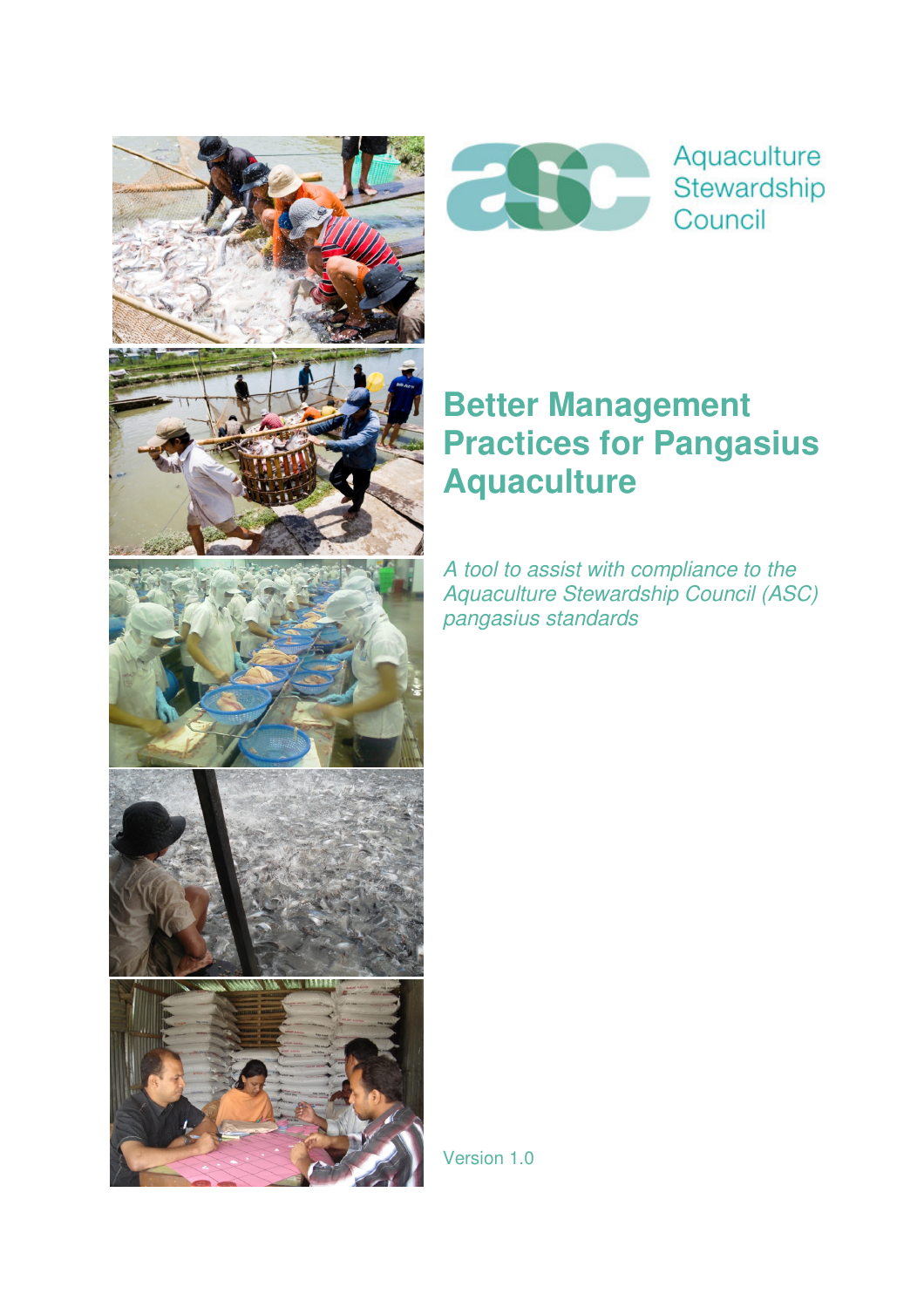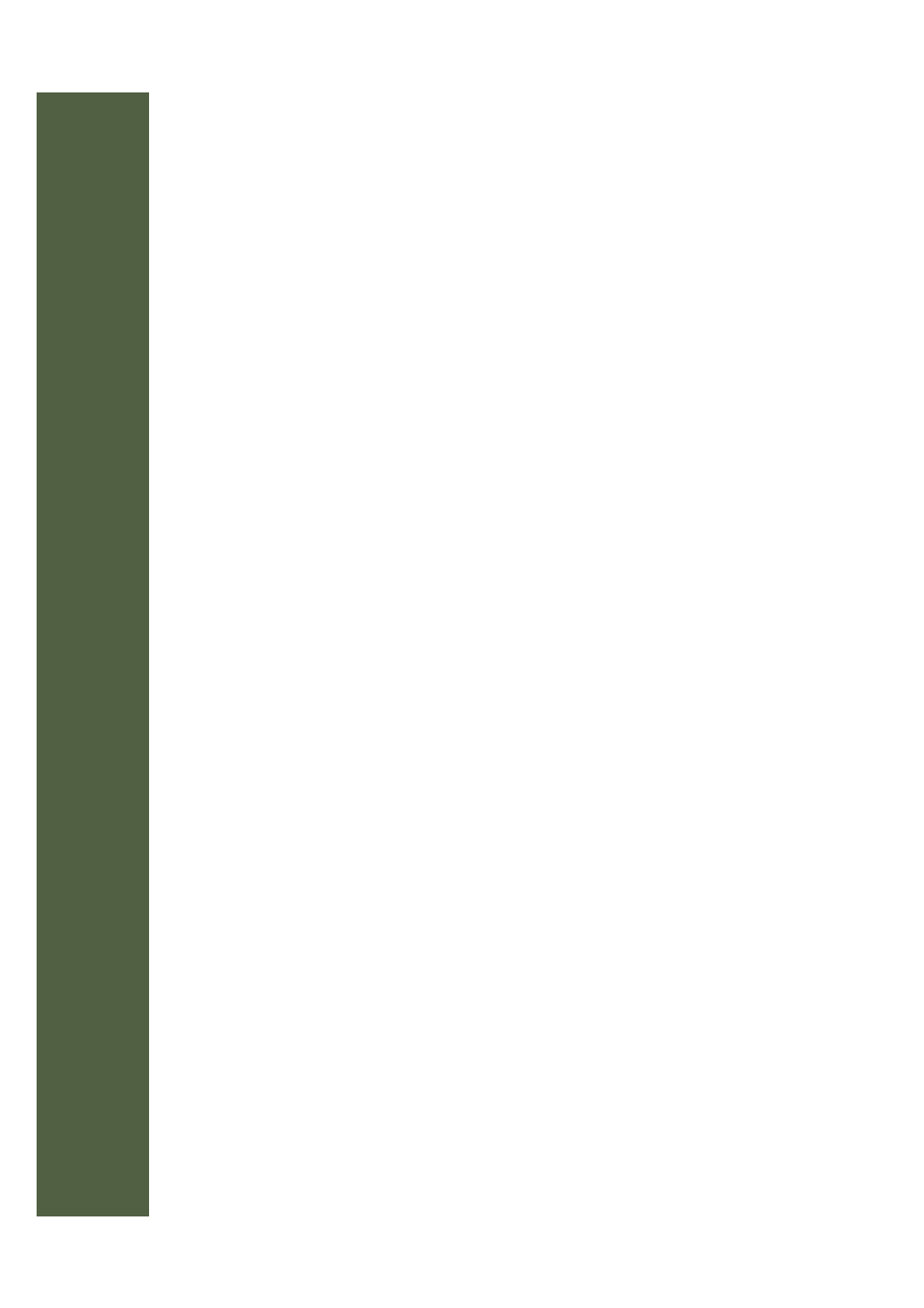#### **PREFACE**

The purpose of this document is to provide better management practices (BMP) to producers to aid in efforts to seek compliance to the Pangasius Aquaculture Dialogue (PAD)standards. It includes BMPs for all standards included in the PAD. Adherence to the BMPs in this document does not infer compliance with the PAD, rather these BMPs will assist in identifying means that a farmer can use to achieve the standards that are directly under the control of farm management. The BMP manual is to be used in conjunction with the PAD Standards Document and the PAD Auditor Guidance.

The PAD standards are global standards that will help minimize the key negative environmental and social impacts associated with tilapia aquaculture. They are performancebased standards that, with minor exceptions, are measurable. The standards will be amended periodically to reflect changes in science and technology, as well as to encourage innovation and continuous improvement.

These standards are the product of the PAD, a group of 600-plus people committed to transforming the pangasius aquaculture industry. The PAD included a broad and diverse group of stakeholders from around the world, among them representatives from the tilapia aquaculture industry, academia, environmental and social non-governmental organizations, and government. From September 2007 to August 2010, they worked together to identify the impacts the standards should address, then develop principles, criteria, indicators and standards that will help minimize those impacts. World Wildlife Fund (WWF) coordinated the process.

These are the first global standards for pangasius aquaculture developed through an open, transparent and multi-stakeholder process that is aligned with the International Social and Environmental Accreditation and Labeling Alliance's renowned guidelines for creating standards. The process was transparent, encouraged input from a diverse group of people, and ensured that their ideas were considered.

The final standards will be given to a new entity that will be responsible for working with independent, third party certification bodies to certify farms that are in compliance with the standards created through the PAD and other Aquaculture Dialogues established to develop global standards. The new entity, to be called the Aquaculture Stewardship Council (ASC), is expected to be operational in the middle of 2011.

This document was developed by the PAD coordinator and published by WWF.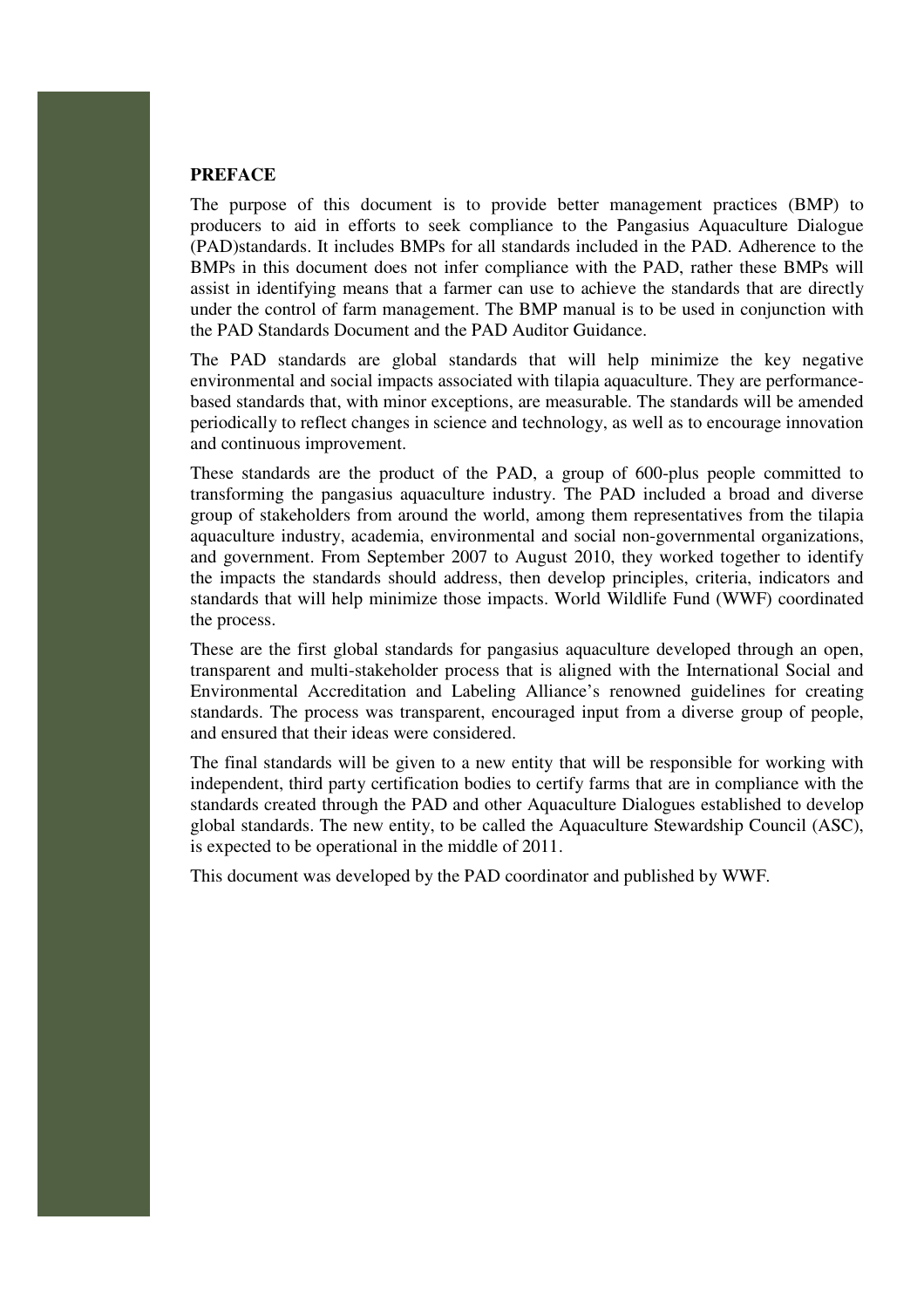## **PRINCIPLE 1.** LOCATE AND OPERATE FARMS WITHIN ESTABLISHED LOCAL AND NATIONAL LEGAL FRAMEWORKS

**Criteria 1.1:**Local and national regulations.

Applicable Standards (1.1.1 – 1.1.4)

**Justification:**Local and national regulations shall be adhered to, as local regulations sometimes concern a different level of detail compared with national regulations. In cases of conflict between national and local regulations, national laws take precedence. As it is extremely difficult to audit for compliance to all laws in a country, PAD stakeholders decided the focus of the standards should be the four indicators included under this criteria.

- 1. Contact local regulatory bodies within the farm's legal boundaries to solicit information on what requirements are necessary within the local and national context.
- 2. Follow guidance provided by local regulatory body(s) on appropriate leases, deeds or permits required to legally establish and operate a tilapia aquaculture activity in this locale.
- 3. Follow guidance provided by local and national regulatory body(s) on appropriate leases, deeds or permits required to legally establish and operate a pangasius aquaculture activity your area. If the law limits the amount of biomass allowed to be cultured in certain areas, make sure you comply with those laws. Producers should have available, copies of valid permits, land deed titles, licenses, concessions, etc.
- 4. Tax payment confirmation certificates are often provided by the national and local authorities that collect these fees. Producers should identify these appropriate authorities and obtain written government confirmation that appropriate taxes have been paid.
- 5. If you have a pond, ask local authorities with competence on water quality if they can test water quality parameters to prove compliance with the existing water discharge regulation. If they can ask them to test the water you discharge and to issue you a statement that you comply with the regulation. If they cannot, ask your local authorities what are the ISO17025 accredited laboratories near your farm, contact an accredited laboratory and ask them to collected samples of the discharged water and to issue a statement about having collected the samples and on the test results.
- **6.** Producers shall contact national authorities for any ambiguity or problems in understanding these laws.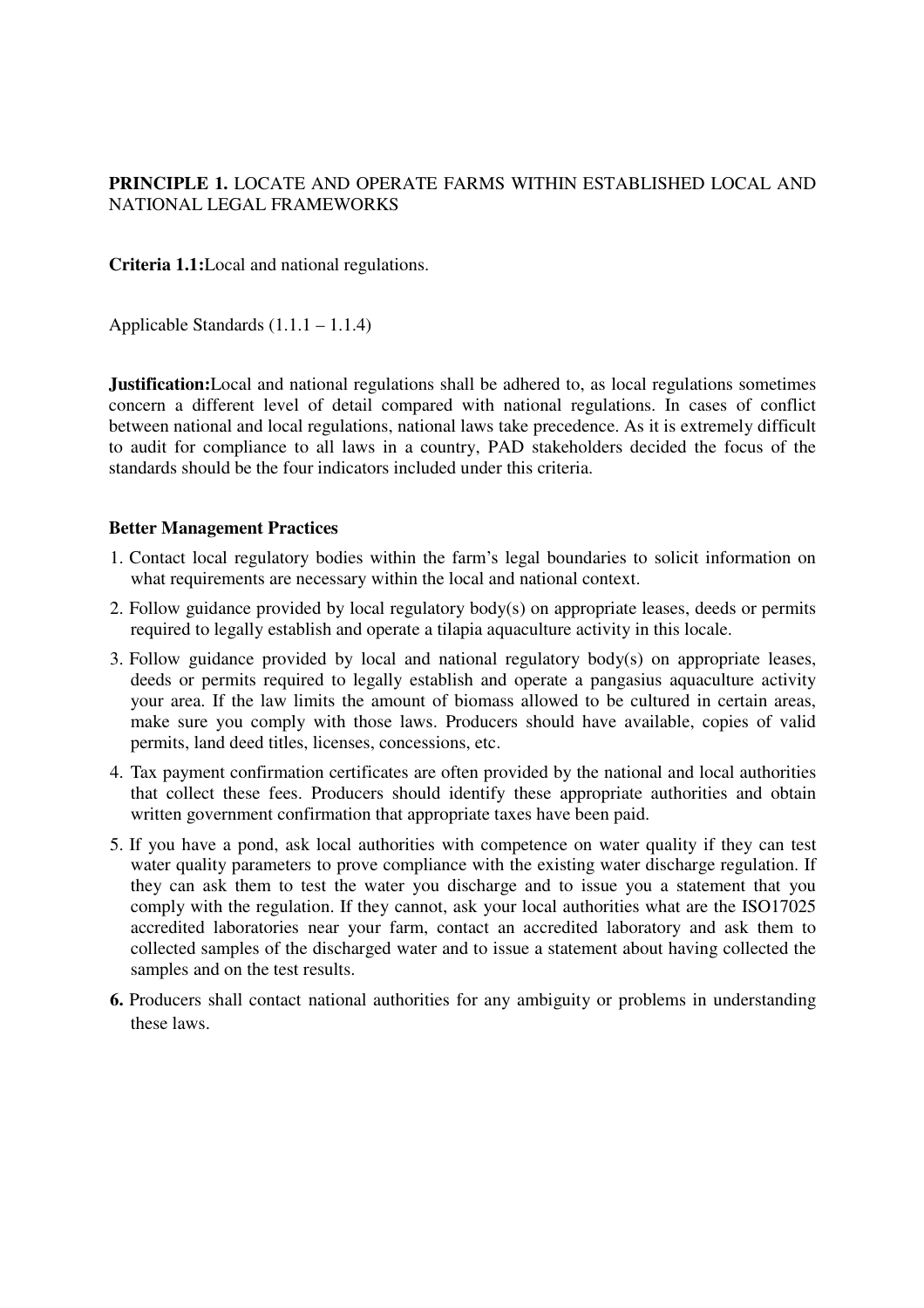## **PRINCIPLE 2:** FARMS MUST BE LOCATED, DESIGNED, CONSTRUCTED AND MANAGED TO AVOID (OR, AT LEAST, MINIMIZE) THEIR NEGATIVE IMPACTS ON OTHER USERS AND THE ENVIRONMENT

**Criteria 2.1:**Meeting official development plans

Applicable Standards (2.1.1)

**Justification:** Although some countries may not have aquaculture development plans identifying approved aquaculture development areas, it is important, when these plans exist, to confirm that the unit of certification is within the identified zone. In areas where there is no official aquaculture development plan, the PAD assessment will serve as the appropriate intermediary tool.

- 1. Use global positioning system (GPS) to identify key, central points of farm location. A minimum of 4 GPS coordinates from the 4 corners of the farm shall be taken.
- 2. Contact local and national authorities to identify whether there are aquaculture development plans applicable to your farm
- 3. Find the location of your farm in the aquaculture plans and make sure you farm only in areas that are within the plans.
- 4. If you are sure that there are no aquaculture plans applicable to your farming area check regularly with the local and national authorities whether such plans have been developed.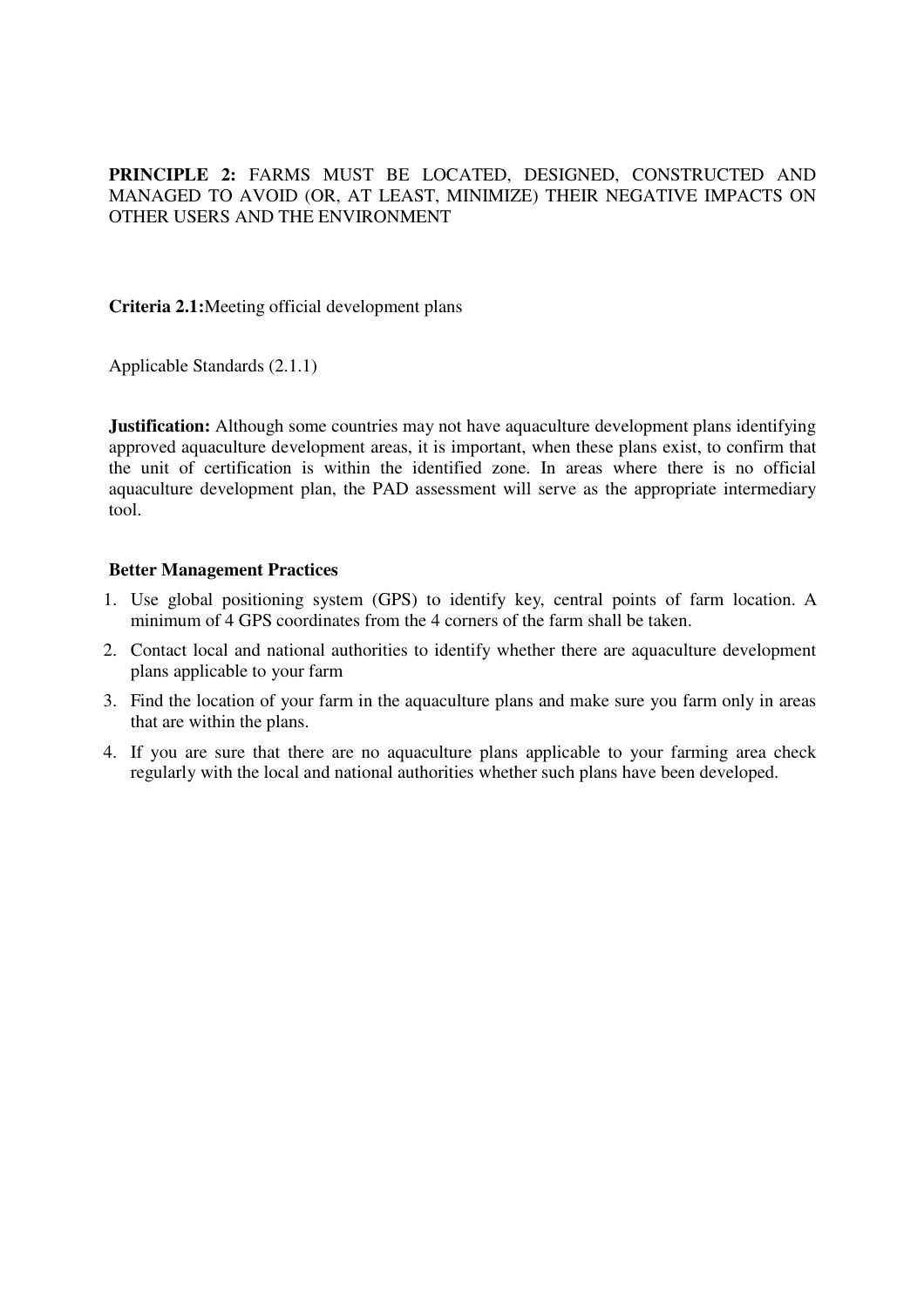**Criteria 2.2**: Conversion of natural ecosystems

Applicable Standards (2.2.1 – 2.2.4)

**Justification:** As pangasius farming is conducted in a relatively limited production area and farms are most commonly established by converting rice fields, certified PAD farms must be able to establish and expand into land that has been allocated for farming for the last 10 years without having to convert natural ecosystems (e.g. mangroves and wetlands). Establishment of the farm and expansion of an existing farm shall not result in conversion of wetlands and any other ecosystems other than agriculture or aquaculture land.

Farms established before the PAD standards were issued may have caused negative impacts on the environment or society. In addition, pangasius farms must use land and water, which, most likely, are associated with a certain degree of impact on the environment and other resource users. For these reasons, the PAD decided to establish a restoration fund to support activities aimed at compensating for such impacts. At the time of writing of these standards there was no restoration fund in place. However, it is expected that the Aquaculture Stewardship Council (ASC) will identify such a fund.

Discharge of earth during farm construction has been reported by some local communities as having affected their livelihood by negatively impacting water quality. Discharge of land in water bodies also affects the aquatic ecosystem. This practice should, therefore, be avoided.

An increasing number of species worldwide become endangered because of human activities. Pangasius farming should be conducted in a way that does not put further pressure on those species.

- 1. If any of the ponds in your farm were established after August 2010, contact the local authorities and ask them for a statement indicating that the land of your farm was agriculture or aquaculture land for 10 years or more. Alternatively you can use land use maps or statements that indicate that the land was agriculture or aquaculture land for at least the 10 years before.
- 2. Write and sign a letter stating that you commit to pay USD 0.50 for every ton of fish you want to get certified to an Environmental and Social restoration fund. Payment should be made for all crops harvested from the day of first certification. If the fund has not been established yet, you may not need to pay now, but you will have to pay the total amount (for every ton of ASC certified fish you produced) later.
- 3. If after August 2010 you remove any earth during farm construction or expansion or during operations, make sure you do not discharge any of this earth in common water bodies. In addition, keep records of where you moved the earth to.
- 4. In many locations where pangasius aquaculture takes place, rare and unique fauna exists. Many of the rarest of animals are in endangered or threatened categories. The International Union for the Conservation of Nature (IUCN) maintains a database, the Red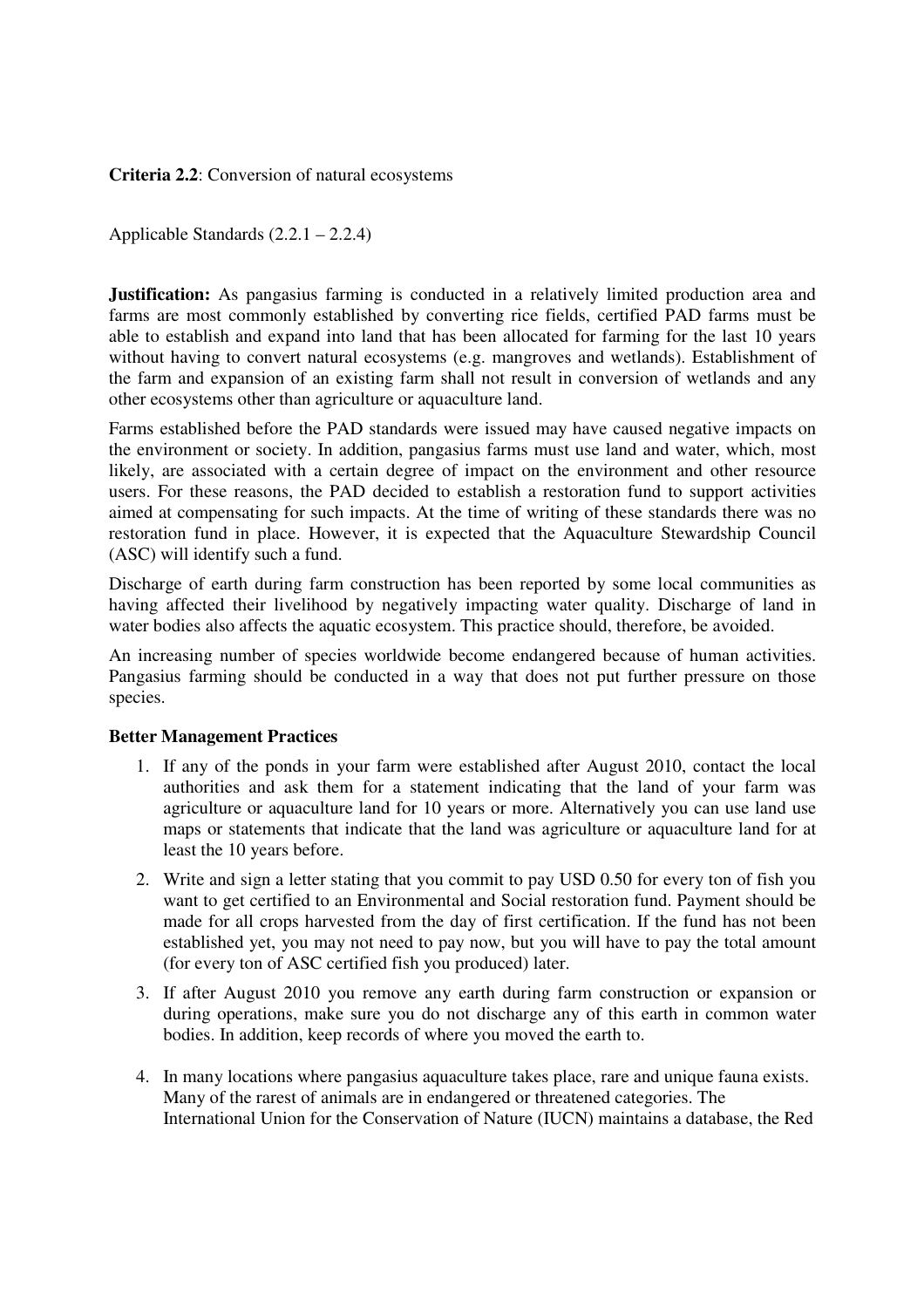List, which identifies these species. In some cases, national authorities also have lists of endangered species. Under these standards, there is no tolerance for the killing or having any negative impacts of any species listed by IUCN in their Red List or by the national authorities as species to be protected. Farmers should pay special attention to their local fauna and the IUCN Red List, and implement precautionary measures to avoid any negative impacts on these types of species if they migrate through or inhabit surrounding areas of farms. Precautionary measures may include increased number of deterrent devices around enclosures; secondary impingement protection around water pumped or diverted from natural areas and increased human activity and monitoring. Instructions for using the IUCN Red List database follow:

#### Instructions:

- a. go to http://www.iucnredlist.org/
- b. follow to "other search options"
- c. select "Taxonomy"
- d. select "Animalia"
- e. indicate appropriate "Location", "Systems", "Habitat",
- f. click on "run search" and record species listed and whether they are threatened by the farming activity.

Secondary impingement protection when potential IUCN Red List species, categorized as vulnerable, endangered, critically endangered, extinct in the wild or extinct are known to be in region (including receiving and source waters) of farm

- 5. To find out if any of the species to be protected occur in your farming area, you shall submit the result of a search of literature either published in scientific journals (for which you may need assistance from a University near your area) or in local newspapers and magazines. Keep copies of all these documents to show what information you found
- 6. Keep detailed records of the procedures you use to handle endagered species in your farm to have no negative impact
- 7. You will also need to seek from local communities confirmation that no impact on endagered species was caused by the farm or your employees. Visit local communities and ask them to issue such statements, if true.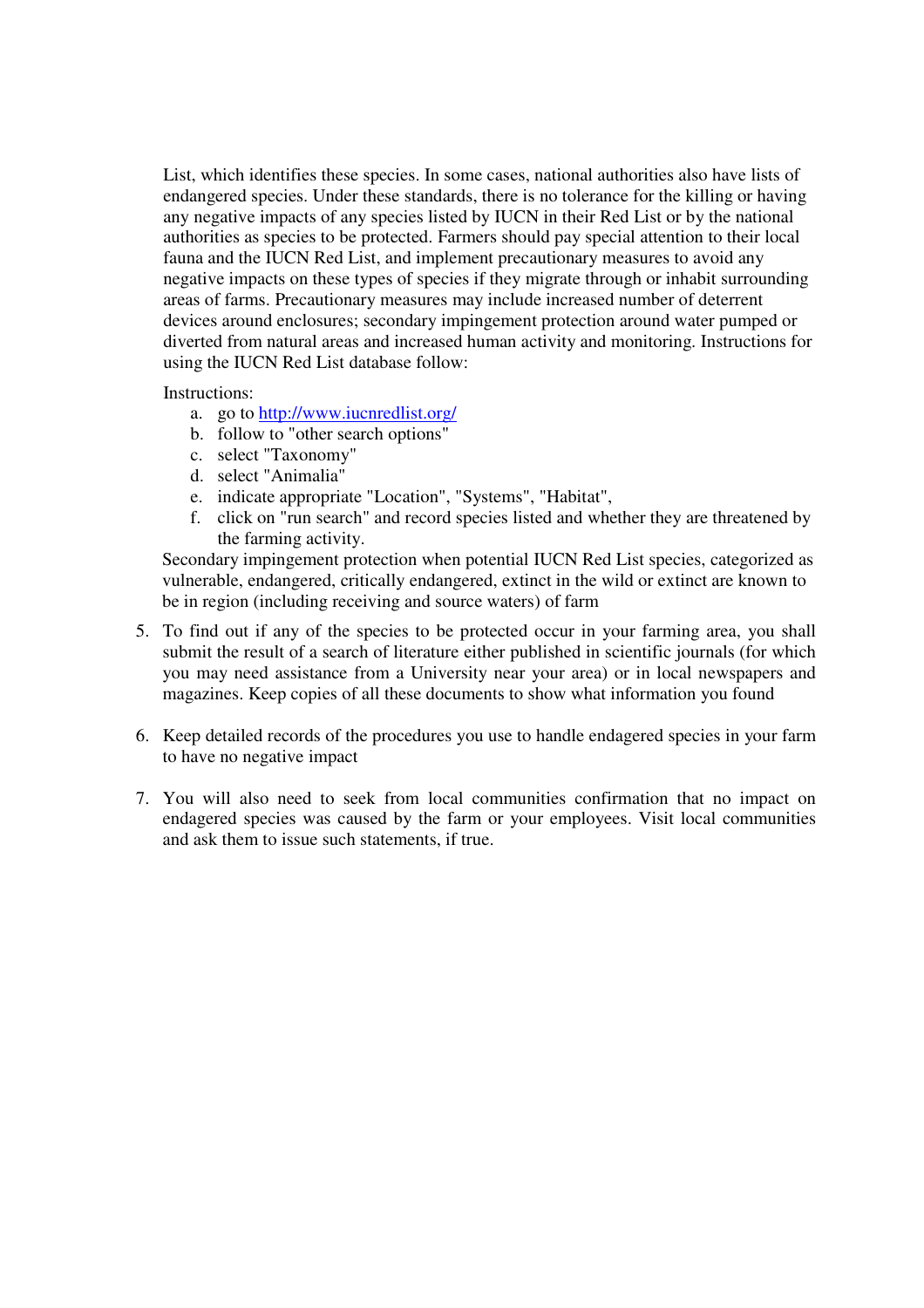**Criteria 2.3:** Site connectivity

Applicable Standards (2.3.1 – 2.3.4)

**Justification:** Indicators 2.3.1–2.3.3 are meant to ensure that pangasius farms operate in a manner that allows boats and aquatic organisms to move (both horizontally and vertically) in what the PAD has coined a "reasonable space." Reasonable space means the available space, where the siting of farms would not obstruct or cause major diversions for navigation. Reasonable space also applies to operational activities of farms (e.g., repairing activities). These should not impede boat and aquatic organism movement.

The PAD recognizes that the water bodies used for pangasius production are important, economically, for other types of industries that may use them for transport. A main driver for the standards in 2.3 is to minimize user conflicts. Standard 2.3.4 is meant to allow for organisms living on the banks to have a "reasonable" space available, in spite of the fact that pens obstruct complete access to the river bank where they are located.

- 1. Make sure that your farm does not block completely the movement of boats, aquatic animal or water in a water body or canal. If you do, remove those blockages to allow at least some movement.
- 2. Ask the local community to write and sign a statement testifying that their navigation has not being affected
- 3. If you have pens or cages, draw an outline of your farm, indicating location of the farms, cages is relation to the river or canal banks. Measure the size of each pen and cage and the distances between them and the river bank. Make sure that your farm complies with the diagrams in the next pages.
- 4. In any case, you can never have 3 of more pens, side by side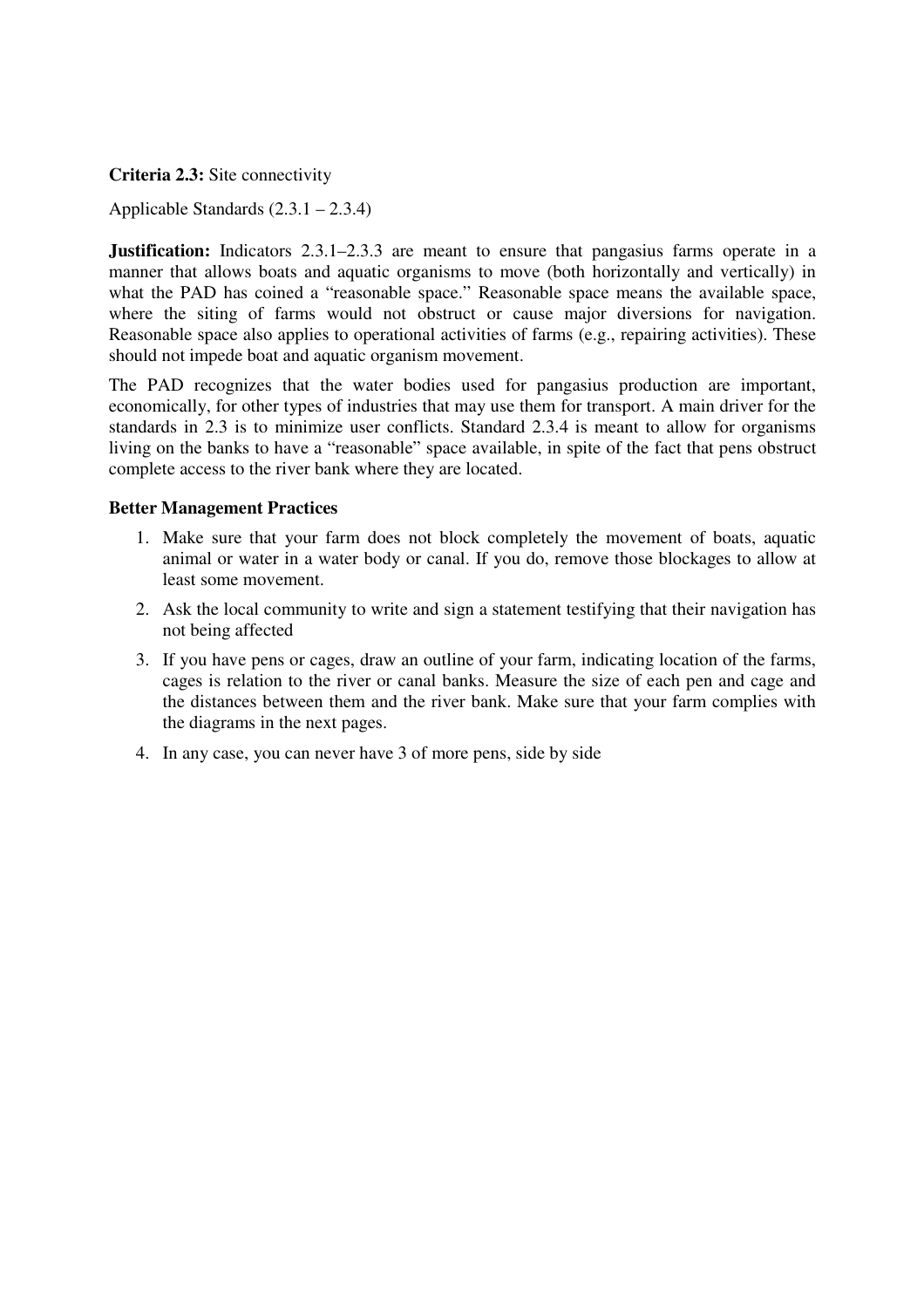**Diagram 1.** Standard for cages. Minimum width of the water body without farms



Examples of acceptable cage distributions (black rectangles indicate farming units)

Examples of unacceptable cage distributions (black rectangles indicate farming units)

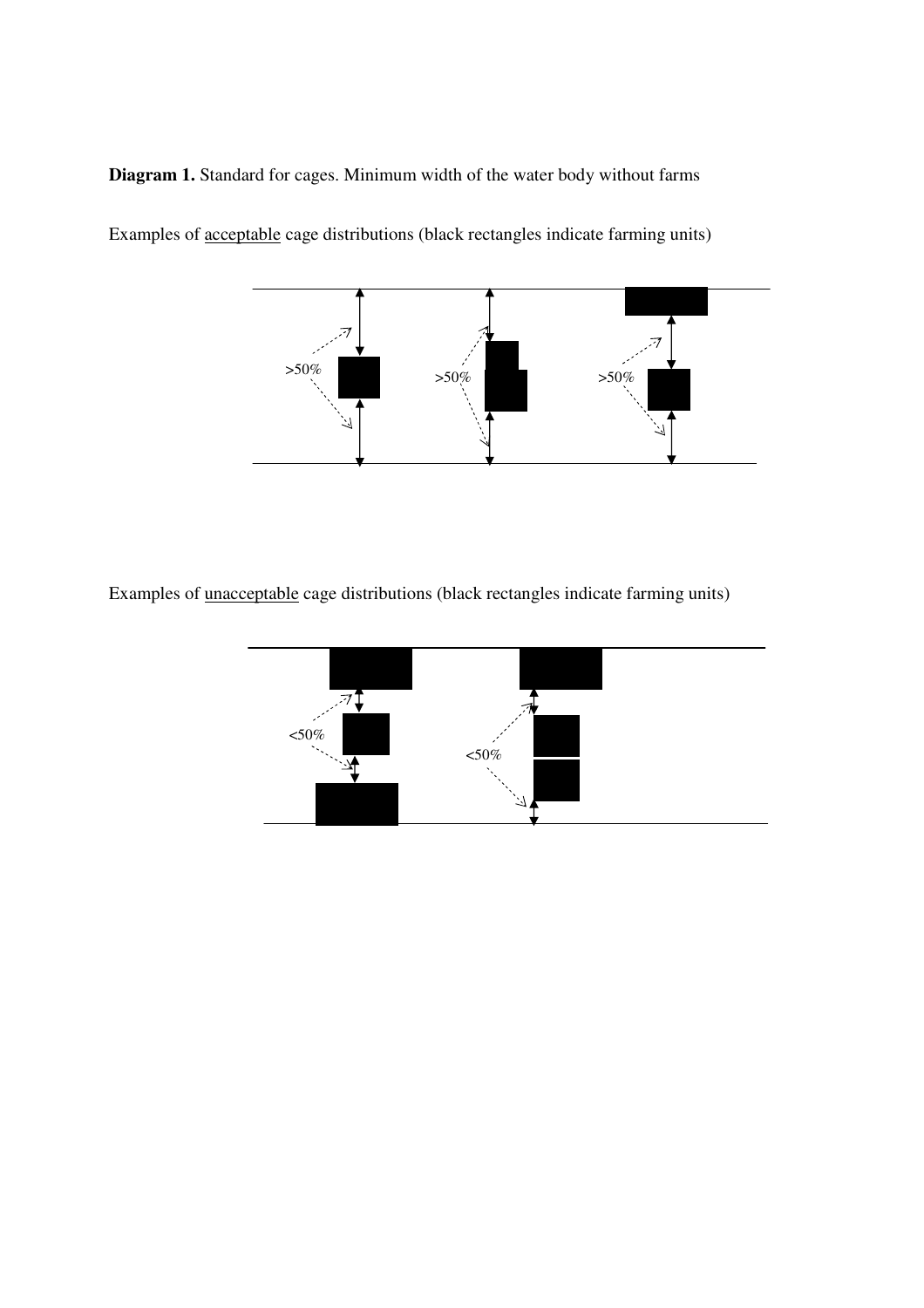**Diagram 2.** Standard for pens. Maximum width a farm can occupy, calculated when the water body level/width is at its minimum

Examples of acceptable pen distributions (black rectangles indicate farming units)



Examples of unacceptable pen distributions (black rectangles indicate farming units)

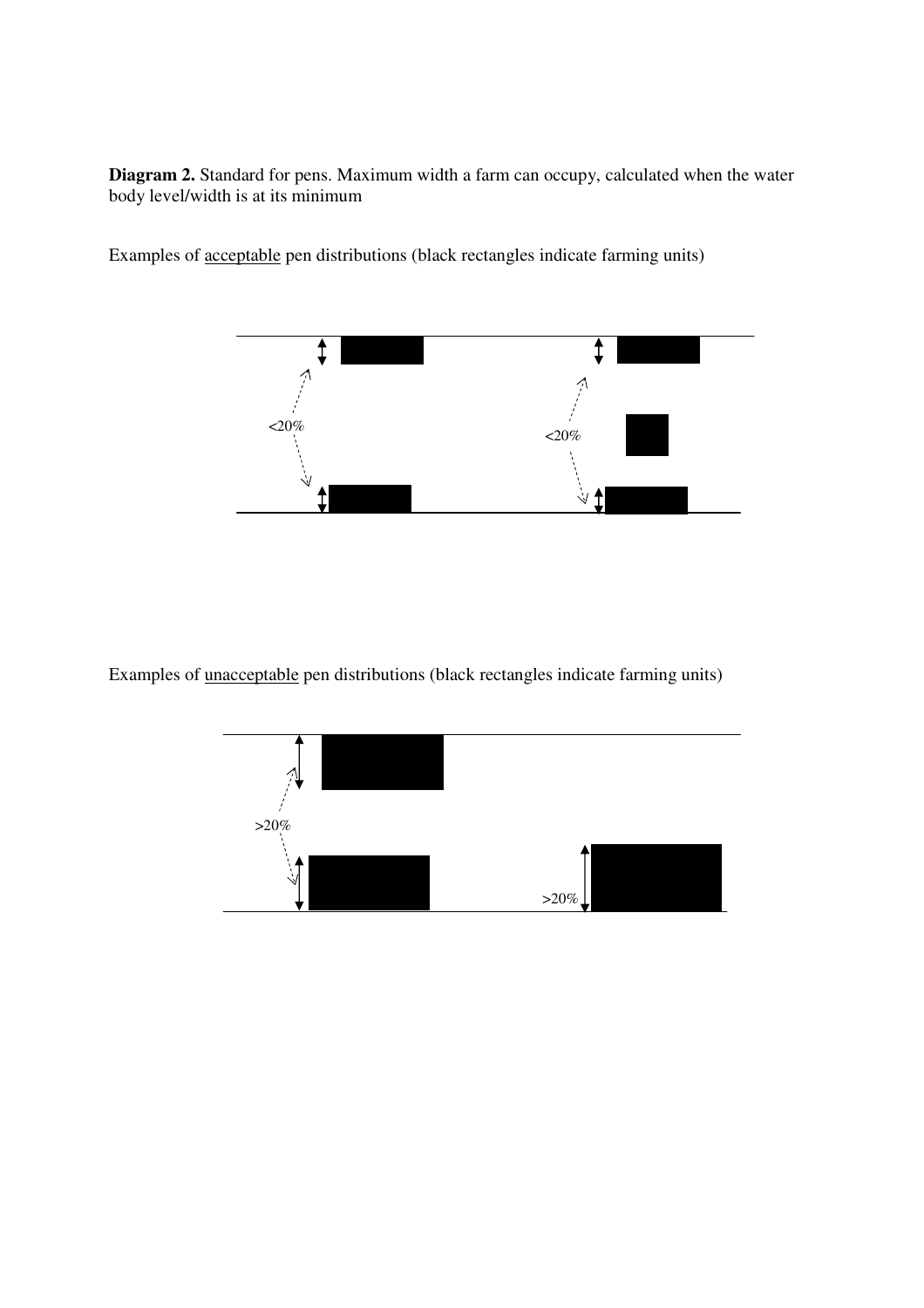**Diagram 3.** Standard for pens. Number of contiguous pens allowed Examples of acceptable pen distributions (black rectangles indicate farming units)



Examples of unacceptable pen distributions (black rectangles indicate farming units)

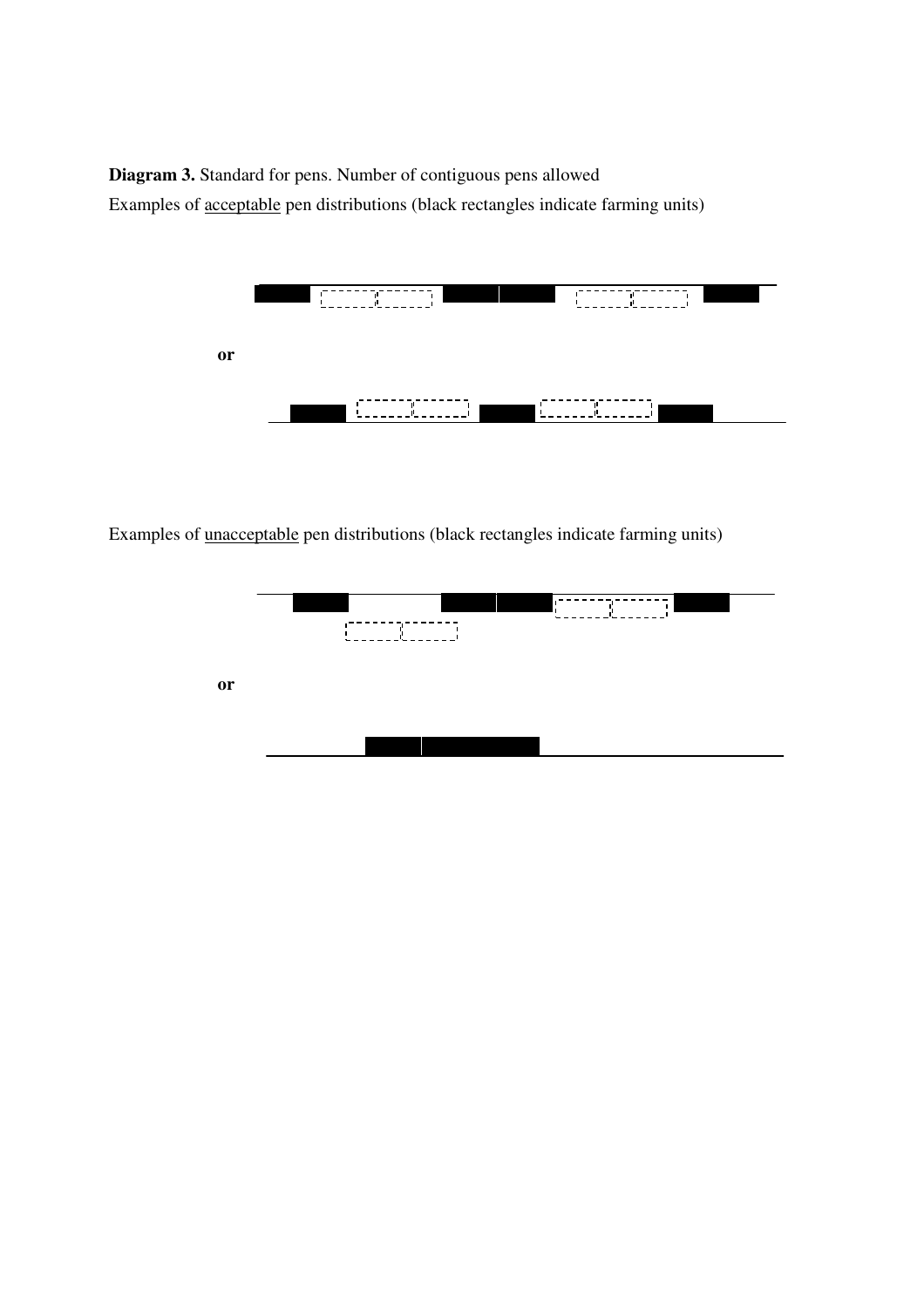## **Criteria 2.4**: Water use

Applicable Standards (2.4.1 – 2.4.2)

**Justification:** Water use is an increasingly important global issue and its efficient use is an important part of sustainable production. Pangasius production can require higher levels of water use compared to terrestrial animal food production. The PAD has included a water efficiency standard to encourage responsible water use. The  $5,000 \text{ m}^3/\text{metric}$  ton of fish produced standard was set using actual data submitted by PAD stakeholders. It will serve as a starting place for the standards and be revised in future versions of the standards.

If the water allocation limits differ from the set  $5,000 \text{ m}^3/\text{metric}$  ton of fish produced, then farmers must comply with both standards.

- 1. Throughout the production cycle you will have to measure and record the volume of water you took into your pond. To do that you will have to multiply the pond area (in square meters) by the height (in meters) of water you took into the pond. For example, if you have a pond that is 5000m2 in area and you too 10 cm (which is equal to 0.1 meter), you took in 500m3 of water.
- 2. Keep receipts showing how many fish you harvested from each of your ponds
- 3. The total amount of water you take into your pond to grow pangasius should never exceed 5000m3 for every ton of pangasius you produce. This means that, if in the pond you produce 100t of pangasius, the total amount of water that you can take in is 500,000 m3.
- 4. Contact the local authorities and ask them if there is any limit to the amount of water that you can take into your farm. Ask the local authorities to give you written records showing the maximum amount, if any. Make sure you never exceed that amount.
- 5. If local authorities do not set a limit, look for an organization that can identify the maximum volume you can abstract for farming pangasius. Such an organization should have experience in setting such limits. This organization can be a government organization, a university, a private company or any other institution, provided they have experience. Make sure you never exceed the amount they state you can abstract.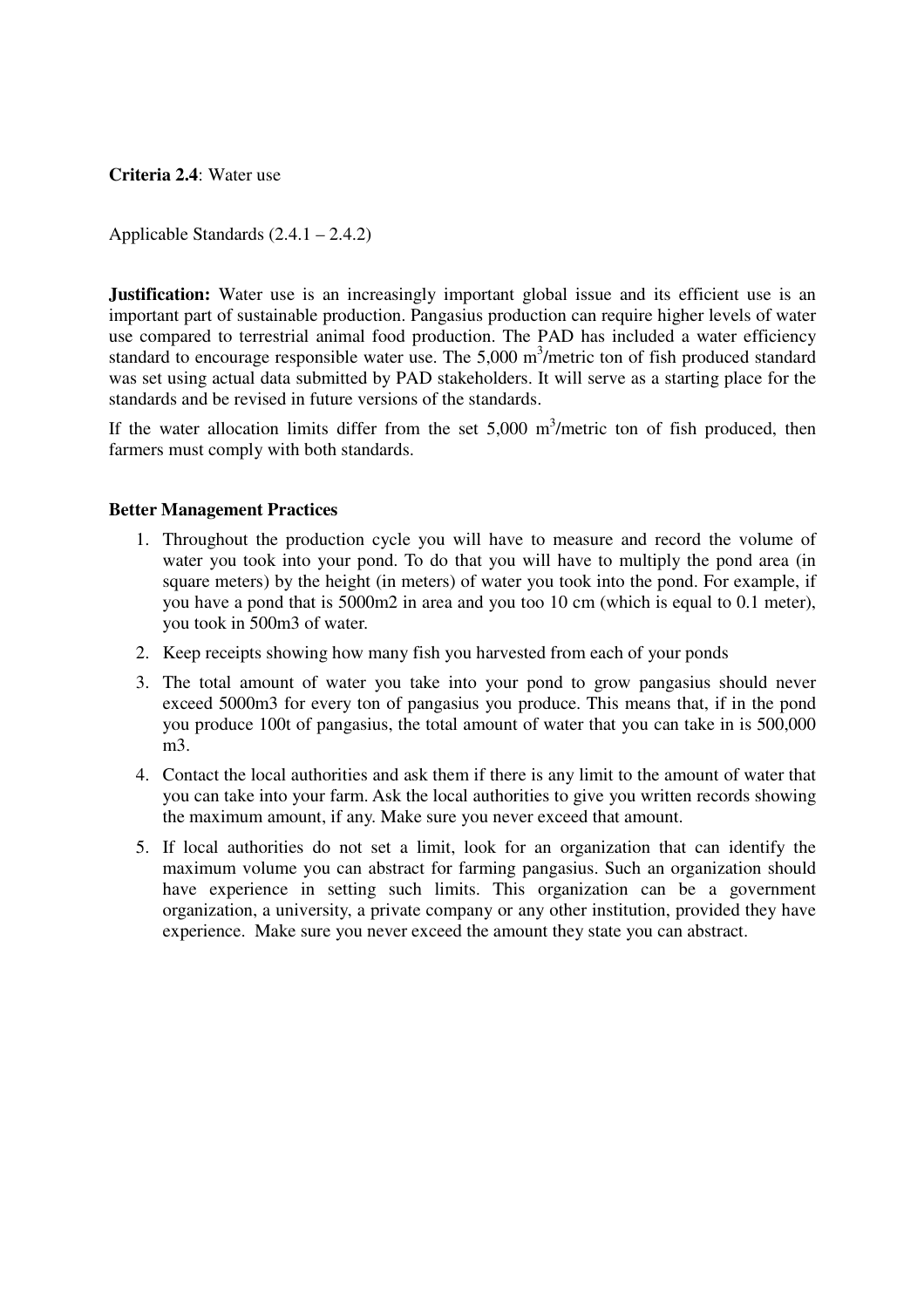## **PRINCIPLE 3:** MINIMIZE THE NEGATIVE IMPACT OF PANGASIUS FARMING ON WATER AND LAND RESOURCES

**Criteria 3.1:** Nutrient utilization efficiency

Applicable Standards (3.1.1 – 3.1.4)

**Justification:** Efficient use of nutrients in pangasius culture is key to better production in any type of system, as efficient nutrient utilization may result in less negative impacts on the receiving water bodies. There are several parameters that can be used to measure the impact of farm effluent on the water quality of a given water body (e.g., phosphorus, nitrogen, biological oxygen demand, chemical oxygen demand and suspended solids). However, members of the PAD agreed to prioritize the parameters that will be used in this standard and focus only on the most important nutrients: nitrogen and phosphorus. Both nitrogen and phosphorus are key nutrients that affect eutrophication, and both are released from the culture system through feeds and fertilizer.

The level and amount of phosphorus and nitrogen was set using data provided by producers who are directly and indirectly involved in the PAD process. The PAD agreed that the median of the available data was to be used instead of the mean. It should be noted that the value set in this standard is just the starting point and will be revised when relevant data becomes available.

Best estimates for Total Nitrogen (TN) and Total Phosphorus (TP) efficiency in cages and pens were taken from industry experts.

## **Better Management Practices**

- 1. Keep detailed records of the type of feed you use (including lot number) and of the amount of feed you feed to the fish of every pond.
- 2. If you use commercial (pellet) feed, obtain from your feed manufacturer values of TP in every type of feed you use. The value of TN is the value of Crude Protein divided by 6.25. For example if you are feeding a feed with 30% Crude Protein, as 30/6.25 is equal to 4.8, it means that your feed at a TN of 4.8%, which also means that you are adding 48g of TN for every kg of feed you use.
- 3. If you use home made feed, take sample of every type of feed you use and submit them regularly to a laboratory that can give you TP and TN results. Ask the laboratory if they are accredited ISO 17025. If they do, keep copies of their certification.
- 4. Keep the receipts showing how many fish you harvested for every pond, cage or pen.

## **For cages and pens**

- 5. Make sure that the TP you feed never exceeds 20kg per ton of fish you produce
- 6. Make sure that the TN you feed never exceeds 70kg per ton of fish you produce

## **For ponds**

- 7. Throughout the production cycle, keep detailed records of the amount of water you discharge. This can be calculated by multiplying the pond area (in m2) by the height (in meters) of the water you discharge.
- 8. Contact a laboratory that is ISO 17025 accredited to test TP and TN in water. Ask them to come to your farm and to collect the following samples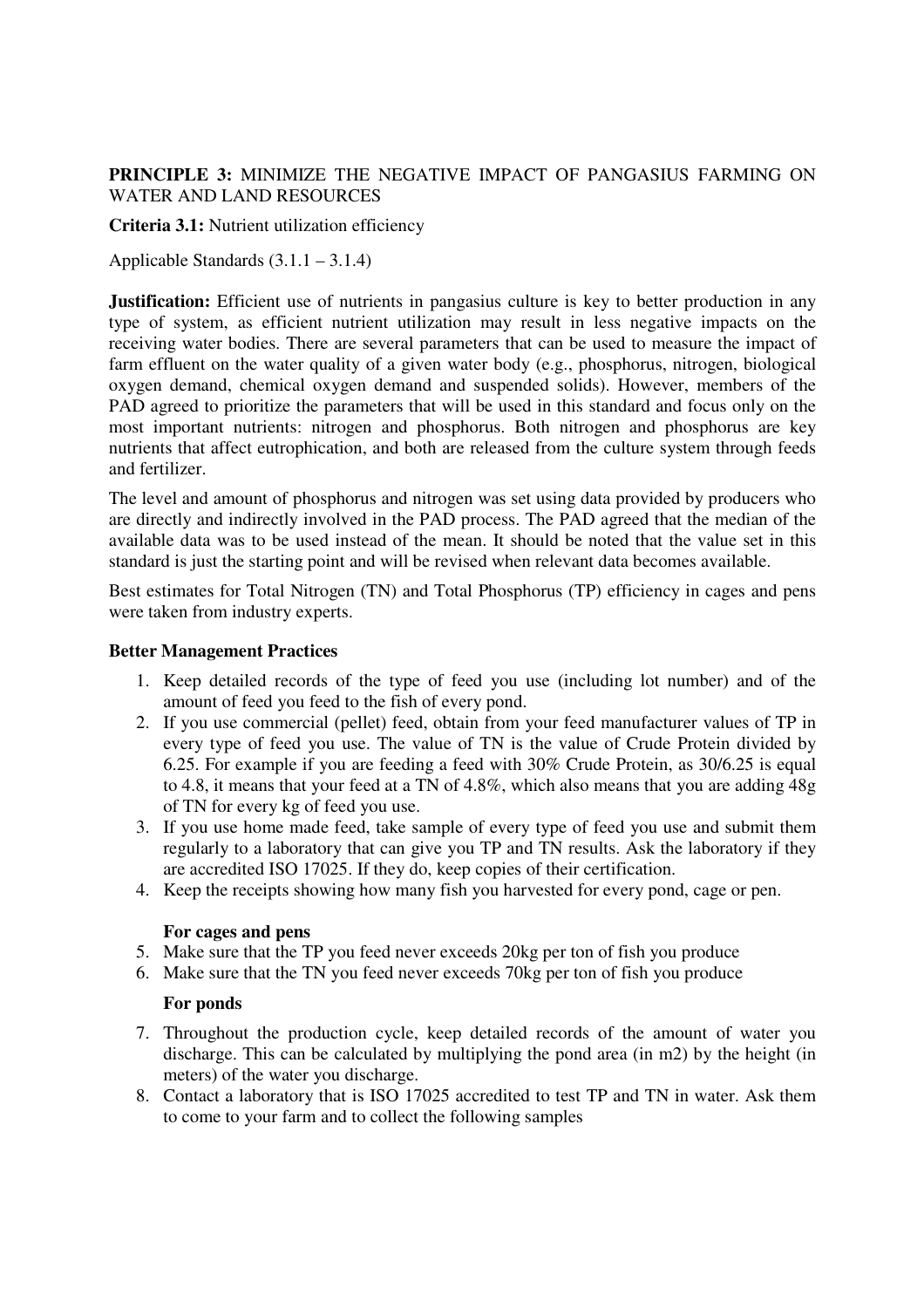- a. Pond water:
	- i. In a pond that is in its second half of the production cycle
	- ii. At least 6h after the last water exchange
	- iii. In a randomly selected pond
	- iv. At a depth of 50% of the water column
- b. Intake water:
	- i. At the time when you take water in.
- 9. Ask the laboratory staff to test both TN and TP in those water samples using the methodology stated in these standards (show them Annex D of the standards)
- 10. After you get the results apply the formulas below to calculate TN and TP discharged

**TN Discharge (g/kg fish)** =

[ Total TN (mg/l) in pond water – total TN (in mg/l) in intake water]

x Total discharged volume  $(m<sup>3</sup>)$ 

fish yield (kg)

**TP Discharge (g/kg fish)** =

[ Total TP (mg/l) in pond water – total TP (in mg/l) in intake water] x Total discharged volume  $(m<sup>3</sup>)$ 

fish yield (kg)

- 11. Make sure the TN discharged per ton of fish you produce does not exceed 27.5kg/t. If it does, you cannot comply with these standards.
- 12. Make sure the TP discharged per ton of fish you produce does not exceed 7.2kg/t. If it does, you cannot comply with these standards.
- 13. If you cannot comply with the standards, you may consider doing one of the following:
	- a. Use a feed with lower amounts of TP or TN but that gives you the same FCR
	- b. Use a feed that gives you a lower FCR
	- c. Improve the survival of the pangasius, for example through better health management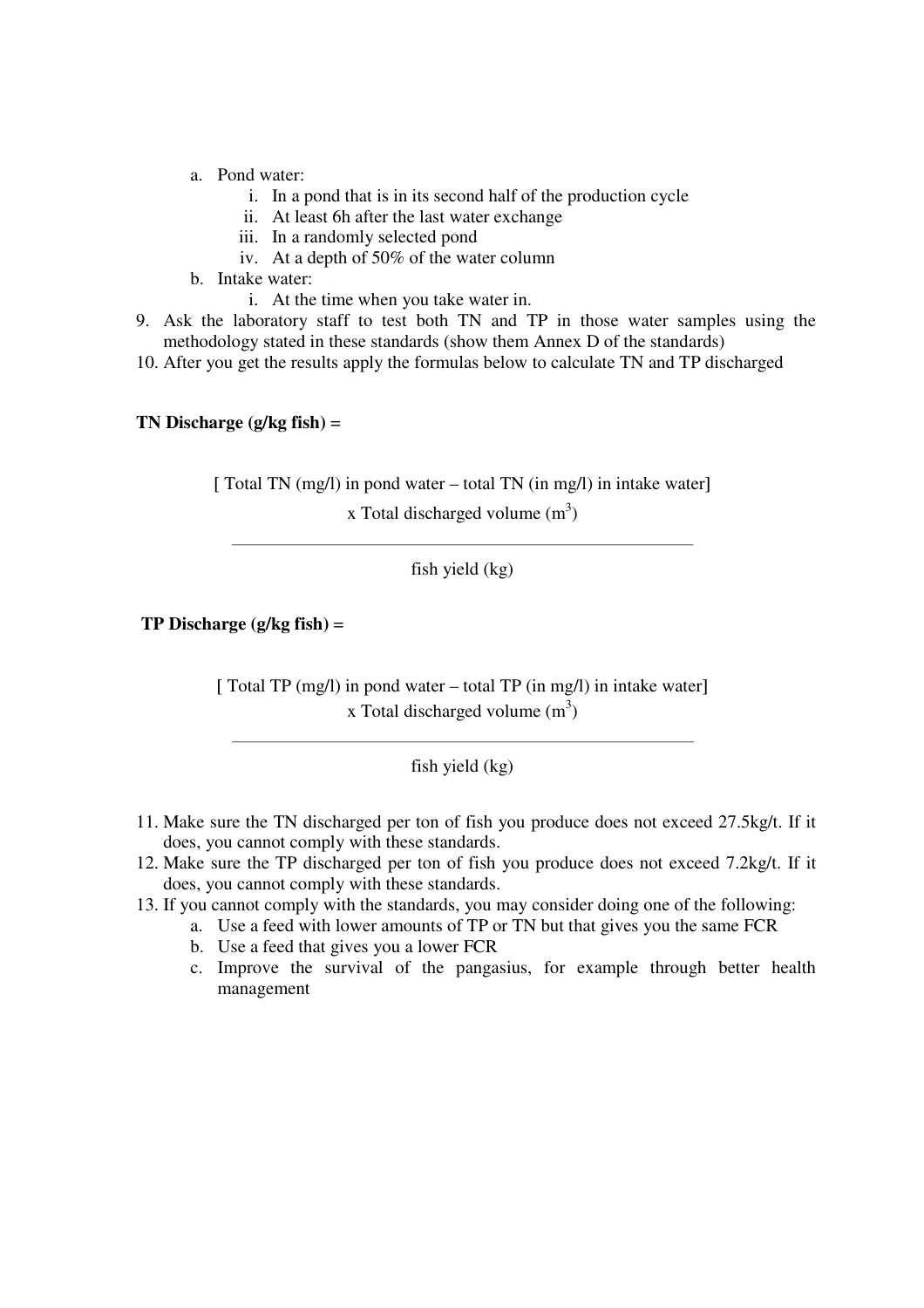**Criteria 3.2:** Measuring water quality in receiving water body

Applicable Standard (3.2.1)

**Justification:** Diurnal fluctuation is the only parameter that the PAD considered in determining the impact of farm effluent on the quality of the receiving water body. Fluctuation of the level of oxygen in a given water body is influenced by the rate of photosynthesis and respiration in the said environment. The rate of fluctuation in a given water body can be best observed by comparing early morning DO levels to those in the late afternoon, as during the early morning DO is usually low because of animal and plant respiration. Conversely, DO peaks in the late afternoon, having built up through photosynthetic activity that releases oxygen in the water during daylight hours. The percentage change in DO is a good indicator of the biological activity in the water. A lower value of percentage change of DO indicates a healthy water body. In order to minimize the contribution of aquaculture activities to eutrophication and to maintain the good quality of the natural water bodies, the PAD included a set level for diurnal change. Measurements for DO must be taken twice during the day, one sample 1h  $(\pm 30)$ min) before sunrise and the second two hours  $(\pm 30$ min) before sunset in order to get the maximum and the minimum levels.

Exemptions to this standard were also identified and apply to farms that have "cleaner" water (i.e., where the value of the farm TP and TN is lower than that of the intake water), showing that the farm has an overall "cleaning" effect on water. This applies, regardless of whether the receiving water is eutrophic. Although this may not be common practice at the time when these standards were written, this exception has been included in the standards.

## **Better Management Practices**

- 1. Every 2 weeks and for all the time you want to be certified, use a hand-held oxygen meter to measure dissolved oxygen, salinity and temperature in the water that receives the water you discharge from your farm. Make sure that such location is as close as possible to the point where you discharge the water, but not farther than 200m from the point of discharge
- 2. Each measurement should be taken 0.3m below the water surface
- 3. On the day you measure DO, take measurements for 2 times in 1 day. In order to get the maximum and the minimum levels measurements should be made:
	- a. 1h before sunrise (plus or minus 30 min) and
	- b. two hours before sunset (plus or minus 30 min)
- 4. Measure both the DO in mg/l and the DO at saturation (in %). If your instrument does not measure the DO saturation levels ask a technician to help you to calculate the DO saturation levels at your salinity, temperature and altitude using tables.
- 5. Make sure that all the equipment is calibrated at a frequency and by the method recommended by the manufacturer.
- 6.
- 7. Calculate the change in diurnal DO using the formula below

Percentage change in diurnal DO of receiving waters relative to DO at saturation =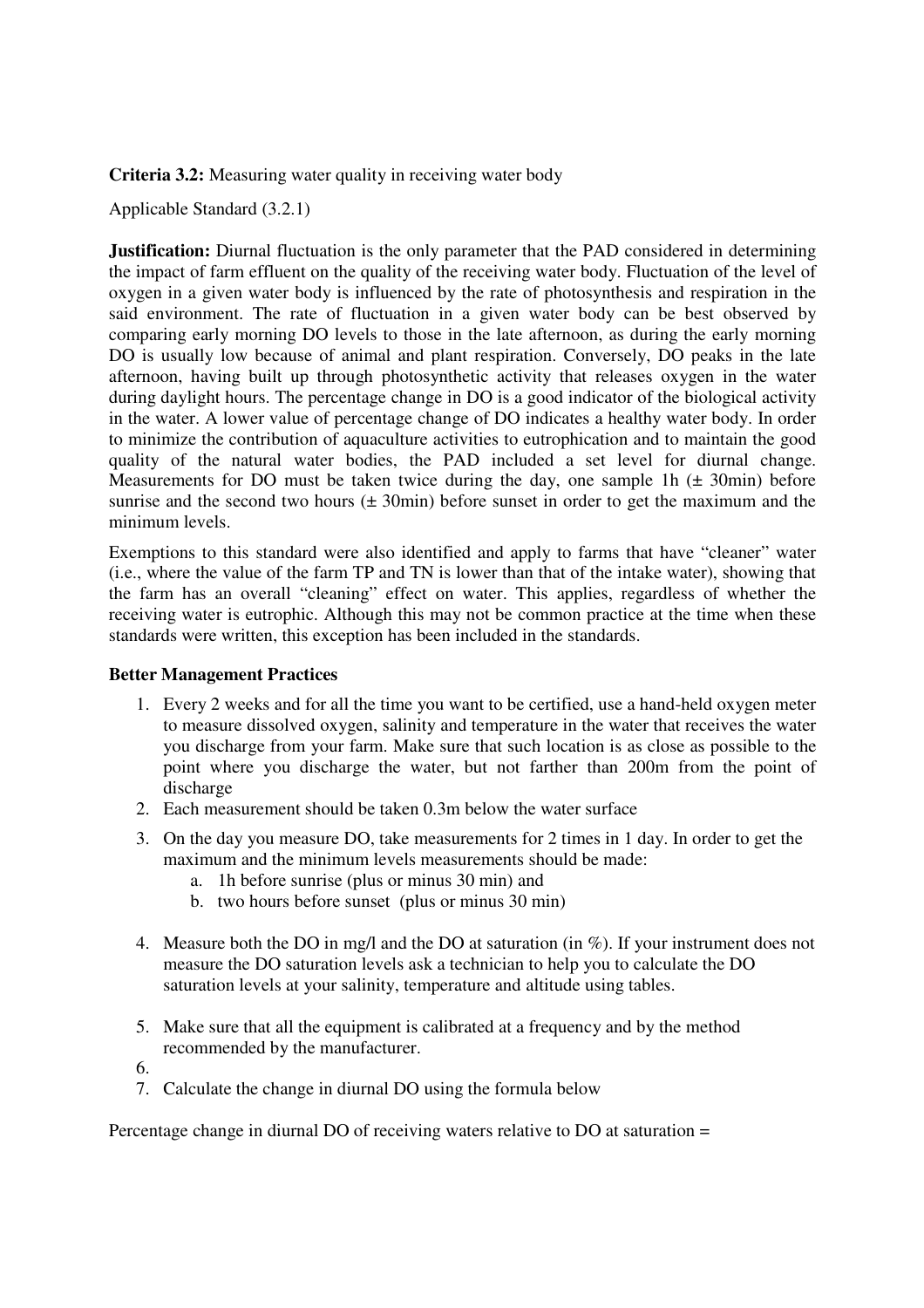$$
= \left[ \begin{array}{cc} \text{Max DO (mg/l)} \\ \text{DO at saturationMax} \\ \text{(mg/l)} \end{array} \right] - \left[ \begin{array}{cc} \text{Min DO (mg/l)} \\ \text{DO at saturationMin} \\ \text{(mg/l)} \end{array} \right] \times 100 \left]
$$

8. If the result of your calculation is higher than 65% then you are not in compliance to the standards. To be in compliance to the standards consider discussing with other farmers discharging water in the same water body on ways to reduce the amount of nutrients (such as Nitrogen or Phosphorus) discharged in the water.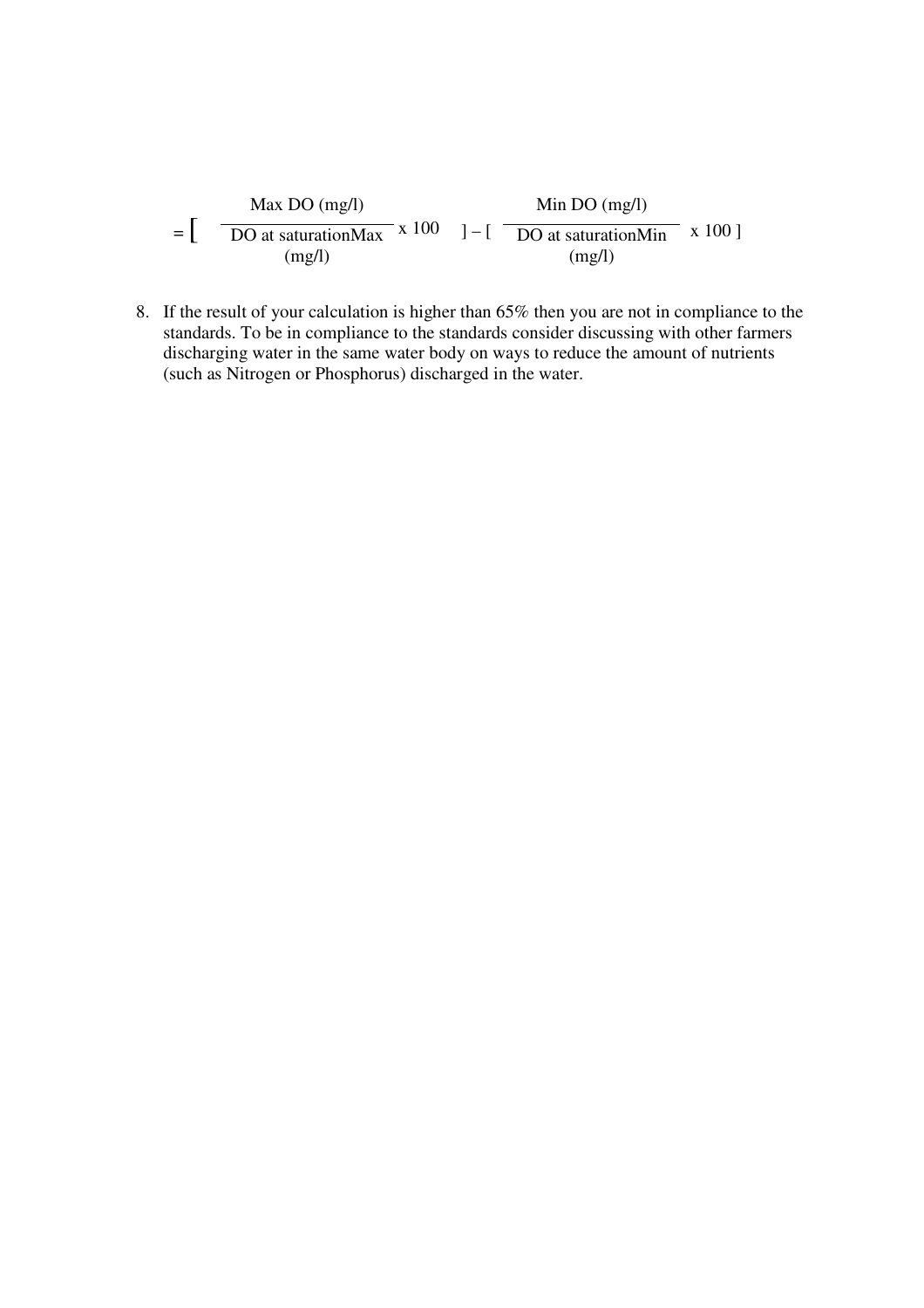**Criteria 3.3:** Measuring quality of pond effluents

Applicable Standards (3.3.1 – 3.3.3)

**Justification:** The PAD determined that monitoring the amount of nutrients being released to the water from a pond system is not enough to determine or control the amount of nutrients being released into the natural environment. Hence, monitoring of the quality of water being released from the pond system is also included in the standard.

The PAD determined key water parameters that need to be monitored in this standard. Percent change, not absolute value, will be set as the standard because the latter does not consider the quality of water that is coming into the aquaculture system.

#### **Better Management Practices**

#### **For ponds only**

- 1. Contact a laboratory that is ISO 17025 accredited to test TP and TN in water. Ask them to come to your farm and to collect the following samples.
	- a. Intake water (which could be the same sample as collected for 3.1 above)
	- b. Discharged water, which is the water you discharge from the pond
- 2. Make sure that these samples are collected from a pond which is randomly selected among the ponds that are in their  $2<sup>nd</sup>$  half of the production cycle.
- 3. Ask the laboratory staff to test both TN and TP in those water samples using the methodology stated in these standards (show them Annex D of the standards)
- 4. After you get the results apply the formulas below to calculate the change in TN and TP

% Change  $=$  (value in outlet – value in the inlet) / value in the inlet

- 5. Make sure the % change in TP is not more than 100%. If it is, you cannot comply with these standards.
- 6. Make sure the % change in TN is not more than 70%. If it is, you cannot comply with these standards.
- 7. If you cannot comply with the standards, you may consider doing one of the following:
	- a. Use a feed with lower amounts of TP or TN but that gives you the same FCR
	- b. Use a feed that gives you a lower FCR
	- c. Treat the water before you discharge it
- 8. At least one time per week measure the DO in the water you discharge. DO can be measured using a hand-held DO meter.
- 9. Make sure the DO in the water you discharge is never lower than 3mg/l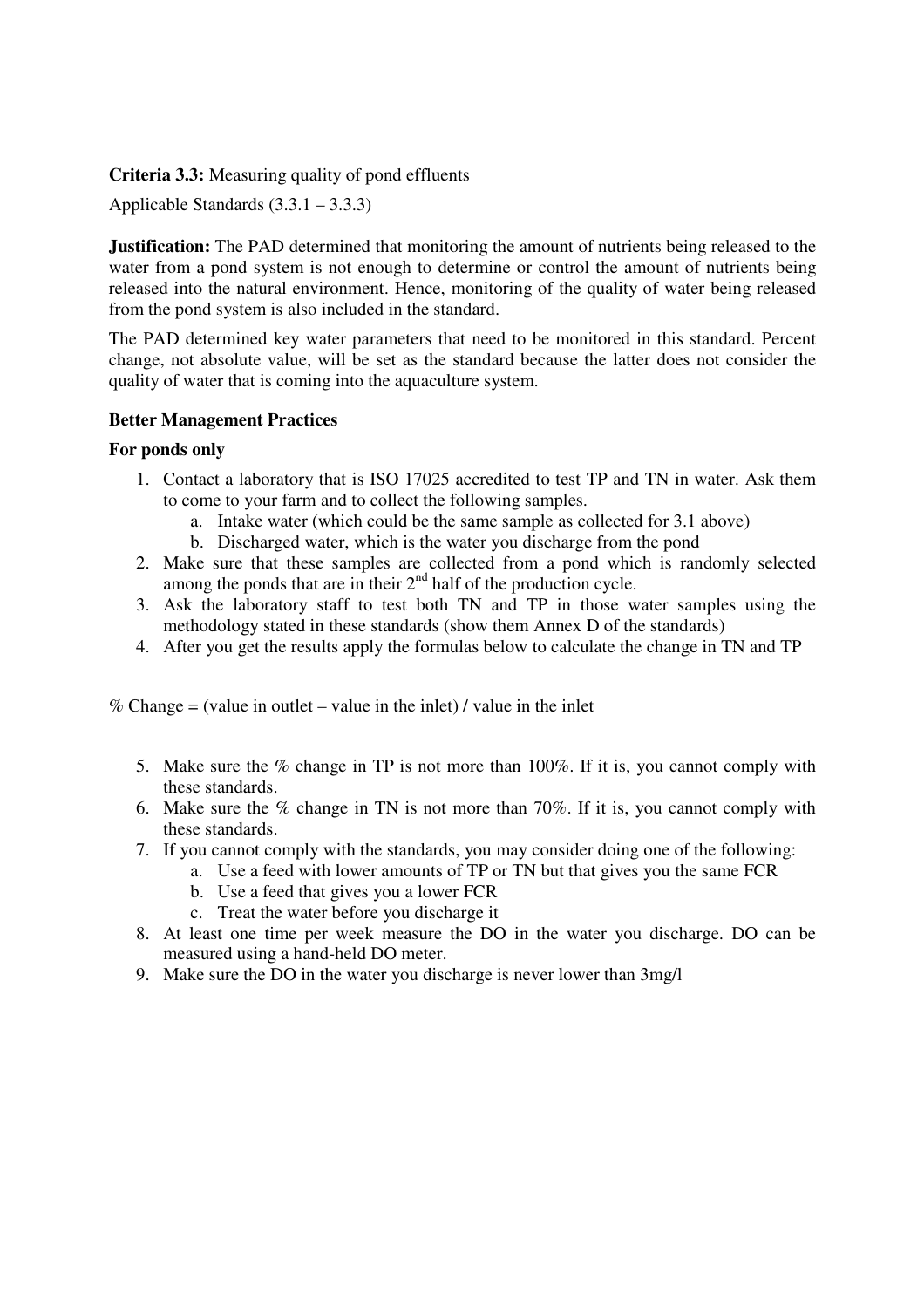**Criteria 3.4:** Sludge disposal for ponds and pens, not cages

Applicable Standards (3.4.1 – 3.4.2)

**Justification:** Waste management is closely related to water pollution issues. Sludge from ponds must be disposed of properly<sup>1</sup> and not discharged into public water bodies (i.e., places that are shared or belong to the government), given that sludge can be a significant pollution source.

## **Better Management Practices**

-

- 1. Only discharge sludge in an area that belongs to your farm or to another farmer (with his authorization). You should have legal access to the area where you discharge the sludge
- 2. If the sludge is given (or sold) to somebody else, make sure you keep statements from that person indicating the volume of sludge received the time of delivery and their expected use
- 3. Describe clearly in a written document how you manage the sludge in your farm (for example how you collect it, how much for every time and what you do with it)
- 4. If you use a sludge repository apply the formula below and make sure that the size of the repository is at least the size calculated using the formula.

Volume =  $[Area of bonds x 0.2m] - [Area repository x 0.3m]$ 

The area of ponds in the formula indicates the area of all the ponds you are collecting the sludge from to put it in the designated repository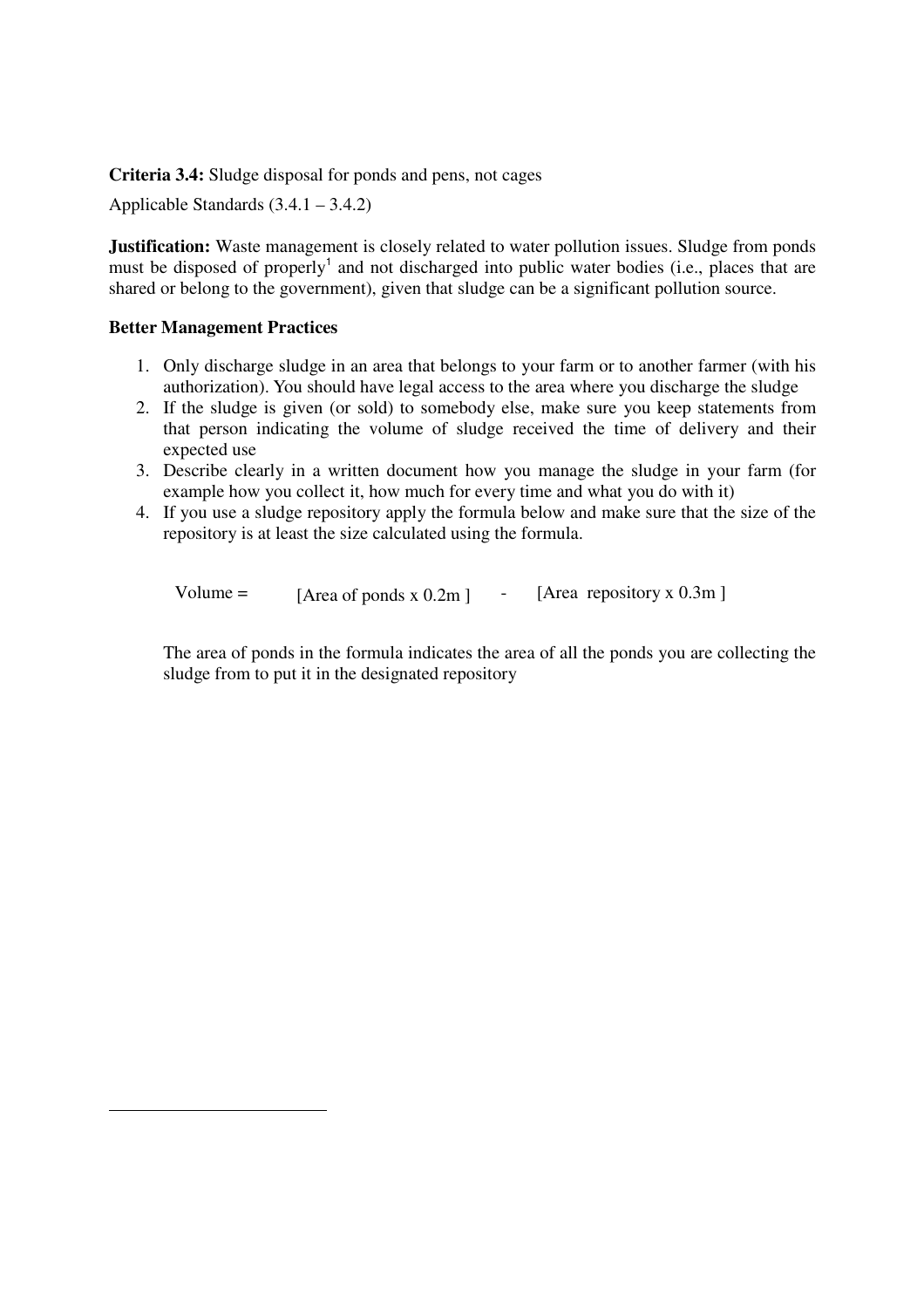**Criteria 3.5:** Waste management

Applicable Standards (3.5.1 – 3.5.4)

**Justification:** The construction and operation of pangasius farms involves the use of hazardous chemicals (e.g., combustibles, lubricants and fertilizers) and generates waste. The storage, handling and disposal of such hazardous materials and waste must be done responsibly, according to the law minimizing their respective potential impacts on the environment and human health. The PAD defines quantifiable indicators that imply the implementation of a management plan and the separation of waste, depending on their destination. The PAD determined that all hazardous materials and waste must be strictly controlled and that the proportion of recycled waste shall be improved over time, with an initial target of 50% of recyclable wastes. Another major waste stream is dead and moribund fish removed from ponds. Proper disposal (e.g., burial or incineration) is necessary to ensure that this waste does not impact the environment. In the case of mass mortalities associated, for example, with pesticide/chemical pollution of the intake water or abnormal water conditions (linked to abnormal weather incidences), the farm shall still adopt proper disposal of the dead fish.

- 1. Write in detail how you deal with or process any
	- a. solid wastes such as feed bags, empty containers, etc.
	- b. chemical/medicine waste
	- c. dead/moribund fish
- 2. Do not burn any waste from your farm
- 3. Do not discharge any solid wastes (e.g. bags, containers, etc.) in the natural environment surrounding the farm.
- 4. Make sure that any solid waste you may have in the farm does not have the potential of reaching the natural environment.
- 5. Do not discharge any human and animal solid wastes in the natural environment surrounding the farm.
- 6. Make sure that any human and animal waste you may have in the farm does not have the potential of reaching the natural environment
- 7. Build septic toilets to collect human waste
- 8. Bury pet feces
- 9. Do not discharge any chemical or medicine waste in natural environment surrounding the farm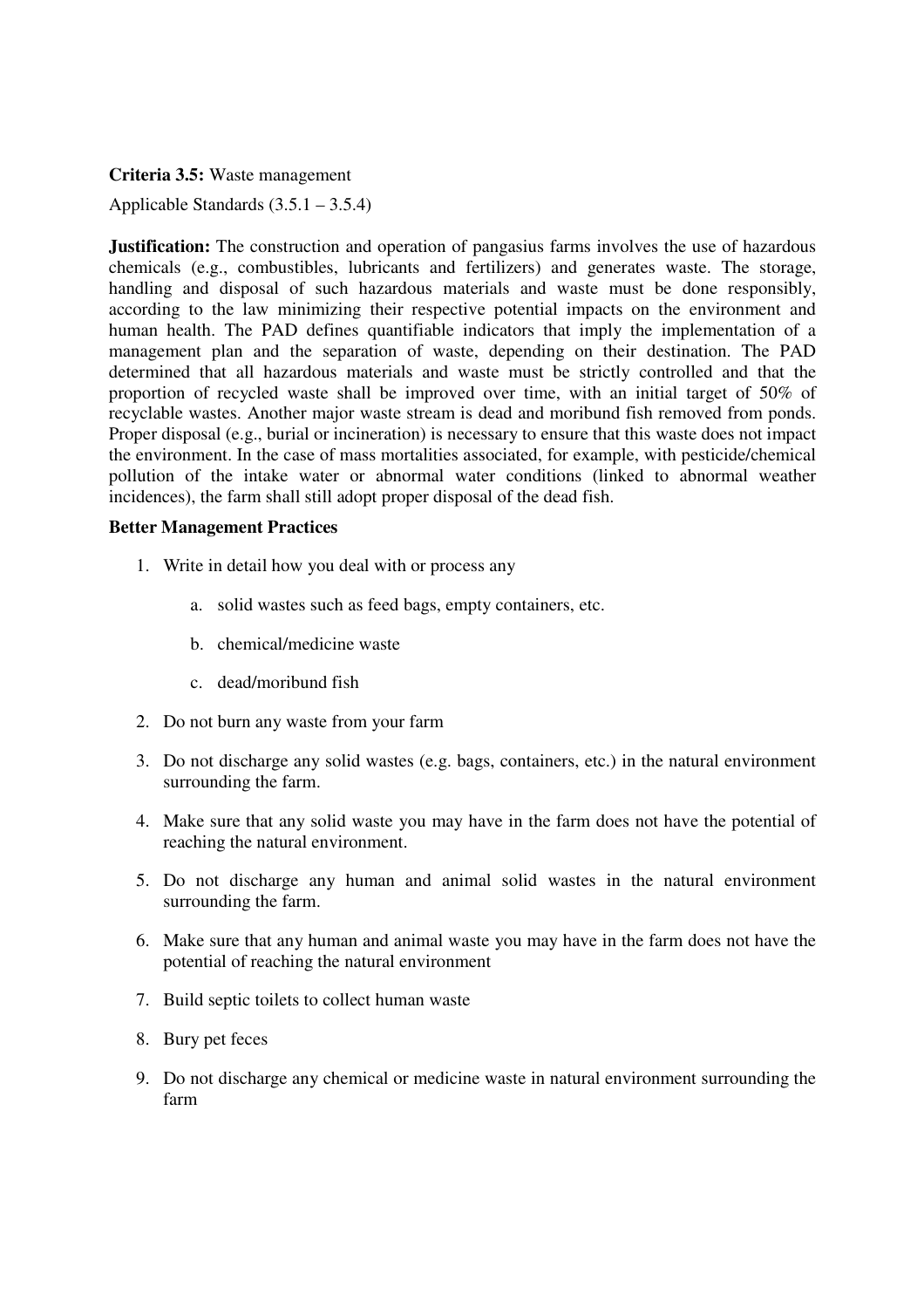- 10. Make sure that any chemical and medicine waste does not have the potential of reaching the natural environment
- 11. Make sure that all dead fish are processed through one of the following: incineration, burial, fermentation and use as fertilizer and production of fish meal or fish oil. Dead fish should never be used for human consumption. If there is strong evidence that the mortality was not caused by an infectious agent or a pesticide/chemical pollutant, the fish can be used as feed for animals other than pangasius. Evidence on the cause of mortality shall be provided by an aquatic animal health specialist (see Principle 6 for more information)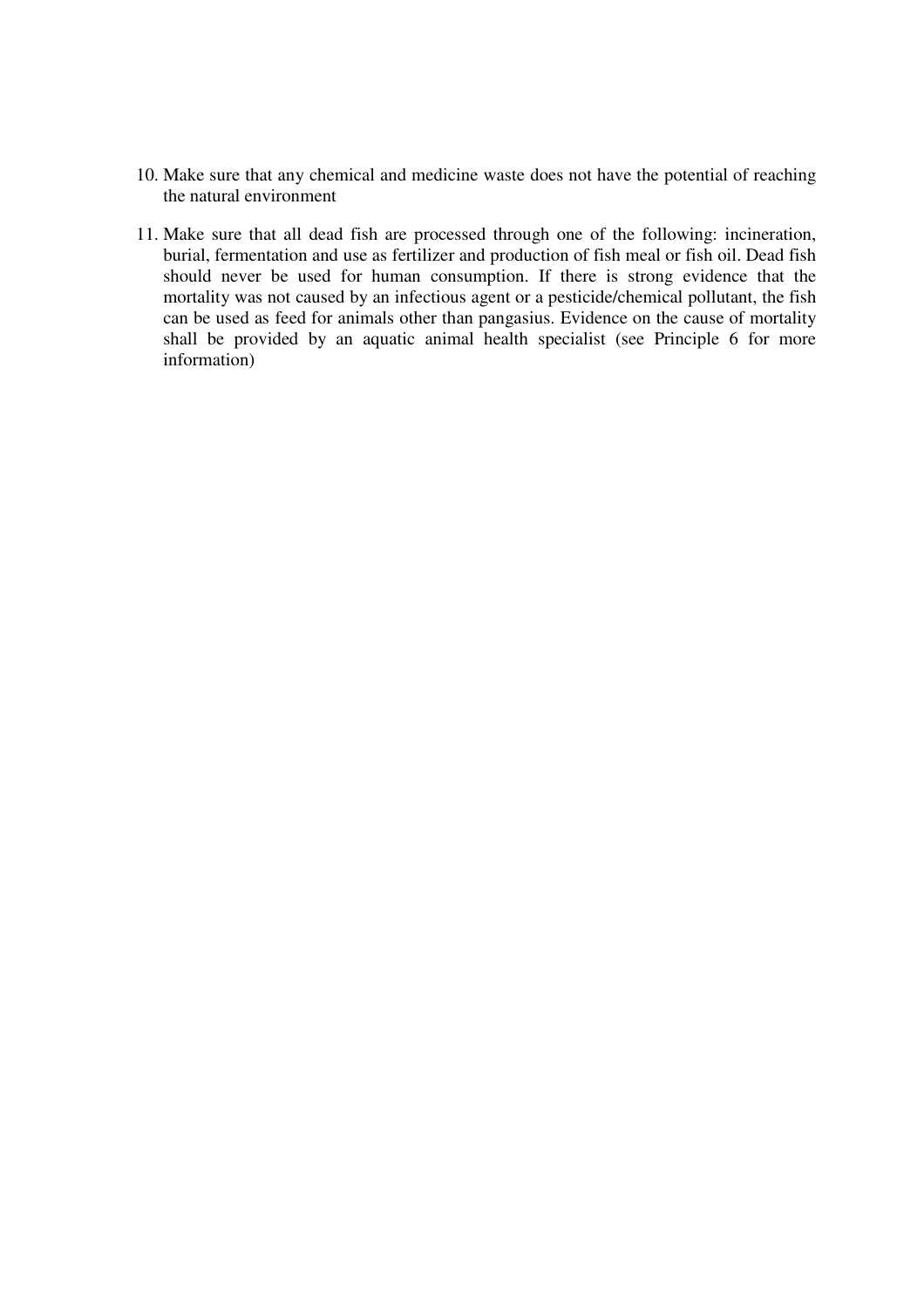**Criteria 3.6:** Energy consumption

Applicable Standard (3.6.1)

**Justification:** Energy is consumed throughout the culturing, harvesting, processing and transportation stages of pangasius production. There are also many other energy drains to consider, such as energy consumed during the construction of facilities, while maintaining and updating facilities, during the production of those construction materials, and during the production of liming materials, fertilizers and other inputs. The PAD acknowledges that, at this time, there is insufficient data available for setting energy use standards. Therefore, the PAD standards require the collection of energy consumption data by audited farms in order to be able to set up energy standards in the future. To be useful for addressing the issue of carbon emissions in the future, data collection needs to be as exhaustive as possible so that the conversion of energy consumption to carbon emissions will be feasible.

All dead fish will lead to the production of greenhouse gases. Therefore, the amount of dead fish and the method adopted to dispose them shall be recorded and included in the computation of energy used.

- 1. Keep detailed records of the following:
	- a. All fuel (diesel or gasoline) you use in your farm
	- b. The amount of electricity you use in your farm
	- c. The amount of dead fish you have and how you disposed of them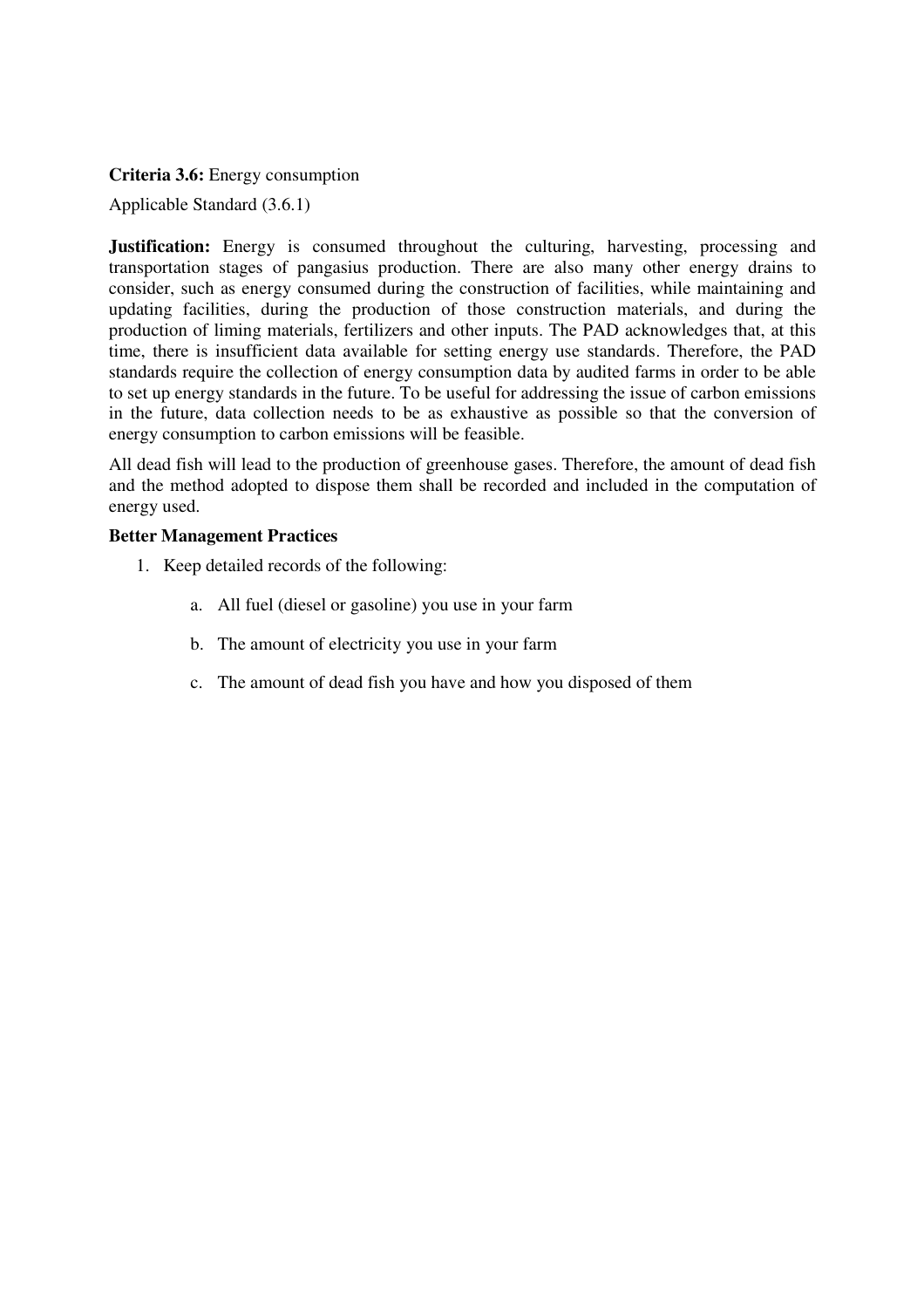# **PRINCIPLE 4:** MINIMIZE IMPACTS OF PANGASIUS AQUACULTURE ON THE GENETIC INTEGRITY OF LOCAL PANGASIUS POPULATIONS

#### **Criteria 4.1:** Presence of pangasius in the water drainage system

Applicable Standards (4.1.1 – 4.1.3)

**Justification:** If pangasius farming occurs in locations where the farmed species is not indigenous or if a self-recruiting stock is not established, pangasius aquaculture can impact habitats and/or the genetic integrity of local pangasius populations. This type of aquaculture also can impact the environment if measures are not in place to minimize escapes from production systems, especially via drainage systems and during flood events. The PAD standards address this issue by ensuring that pangasius farming takes place only in locations where that species of pangasius is indigenous or has a self-recruiting stock established before January 2005. This date was set based on two pangasius generations (approximately three years each) in order to ensure that any farms which claim to be farming exotic species that are established can appropriately demonstrate via two generations of breeding that the species is indeed established.

The PAD recognizes that it may be possible to develop a technology to eliminate escapees. This will be considered in further revisions of the standards. Possible exceptions also will be considered.

- 1. Use a GPS to identify the location of your farm. Make sure you take at least 4 recordings (for the 4 corners of your farm)
- 2. Obtain a map of the river basin and indicate on it the location of the farm
- 3. If your farm is within the Mekong delta and you are farming Pangasianodon hypophthalmus or Pangasius bocourti then you are in compliance to the standards
- 4. If you are not farming within the Mekong delta region, ask FAO, IUCN or WWF if they can provide you evidence that the species of pangasius you are farming is indigenous of the river basin where your farm is located. Some of these information is also provided in their websites, hence if you know how to use internet you can look for this information yourself
- 5. If pangasius is indigenous you are in compliance to the standards
- 6. If the species of pangasius that you are farming is not indigenous contact local and national government offices to obtain, if available, an official national government statement that the pangasius species being cultured was established on or before 1 January 2005. This evidence should be based on multiple incidences of different age classes at different times and locations
- 7. If you cannot get such evidence from the authorities, ask a local university to help you search for evidence in international (peer-reviewed) papers. Again, such evidence should be based on multiple incidences of different age classes at different times and location indicate that the stock was self recruiting before 1st January 2005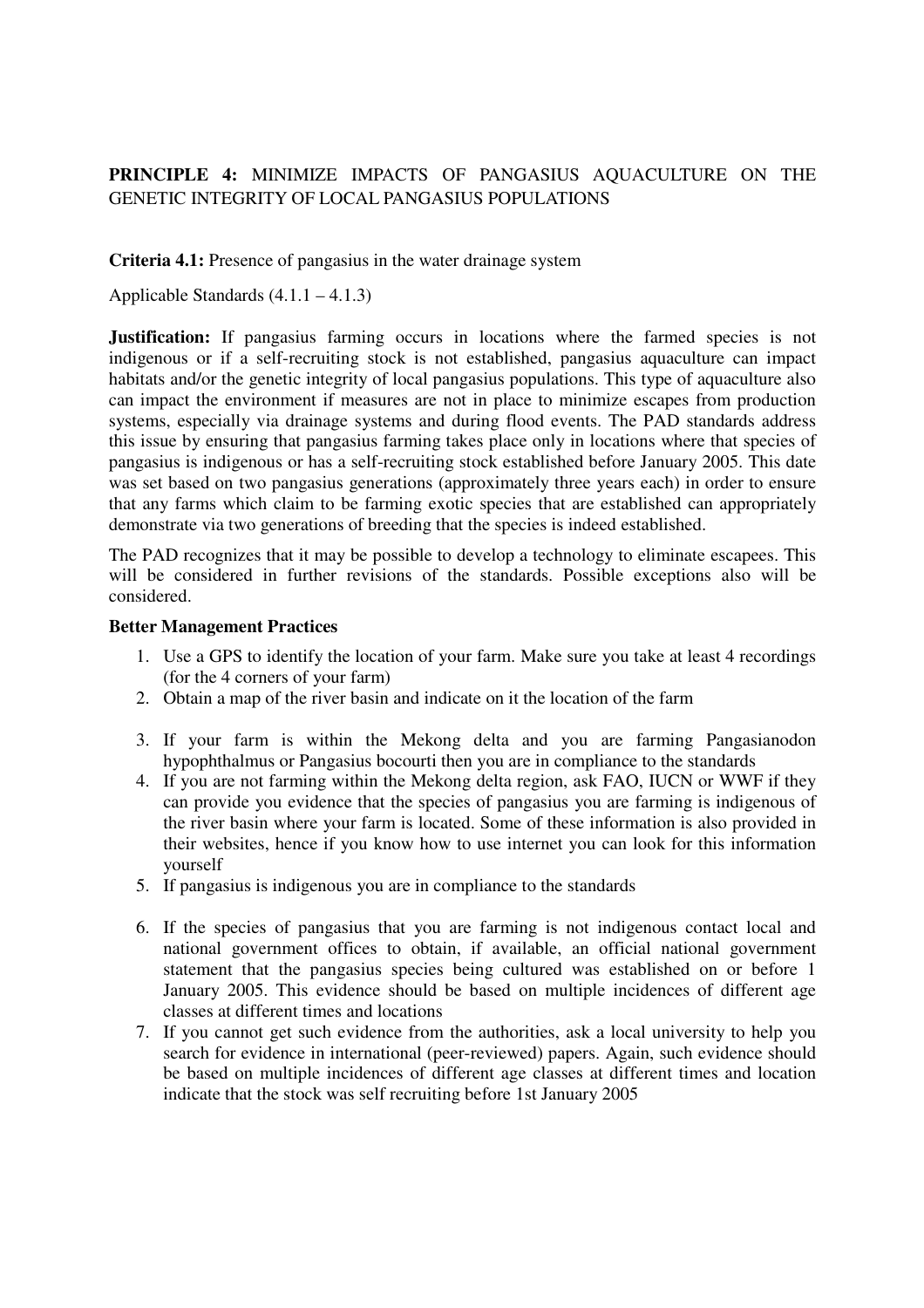- 8. If you can identify evidence that the species had a self-recruiting stock before the  $1<sup>st</sup>$ January 2005, ask a local university to help you search for evidence in international (peer-reviewed) papers that the species of pangasius you are culturing does not have any negative impacts on the environment. If you cannot get such evidence you are not in compliance to these standards
- 9. If pangasius is neither indigenous nor has a self-recruiting stock established before the  $1<sup>st</sup>$ January 2005, then the only way you can be certified is to demonstrate that pangasius cannot be established in the river basin. To do that, you will also need to ask the help to a university or other research organization to help you to search for scientific evidence.
- 10. Any evidence you collect should be based on actual field data and not on theoretical statement (for example "given the temperature of the water it is impossible for pangasius to get established")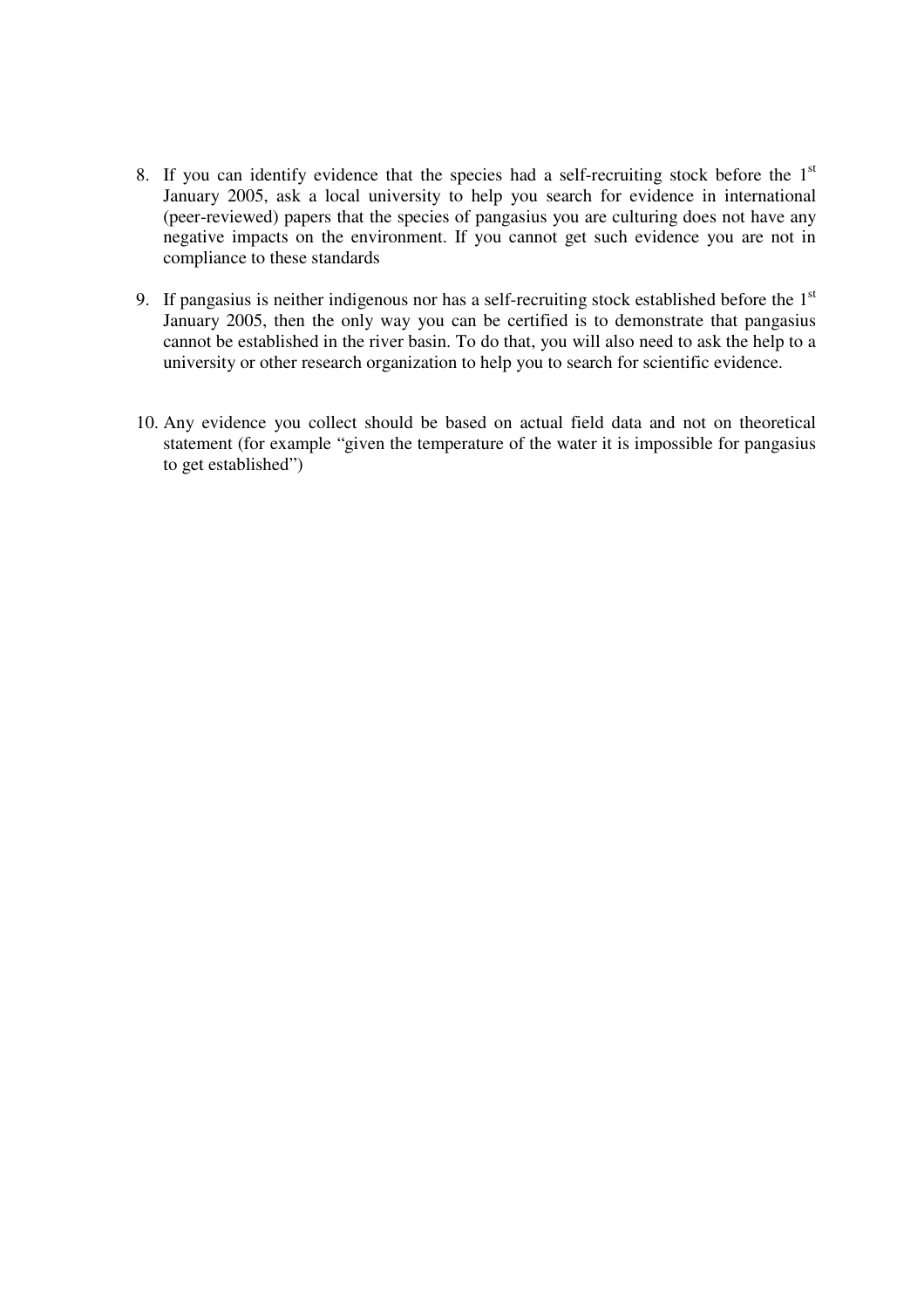## **Criteria 4.2:** Genetic diversity

Applicable Standard (4.2.1)

**Justification:** Genetic diversity is an important conservation issue, as escaped farmed pangasius have the potential to negatively impact the genetic diversity of wild pangasius by interbreeding. Genetic changes in captive bred or hatchery populations are likely in any stock of fish that is bred in captivity over several generations. Pangasius, in their natural habitat, have a complex population structure and there is evidence that different genetically distinct populations of pangasius species exist. Captive breeding may result in the mixing of genetically distinct stocks which may lower overall genetic diversity and reduce survival. Introducing a different strain of the same species (i.e., a population which is genetically different but still belonging to the same species) would therefore pose the risk of the different strain having an impact on the ecosystem when escaping, an impact that may not have been occurring with the original pangasius strain. The PAD standards address this issue by ensuring that seed used for juveniles is sourced from pangasius populations already established in the river system where the farming operation is located. Although this approach may represent a challenge for domestication programs, the PAD agreed to adopt a precautionary approach when dealing with introductions.

- 1. If the species of pangasius is either indigenous or has a self recruiting stock established before the  $1<sup>st</sup>$  January 2005, you can only source seed from the populations in the river system where you are farming. You will therefore need to obtain statements from the hatchery and nursery where you buy the seed indicating the broodstock source and demonstrating that you are in compliance to the standards
- 2. If you cannot get such statements, then you need to find a pangasius seed supplier capable and willing to provide such statement, otherwise you will not be in compliance with the standards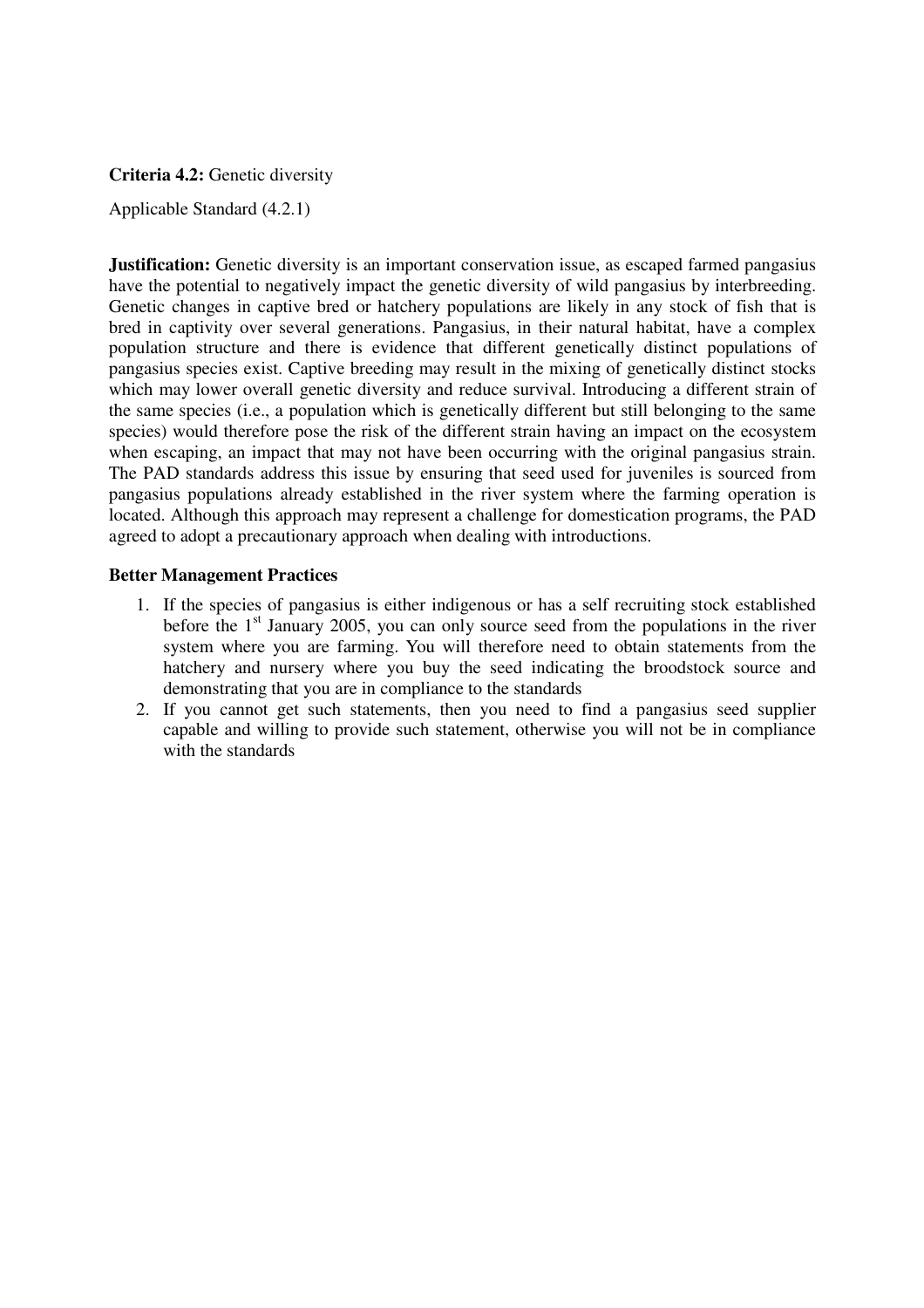**Criteria 4.3:** Source of seed

Applicable Standard (4.3.1)

**Justification:** There is concern that the use of wild-caught seed or wild collections of juveniles can lead to adverse impacts (e.g., decline) on wild pangasius populations as has occurred for other types of aquaculture (e.g., shrimp).

In addition, techniques used for catching wild seed are most often poorly selective, hence leading to high amounts of non-target species bycatch, impacting broadly on the aquatic biodiversity. Therefore, only hatchery seed should be used.

- 1. Never use wild pangasius seed
- 2. For all stocking events obtain a statement from the hatchery and/or nursery stating that the seed is generated from broodstock held in captivity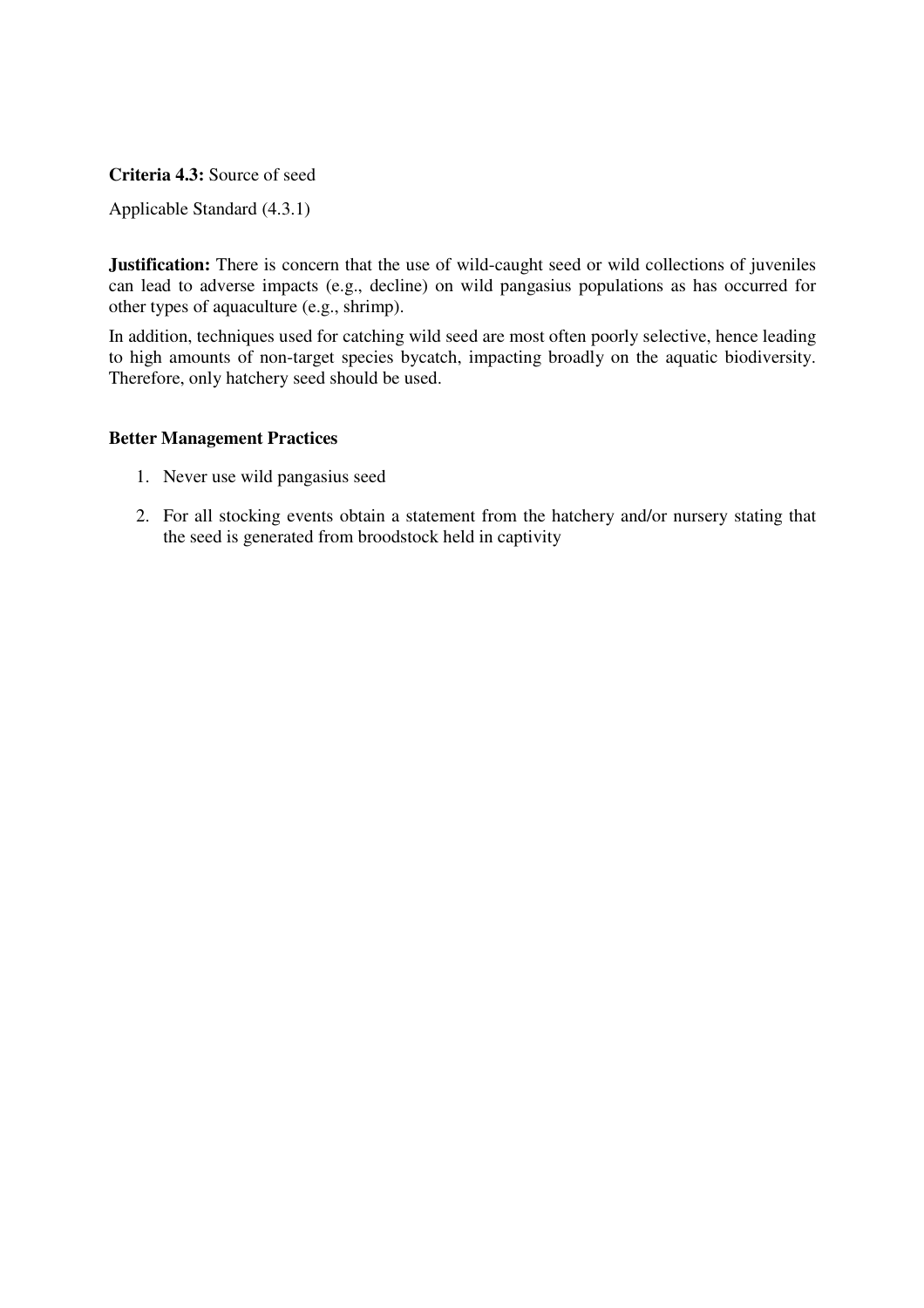**Criteria 4.4:** Genetically engineered and hybridized strains

Applicable Standard (4.4.1)

**Justification:** The potential for enhanced strains of pangasius to out-compete native fish species causing genetic pollution provides sufficient justification to exclude any breeding manipulation (transgenic or hybridization) of culture species within the PAD standard. Thus, transgenic and hybridized strains are prohibited from being reared under these standards.

The use of GMOs and hybrid seed creates additional issues regarding genetic pollution and impacts on farm stocks and wild populations. These impacts can be prevented by avoiding the use of GMOs and hybrid seed which is mandated by the PAD standards.

- 1. Never use pangasius seed which is either a hybrid or genetically modified
- 2. For all stocking events obtain a statement from the hatchery and/or nursery stating that the seed is not transgenic or hybrid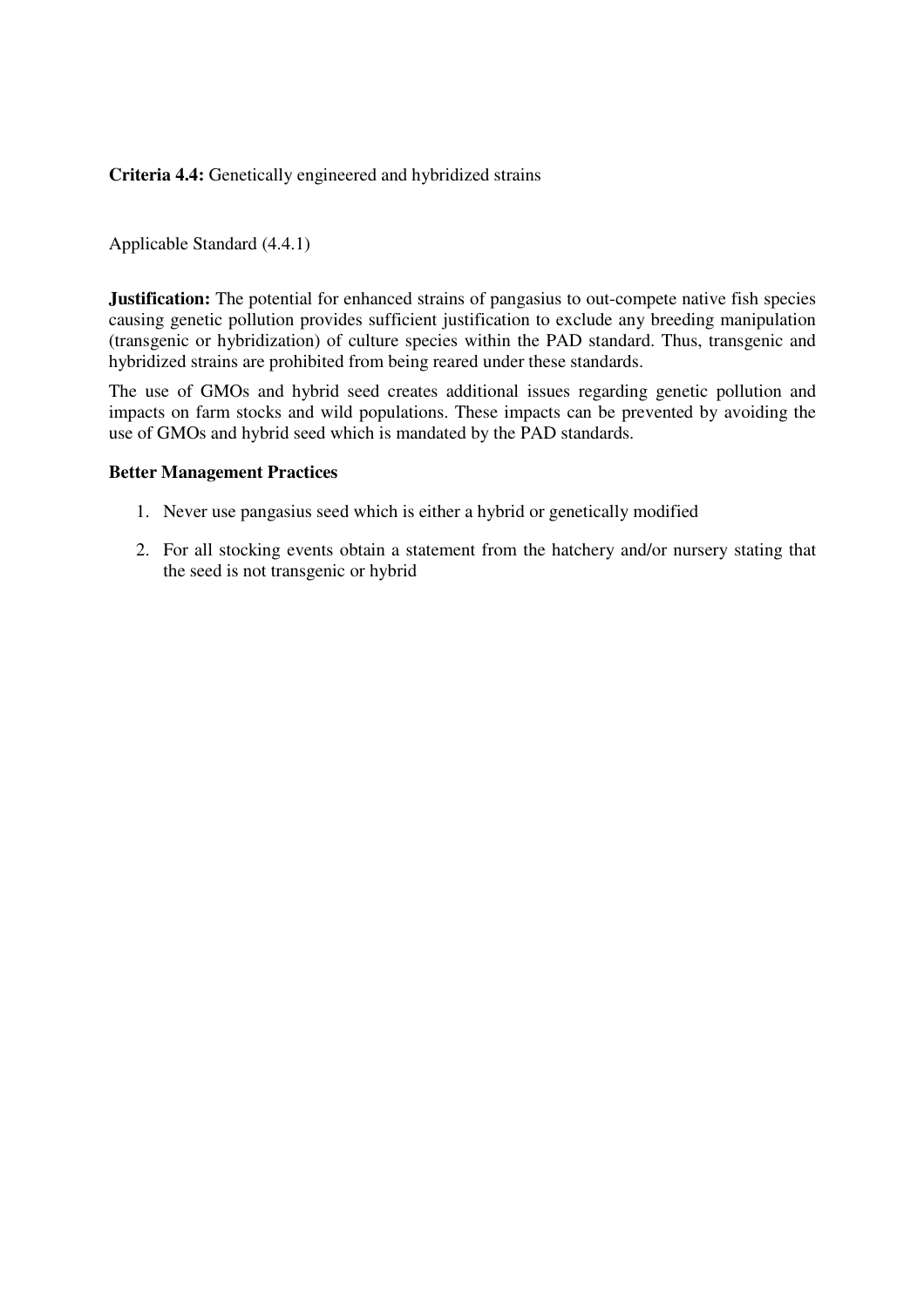**Criteria 4.5:** Escapees

Applicable Standard (4.5.1 – 4.5.4)

**Justification:** Genetic changes in hatchery populations also are an important aspect of pangasius aquaculture and the risks associated with it must be acknowledged. Some genetic changes are likely in any stock of fish that is bred in captivity over several generations. Therefore, minimizing escapes of captive-bred fish is essential to preventing the genetic disturbance of wild populations.

Pangasius escapees may also have an effect on local non-catfish biodiversity through such things as competition and habitat destruction. Little data or information on this issue was located for the PAD, making it challenging to develop metrics. As this standard evolves, it is critical to assess these impacts and, where necessary, incorporate indicators and standards that measure and prevent any adverse impacts. This will be done in future versions of the standards.

While a range of techniques and practices are available to prevent escapes, no foolproof system has been developed. Therefore, it is important to approach escapee management from the perspective of minimization rather than hypothetical elimination. Escape reduction also is a good business practice, as there are economic incentives to prevent escapes. The PAD standards mandate a series of BMPs to try to prevent escapes and ensure compliance.

- 1. Take samples of fish at least weekly and records the size of the fish you sample
- 2. Record the size and kind of net mesh or grids you use to avoid escapees during water exchange
- 3. Inspect the mesh or grids every day to identify if there are any damages
- 4. Any time you see that the net or grid is damaged repair them
- 5. Remember to keep records of each daily inspection, the result of the inspection and, if you see any damages, how you repaired them
- 6. Contact local and/or national authorities and obtain official records showing the maximum water level in the previous 10 years
- 7. Obtain from local/national authorities a statement reporting the altitude of the dike in its lower point and the location of the point measured on a sketch of the farm. If the pond dike in any point is lower than the maximum water level in the previous 10 years, make sure you increase the height of the pond dike
- 8. Put trapping devices in drainage canals or water outlets
- 9. Check those devices (daily if possible) and keep records of the number of pangasius fish you find in them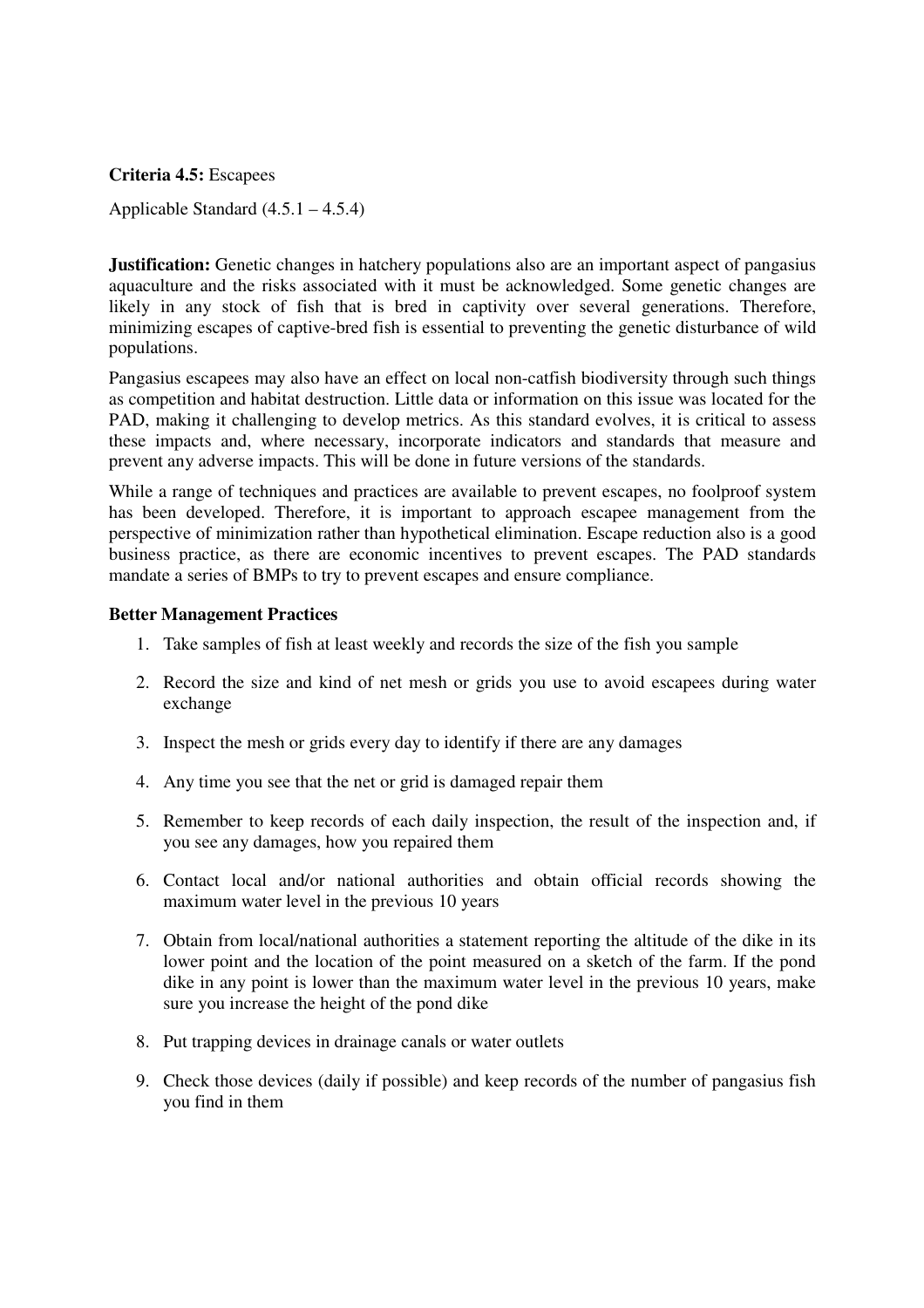10. If you find any pangasius fish, check where they may have been coming from and record any action you take in response to identifying pangasius in the traps (for example: checked more thoroughly the nets; repaired a small hole that could not be seen before…)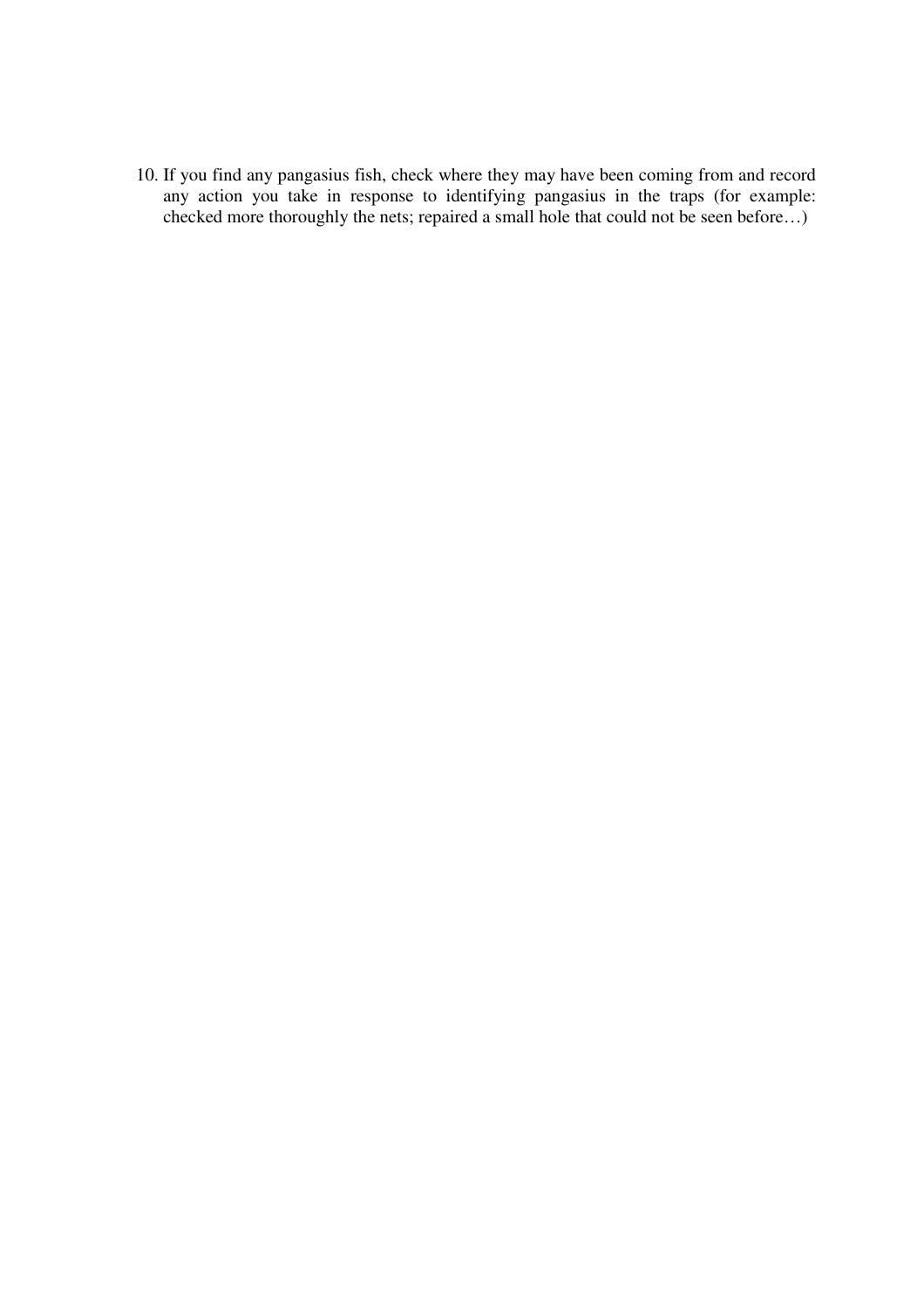**Criteria 4.6:** Pond maintenance as part of escapee management

Applicable Standard  $(4.6.1 - 4.6.2)$ 

**Justification:** As noted above, escapees from pangasius culture facilities can pose a conservation risk. While farmers can have measures in place to reduce escapees (i.e., criteria 4.5), occasionally major or catastrophic releases of farmed populations can occur if the pond dyke collapses, if the pond gets flooded, or if the farmer intentionally decides to release the stock to prepare the pond. These releases of farmed populations may have huge impacts on the environment (both pangasius and non-pangasius populations). Therefore, they are unacceptable under these standards.

The rationale to have two separate, but slightly different, escapes criteria is that a farmer may be in full compliance with criteria 4.5 but then could have a disease outbreak and release the whole farmed stock. The farmer also may not have appropriately (during design/construction) built a strong dike. Hence, although the bund is high enough, it may collapse, thereby releasing many farmed pangasius. The PAD does not want farms certified in these instances.

- 1. Never allow for the dike to collapse during culture, as if the dike collapse you will not be certifiable any more
- 2. Never release cultured fish in the wild, not even if the stock is performing poorly or if only few fish are left because of mortality.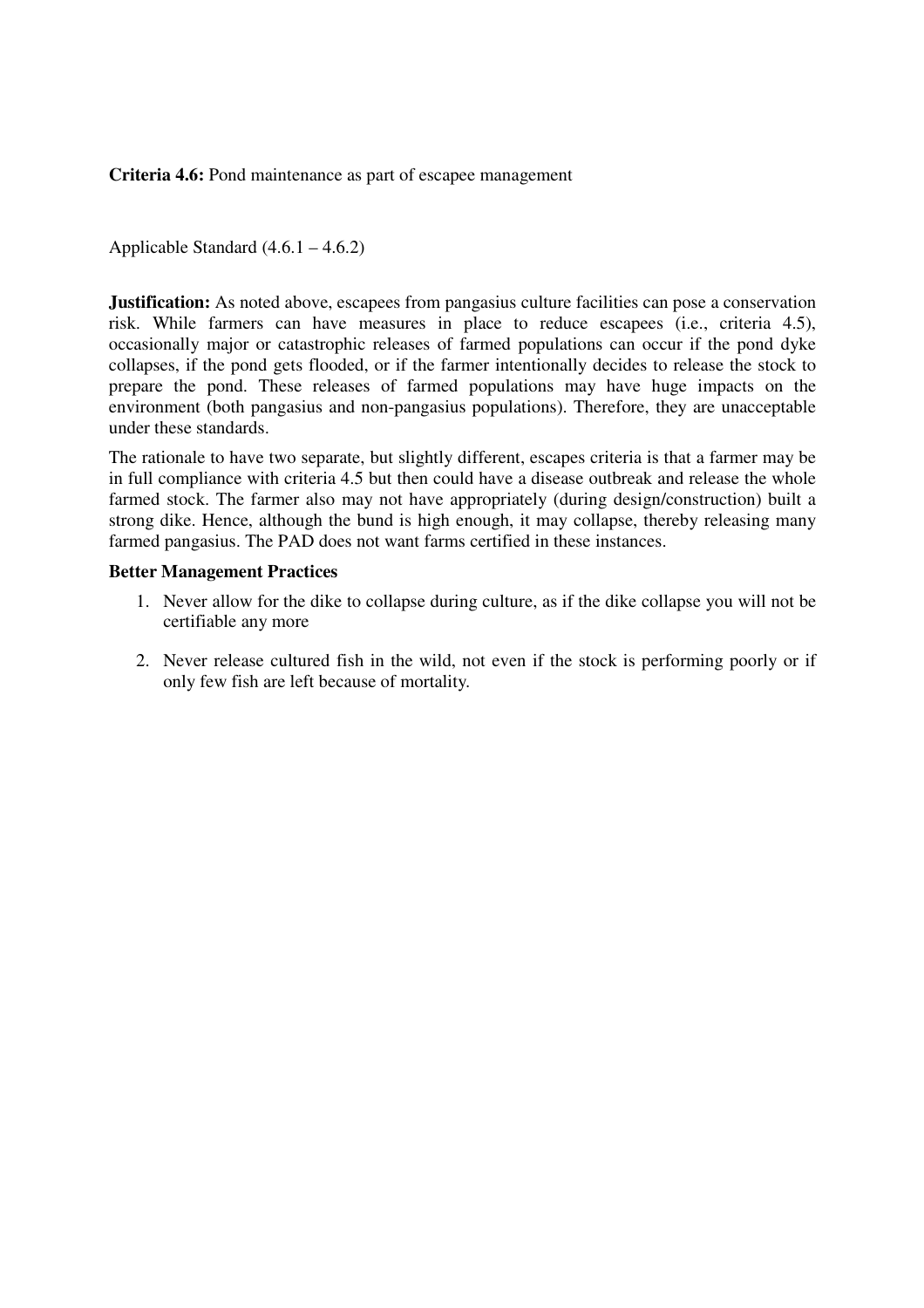# **PRINCIPLE 5:** USE FEED AND FEEDING PRACTICES THAT ENSURE THAT FEED INPUTS ARE SUSTAINABLE AND MINIMIZED

**Criteria 5.1:** Sustainability of feed ingredients

Applicable Standards (5.1.1 – 5.1.7)

**Justification:** There are concerns over the potential impact on marine biodiversity of sourcing fishmeal and fish oil as feed ingredients from wild fish stocks and the efficiency of its conversion to farmed fish through feed. Although the amount of fishmeal and oil used in feeds for pangasius is much less than in farmed shrimp or salmon, these standards will, over time, ensure the efficiency of this conversion. The standards also will ensure that the sources of these ingredients are managed properly, in order to avoid excessively negative impacts on their source populations and ecosystems. Where feeds are produced on farm, the farm will be required to demonstrate its compliance with the ingredient-sourcing requirements and standards for feed. Where farms rely on commercial feeds, the standards will require documented information from the feed supplier(s) to allow them to demonstrate that they meet the standards.

Standard 5.1.1 prohibits the direct use of unprocessed fish or fish products from wild fishery catch (sometimes referred to as "trash fish"), alone or in combination with other ingredients, as feeds for pangasius. Use of trash fish places undue pressure on vulnerable inshore fish stocks (including juveniles), can have deleterious effects on the culture environment, and represents a fish and public health risk, especially when uncooked.

IFFO reports that 25% of fishmeal currently being used for aquaculture is coming from byproducts of fish processing. This amount is expected to increase. Although use of fish processing by-products is encouraged, the feeding of pangasius processing by-products to pangasius carries an unknown potential for spread of disease. At this time, no pangasius-specific scientific riskassessment has been conducted to evaluate this risk. Therefore, PAD participants decided in Indicator 5.1.2 to disallow the use of pangasius processing by-products as feeds or ingredients of feeds for pangasius until such time as the risk has been deemed to be within an acceptable range as defined by the national competent authority.

While the PAD encourages the use of fishery processing by-products, it recognizes that this can result in higher feed conversion ratios (FCRs), resulting in tradeoffs between effluent concentration and efficient use of marine resources. The PAD has attempted to address this tradeoff through use of an eFCR standard (see Criteria 5.2) and effluent standards (see Principle 3).

Indicators 5.1.3 and 5.1.4 ensure that species classified as vulnerable or endangered, those that have protected status and those in which trade is illegal are not used as feeds or as feed ingredients.

Fish and fish products (such as fishmeal and fish oil) used to manufacture feed shall be from legal, reported and regulated fisheries that respect the Food and Agriculture Organization of the United Nations' (FAO) "Code of Conduct for Responsible Fisheries," such as ISEAL-certified schemes or those verified by IFFO and FishSource. Ideally, the goal is that all feeds shall be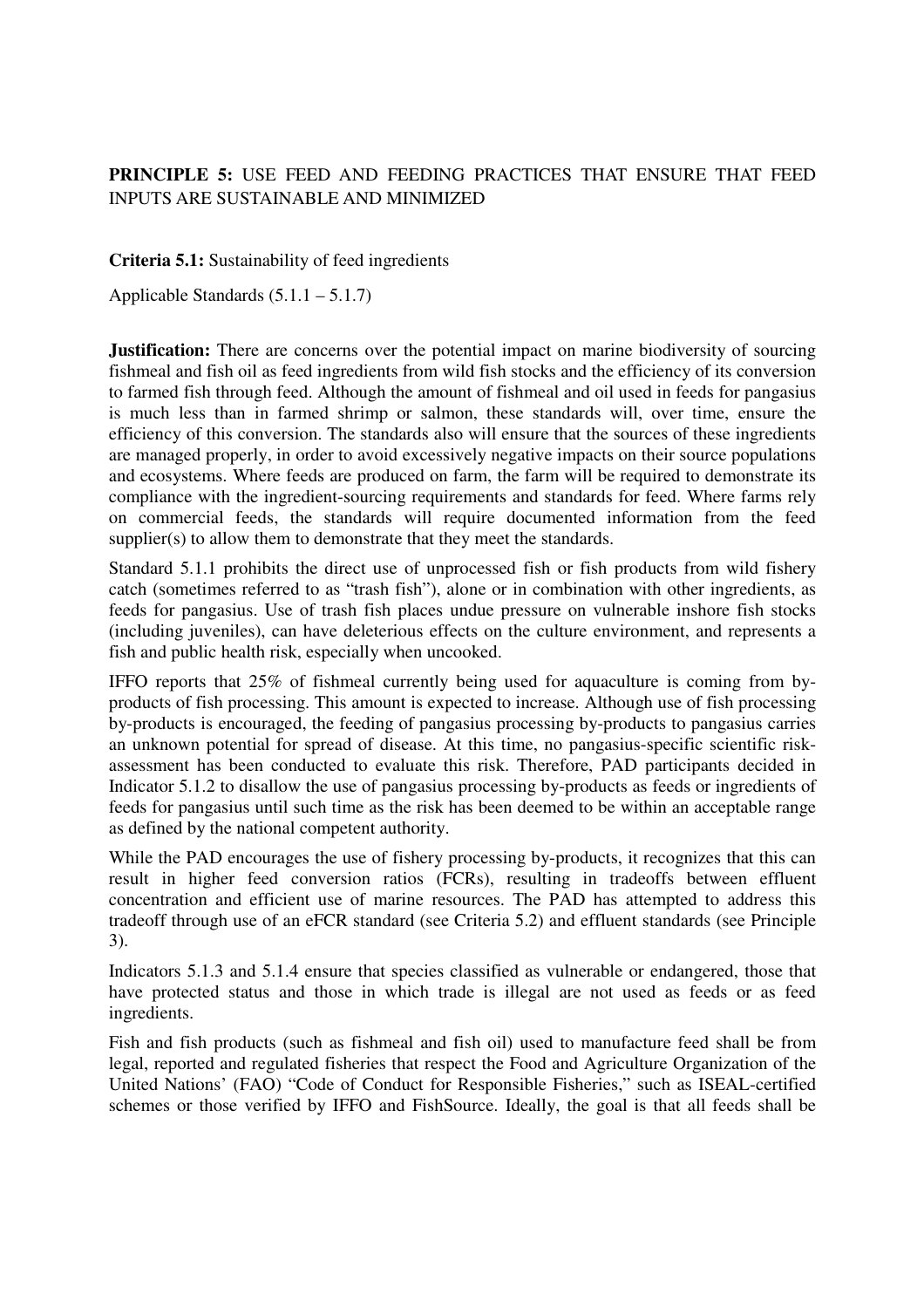from a certified sustainable fishery and a fishery where by-catch is maintained within acceptable limits. Feeds also shall not pose a threat to endangered species.

Current pangasius feeds (commercial or farm-made) mainly use locally sourced fishmeal from inshore fisheries off Vietnam, Bangladesh or India Traceability and fisheries certification currently are a challenge in Asia and the infrastructure to support good management of fisheries stocks is limited. This makes the process of creating auditable farm level standards very challenging. Over time, it is envisaged that farms seeking certification under these standards will use feeds that contain fishmeal and fish oil that are from certified sustainable and traceable sources. The current plan for implementation calls for the producer to demonstrate that the feeds being used meet the requirements of the standards. This will require feed suppliers to provide information to support the farmer's declaration.

The PAD identified ISEAL member-certified fisheries as the most suitable sustainable fishery certification schemes, due to their transparency, verifiability and traceability. Currently, only the Marine Stewardship Council (MSC) meets these criteria. Quantities of MSC-certified fishmeal and fish oil are extremely limited, especially in the regions where pangasius is farmed. Demanding ISEAL-compliant fisheries would, under these circumstances, create serious difficulties for pangasius farmers and could negatively impact the rate of adoption of these standards. To avoid this, two schemes (FS and IFFO) for responsible certification were considered as effective interim indicators until certified fishmeal and fish oil are available and to give the industry time to adapt.

It should be noted that even the interim standards provide a significant challenge to the pangasius industry, as there are currently no local wild fishery sources of fishmeal and oil that comply with either interim scheme. Implementation of the interim or full standards without adequate consideration of the availability of fishmeal and fish oil that comply with these standards could unfairly disadvantage farmers seeking certification by forcing them to rely on feeds made with more costly imported ingredients and could also negatively impact adoption of the standards.

The timeframe for adoption of the standards should reduce the risk of non-compliance through lack of available and affordable ingredients, preferably locally sourced, while ensuring that there was sufficient incentive to improve on existing practices.

In order to reconcile these two points, two milestones have been identified by the PAD for compliance. If MSC-certified fisheries are available in the region (or, in the interim, stocks meeting the interim standards), certified farms will have a maximum of three years to switch to feeds made using these. Should such stocks not be available within five years after publication of the PAD standards, this standard will be revised to ensure that progress towards compliance is enforced.

Feeds use a number of ingredients from terrestrial sources, including animal and plant products, some of which may be genetically modified. Although there may be environmental and social issues associated with these ingredients, the PAD decided not to cover these under the current standards. It is intended that these will be covered in a separate feed and feed ingredients Dialogue or in a future revision of these standards.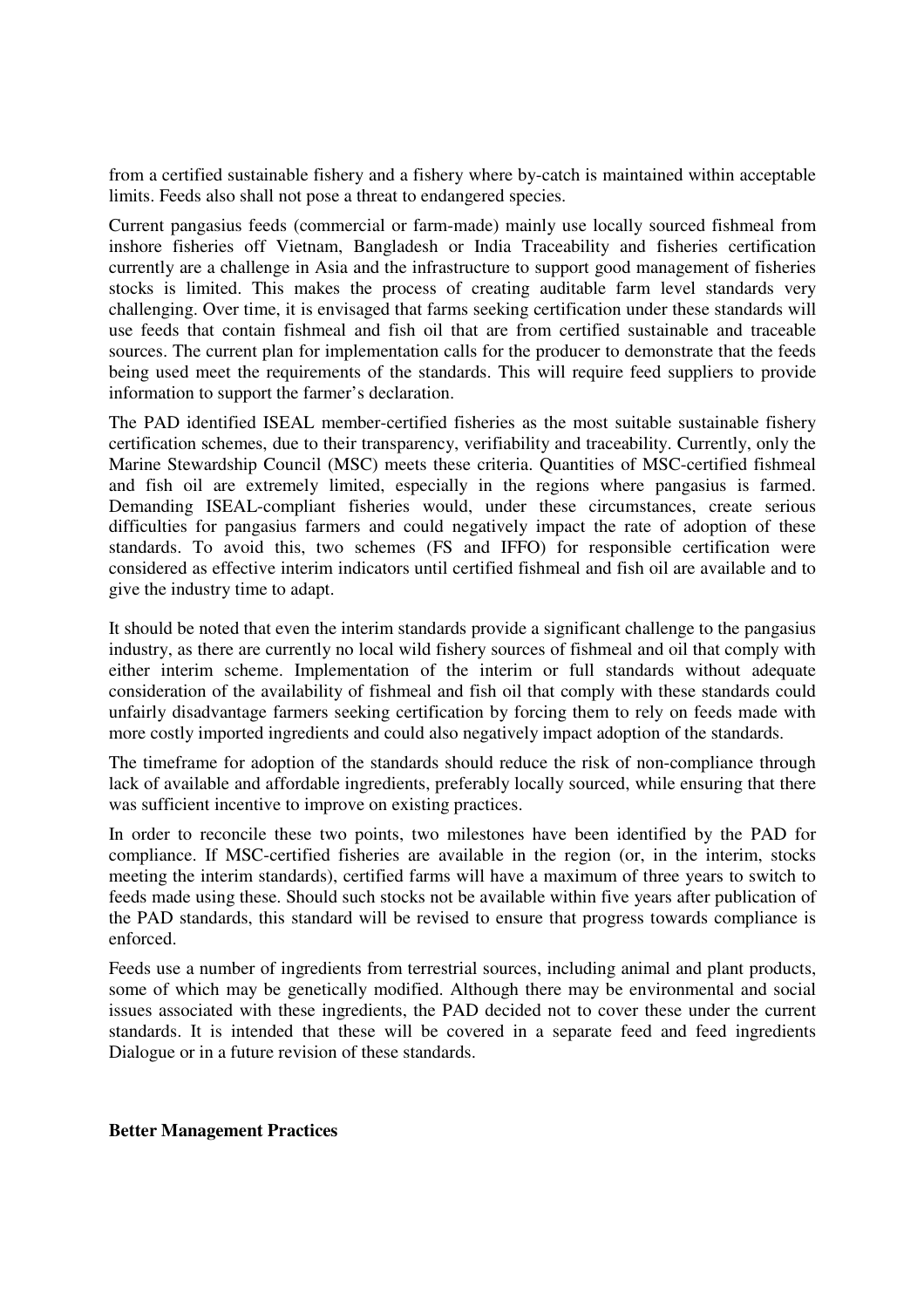## **Commercial feed**

- 1. Ask your feed manufacturer if the feed
	- a. Does not contain any pangasius products
	- b. Does not contain any IUCN Red List threatened fish species
	- c. Does not contain any fish species listed in the Convention of International Trade in Endangered Species (CITES) Appendices I, II and III
	- d. If before 25 August 2015, contains only fish meal and oil which are:
		- i. Either scoring Fishsource  $\geq 6.0$  with no individual score < 6.0 or an N/A in the stock assessment category
		- ii. Or from a facilities certified as being in compliance with Sections 11 (Responsible Sourcing), 2 (Traceability), and 3 (Responsible Manufacturing) of the International Fishmeal and Fish Oil Organisation's (IFFO) "Responsible Sourcing Program for Certification of Responsible Practice for Fishmeal and Fish Oil Production
		- iii. Or from a fishery certified by an ISEAL member
	- e. If after 25 August 2015, contains only fish meal and fish oil from a fishery certified by an ISEAL member

If so, ask them to issue a statement indicating the source of all the fish products they use and that the above are all true.

#### **Farm-made feed**

- 2. Keep records of the ingredients you use in your feed
- 3. Never use uncooked or unprocessed fish and/or fish products (including trashfish) as feed. Any fish products should at least be cooked or processed
- 4. Never feed pangasius products to pangasius
- 5. Ask a university or other organization to help you to make sure that your feed is in compliance to the following
	- a. Does not contain any IUCN Red List threatened fish species
	- b. Does not contain any fish species listed in the Convention of International Trade in Endangered Species (CITES) Appendices I, II and III
	- c. If before 25 August 2015, contains only fish meal and oil which are:
		- i. Either scoring Fishsource  $\geq 6.0$  with no individual score < 6.0 or an N/A in the stock assessment category
		- ii. Or from a facilities certified as being in compliance with Sections 11 (Responsible Sourcing), 2 (Traceability), and 3 (Responsible Manufacturing) of the International Fishmeal and Fish Oil Organisation's (IFFO) "Responsible Sourcing Program for Certification of Responsible Practice for Fishmeal and Fish Oil Production
		- iii. Or from a fishery certified by an ISEAL member
	- d. If after 25 August 2015, contains only fish meal and fish oil from a fishery certified by an ISEAL member
- 6. Remember that using only waste from fish processing plants (provided they are not pangasius wastes) or aquaculture products doers not require you to comply with the above requirements, as those are only applicable to wild fish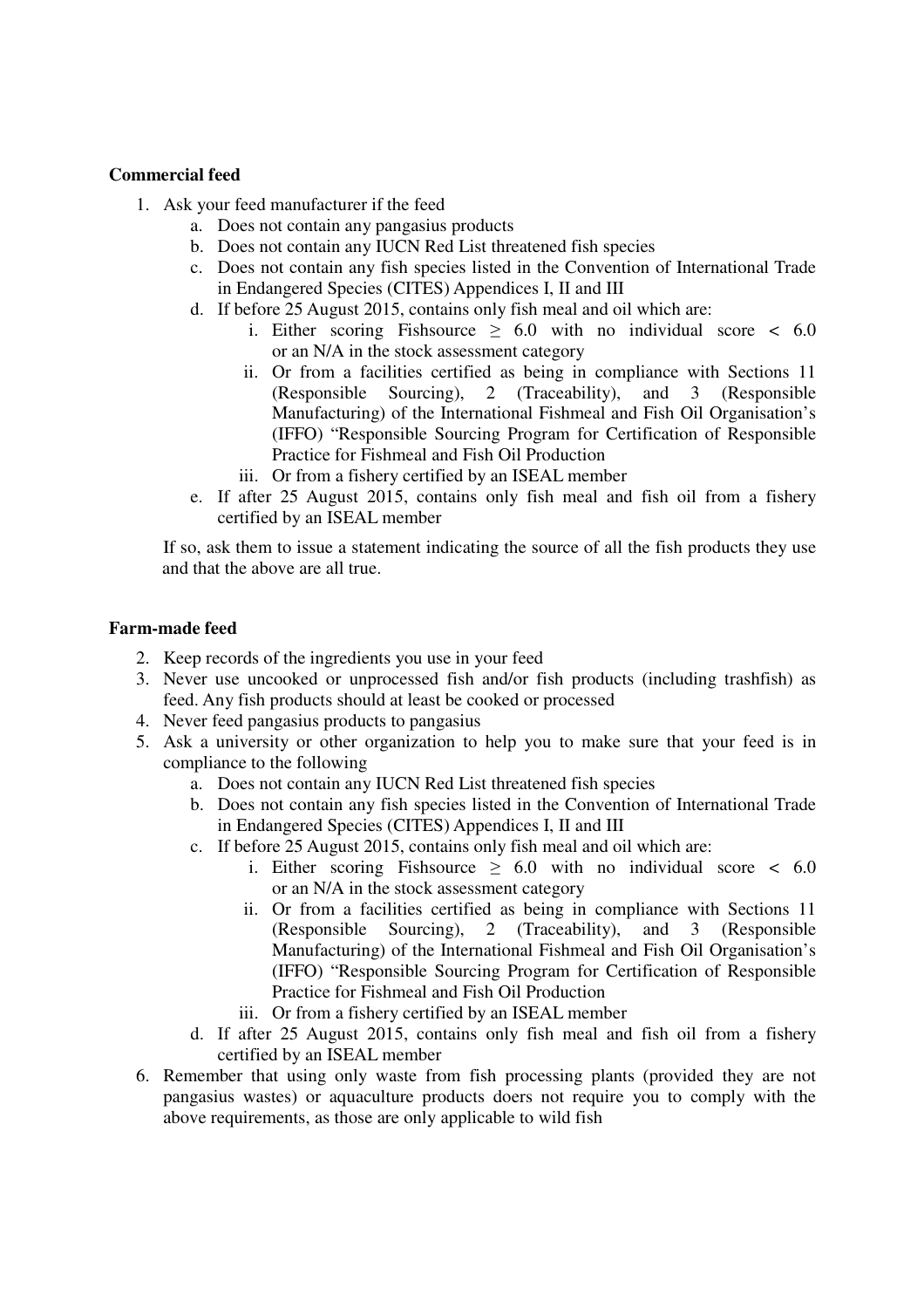7. If you think you can identify if the fish product is compliant to the standards without assistance, then follow the instructions below

#### IUCN Red List:

Instructions:

- a. go to http://www.iucnredlist.org/
- b. follow to "other search options"
- c. select "Taxonomy"
- d. select "Animalia"
- e. indicate appropriate "Location", "Systems", "Habitat",
- f. click on "run search" and record species listed and whether they are threatened by the farming activity.

#### **CITES**

Instructions

- a. go to http://www.cites.org/eng/resources/species.html
- b. select option "Species" and click "find it"
- c. determine if the fish species being used is on any CITES list

#### FISH-SOURCE

- a. go to http://www.fishsource.org/
- b. select "Species" drop down tab to the left
- c. select the species that is utilized by the farm as a source of fish meal or oil
- d. if the species is not on the FishSource website, and the fish meal or oil is not sourced from by-products (trimmings) of capture fisheries, farms are not in compliance. Contact FishSource via Sustainable Fisheries Partnerships to identify the species as a priority for assessment. http://www.fishsource.org/site/contact\_us
- e. if the species is assessed, select the top tab that reads "Scores"
- f. average of all scores must be 6.0 or higher and no "N/A" for "Stock Assessment" category (category 4 in FishSource scoring) to be in conformance

## IFFO

a. go to http://www.iffo.net/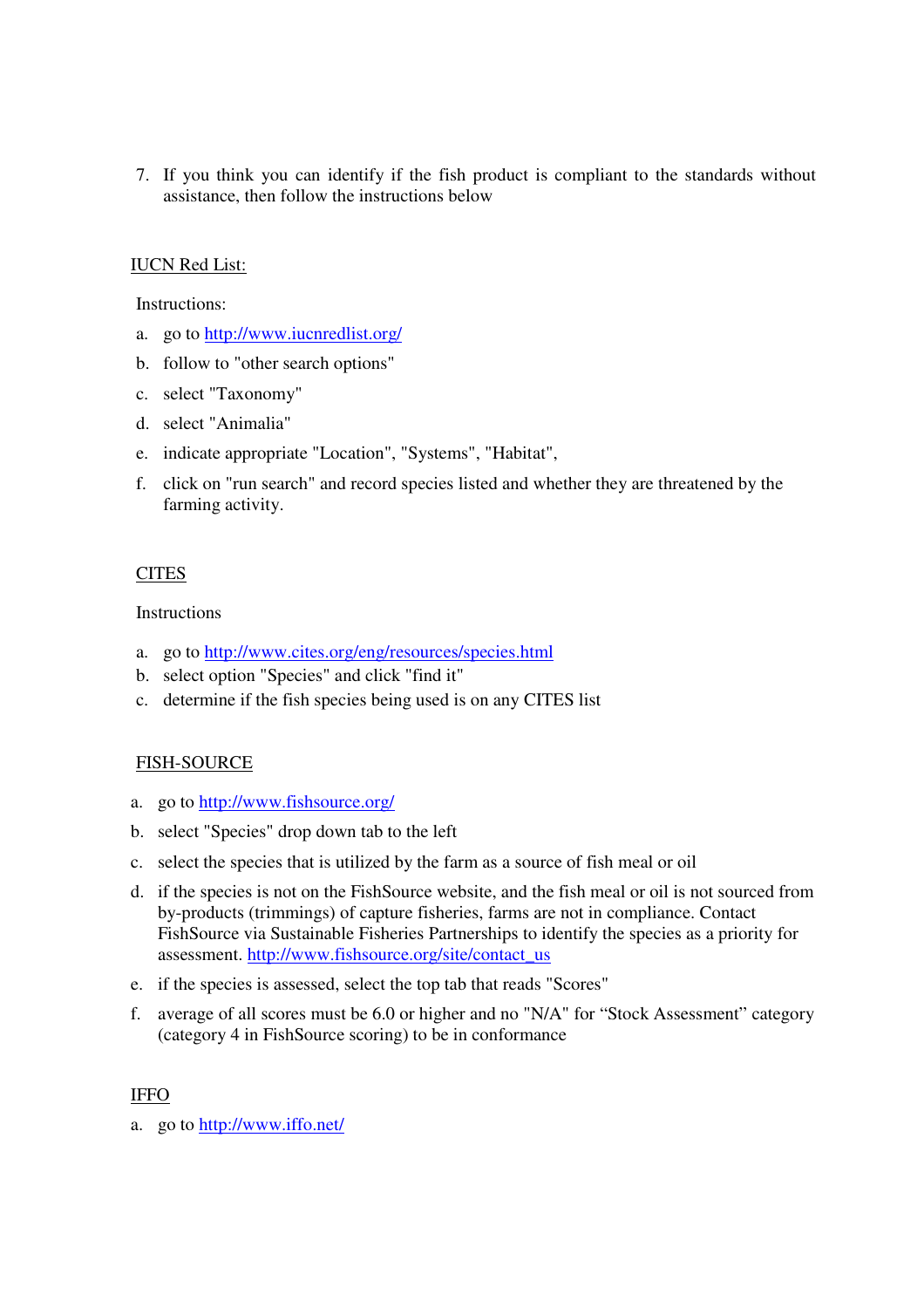- b. select IFFO RS on the menu on the left. This will take you to the IFFO Responsible Sourcing page
- c. select "Plants approved under the IFFO RS". This will take you a PDF file which contains the list of approved sources. Open or save the document

ISEAL

- a. go to http://www.isealalliance.org/organisation/full\_members
- b. Visit the website of each ISEAL full member to check what fisheries have been certified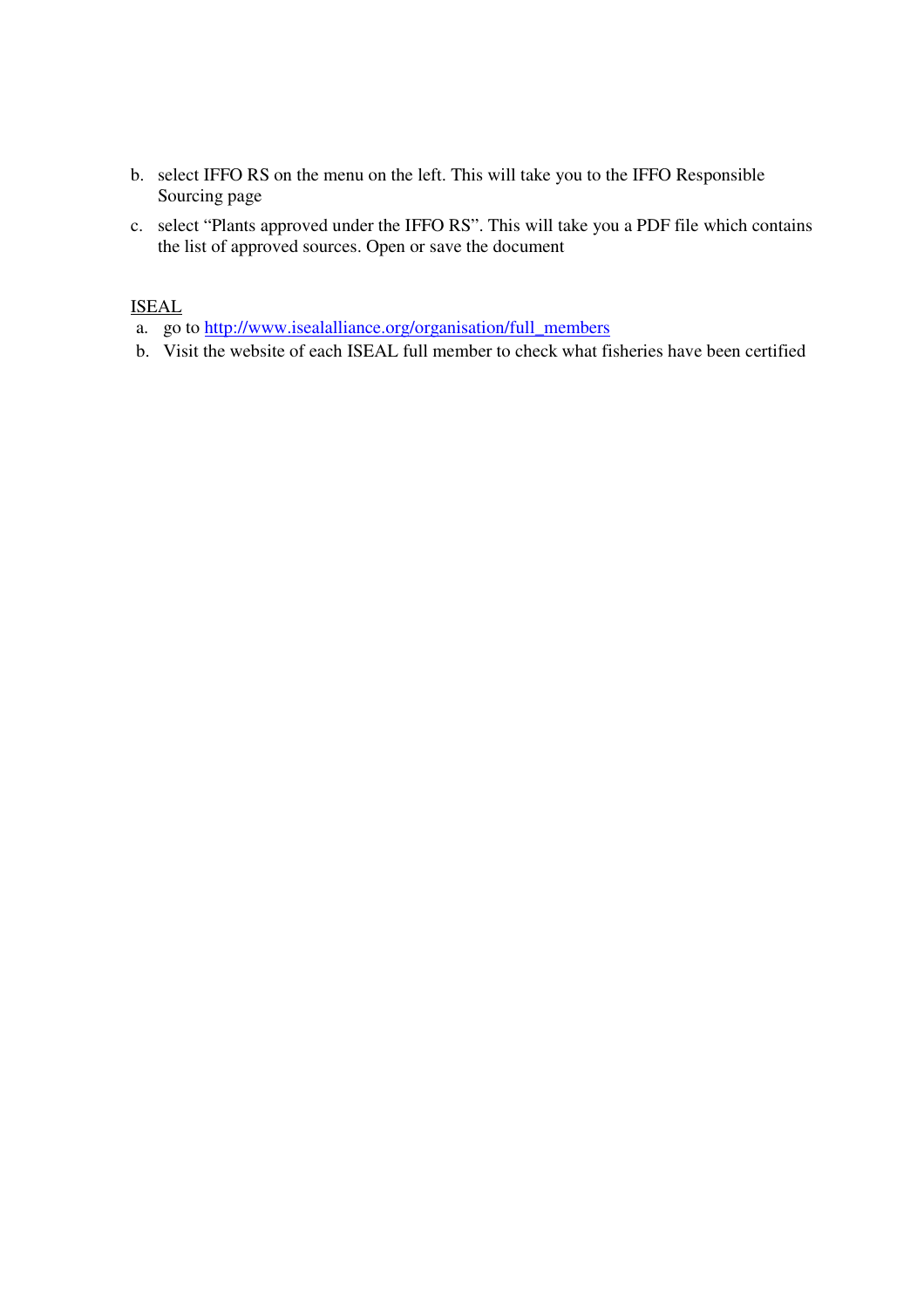**Criteria 5.2:** Efficient management of feed use on the farm

Applicable Standards (5.2.1 – 5.2.2)

**Justification:** Good on-farm feeding management and feeding efficiency are important to achieving the efficient use of available feed resources. Good feed management on the farm is essential to achieving efficient use of available feed resources and minimizing waste. Feeding rates and the conversion of feed to fish should be within good standards of efficiency and consistency. FFER and eFCR provide useful means to measure whether fish product use is being managed and wastes are being minimized.

Calculation and monitoring of feed conversion (the amount of feed used to produce a given weight of fish) is one of the simplest and most powerful ways that farmers can determine feed use efficiency. By encouraging farmers to record this number and work to reduce it, the standards will promote a better use of resources by the farmers, as well as a greater understanding of their activities.

The eFCR accounts for the biomass, or weight, of fish stocked and represents the amount of feed used to support the change in fish biomass over the farming period in an individual pond. The eFCR will vary between ponds on a site, the duration of the farming period and the life-cycle stage or size of the fish. On an individual farm site, the pond size, number of fish stocked and weight of fish harvested can also vary. Therefore, in order to provide a simple way to adjust for these factors in the overall performance of the farm, the weighted average eFCR is used.

Actual production data was obtained from over 100 individual ponds in different farms using different feeds and the weighted eFCR calculated. Based on the median value, the weighted eFCR was established as 1.68.

FFER is a measure of the efficiency with which fish products used in the feed are converted to live fish and requires some measure of the amount of fishmeal and fish oil used in the feed, as well as the efficiency of converting fish to fishmeal and fish oil. Accepted estimates for the yield of fishmeal and fish oil from wild caught fish range from 22–27% for fishmeal and 3-7% for fish oil, depending on the species and season. For the PAD, global average fishmeal yield of 22.22 percent and fish oil yield of 5 percent are assumed. However, where possible, these yields should be adjusted to reflect the actual species used in feeds.

It should also be noted that any trimmings, fishmeal or fish oil produced from fish processing byproducts are not included in the calculation of FFER.

- 1. Keep detailed records of all the type and amount of feed you use in every pond, cage or pen
- 2. Keep detailed records of the amount of fish you harvest in every pond, cage or pen
- 3. Ask you fish seed supplier to write in the receipt for the fish you buy the total weight of the fish or the average weight and the total number of fish
- 4. Keep detailed records of the weight of the fish you stock in each pond, cage or pen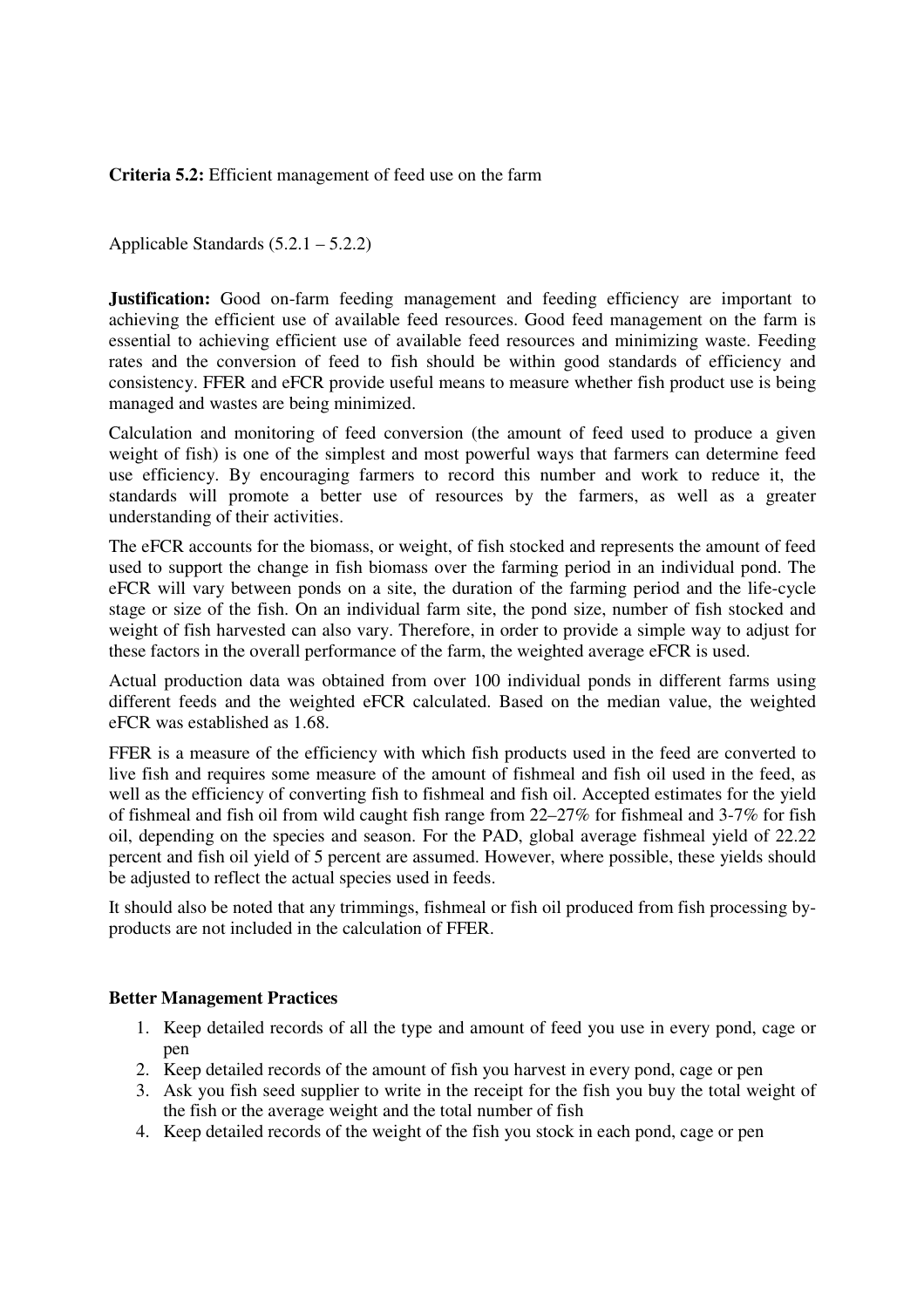5. Calculate the eFCR for each pond, cage or pen using the formula below

**eFCR Calculation (for each pond, cage or pen):** 

Feed Used (Metric Tons)

Fish harvested (Tons) - Fish Stocked (Tons)

6. Calculate the Yield for each pond, cage or pen using the formula below

**Yield Calculation (for each pond, cage or pen):** 

Fish harvested (Tons) - Fish Stocked (Tons)

7. Calculate the weighted eFCR for the whole farm using the formula below

**Weighted eFCR (for the whole farm):** 

 $(eFCR1 x Yield1) + (eFCR2 x Yield2) + ... + eFCRn x Yieldn)$ 

 $(Yield1 + Yield2 + ... + Yieldn)$ 

Using this formula you multiply for example the eFCR of pond 1 by the yield of pond 1, the eFCR of pond 2 by the yield of pond 2 and so on. Then you add up all those values and you divide the total by the total yield.

- 8. For farmers to achieve the performance level of 0.5 Feed Fish Equivalency Ratio (FFER) required by the standards, the use of 0.5 kg of targeted wild caught fish in feeds should produce at least 1 kg of cultured fish.
- 9. The FFER is a measure of how much wild fish is used to produce cultured fish. The most useful form of the FFER equation for pangasius farmers is as follows:

 $Fish production*(mt) \times 22.2$  $[(%$  fish mealin feed type\*\*) $\times$  (mt of feed typeused)] FFER<sub>sum</sub>  $\times$  $\times$  $=\frac{\sum_{1}^{n} x_{1}^{2}}{n}$ 

Where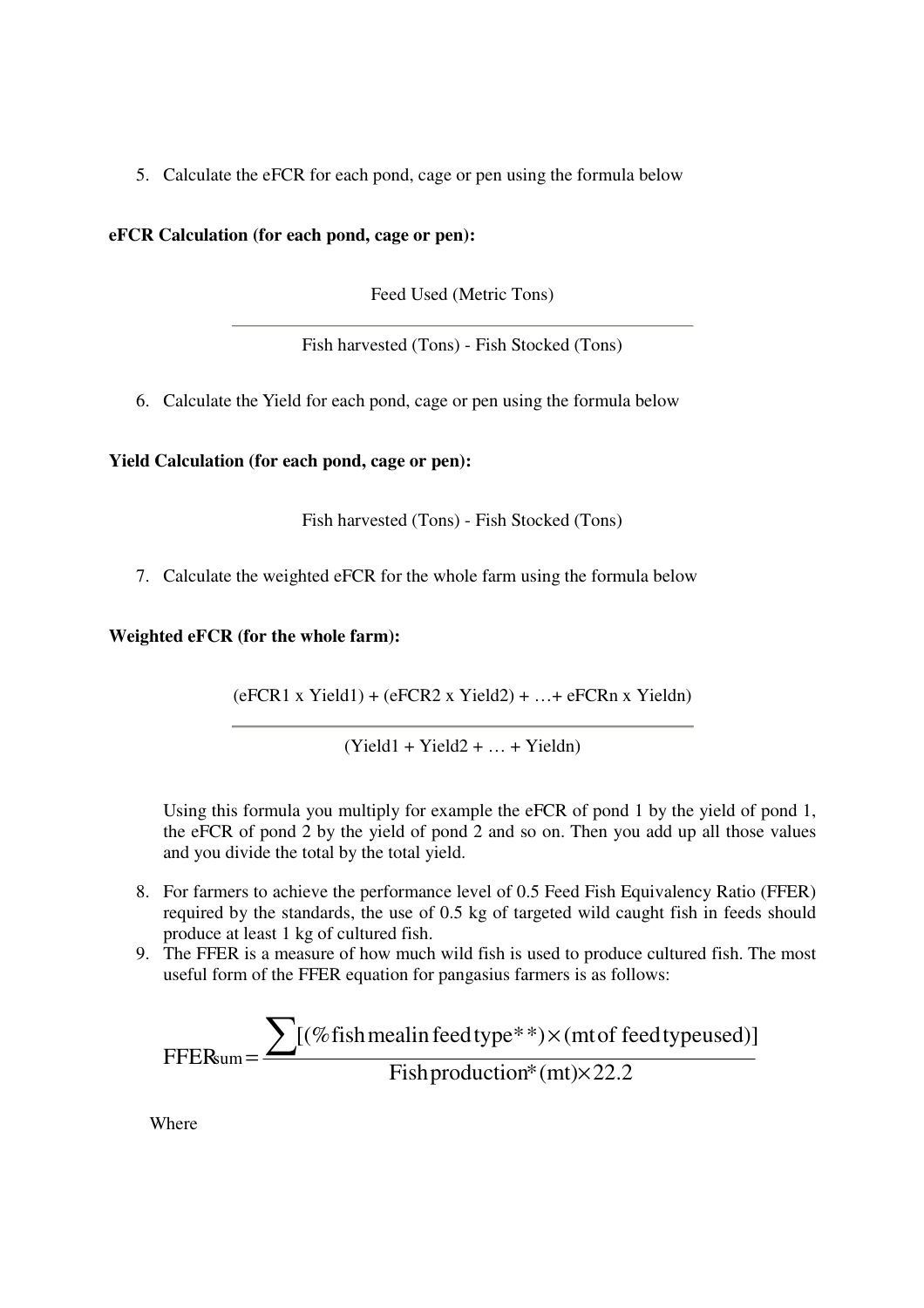\*\* % fish meal in a particular feed type is expressed as a whole number (7% fish meal inclusion is entered into the equation as 7.0);

mt of feed type used is the corresponding amount of feed for a given feed type that has a given fish meal inclusion percentage;

\*Fish production is defined as follows:

Fish production  $=$  (Current standing stock of pangasius + pangasius harvested – initial standing stock) - fingerlings stocked from off-site production.

- 10. Farmers should keep records of all feeds purchased and, if using farm-made feed, of all feed ingredients used. The records should contain the amount of fish meal in each feed type which can be requested to be provided by the feed supplier; the total amount of each feed type used; and an invoice that confirms the purchase of the feed. Farmers should be prepared to do a full accounting of the amount of fish produced and the amount of feed used.
- 11. Depending on the size, type of pangasius produced or production system, the farmer may choose to increase or decrease the amount of fish meal in the feed. It should be noted, however, that increases in the amount of fish meal inclusion will limit the amount of feed that can be allotted to the fish under the standards. Over a production cycle the FFER should be equal to or less than 0.5, thus farmers must plan and calculate accordingly.
- 12. It is worth remembering that the use of trimmings from fish processing plants (excluding pangasius products) and aquaculture products used in feed are not accounted in the FFER formula above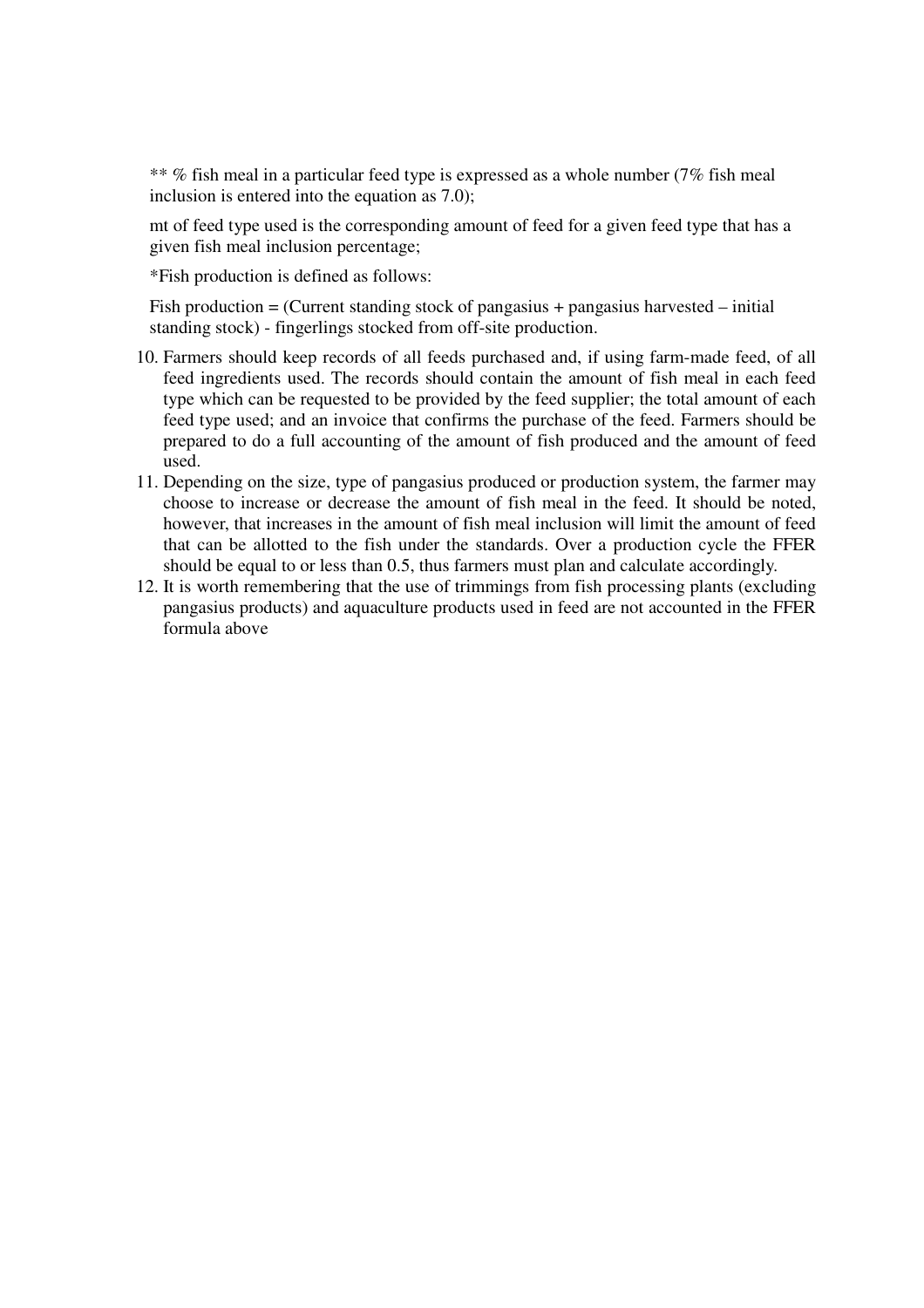# **PRINCIPLE 6:** MINIMIZE ECOSYSTEM AND HUMAN HEALTH IMPACTS, WHILE MAXIMIZING FISH HEALTH, WELFARE AND ENSURING FOOD SAFETY

## **Criteria 6.1:** Mortalities

Applicable Standards (6.1.1)

**Justification:** One of the major impacts of aquaculture can be the enhancement and transfer of natural or exotic diseases. However, it is very challenging to write standards to address this issue. One of the best options to ensure that disease transfer is minimized is through ensuring optimal fish health. A key measure of fish health is survival during the grow-out period.

The survival rates set in these standards serve as a performance-based indicator for successful disease prevention. Given that survival depends upon different factors, such as water quality and feeding, these indicators are also included elsewhere in this set of standards. The use of good management practices should result in a consistent survival rate among holding units. The proposed standard provides room for isolated mortalities, but farmers will have to react quickly to prevent disease from spreading to other holding units and farms.

Although mortality is related to the size at stocking, these standards do not specify seed size, since stocking different sizes is a management practice that the farmer can consider to reach compliance to this performance-based standard.

Farmers shall provide written records on the number of fish stocked and number of fish harvested. Numbers can be calculated by taking the total weight and dividing it by the average weight of the fish. Farmers shall maintain details on the weight of each basket/container at harvest, in addition to the total weight.

## **Better Management Practices**

- 1. Keep seed purchase receipts showing total number or total biomass and average size of fish stocked in every pond, cage or pen
- 2. Keep selling receipts including total quantity and average fish size harvested in every pond, cage or pen
- 3. Calculate the average mortality in every pond, cage or pen using the formula below

| <b>Real Percentage</b>                        |                                                                    |
|-----------------------------------------------|--------------------------------------------------------------------|
| <b>Mortality</b> (for each)                   | (number of fingerlings stocked – number of harvested fish) $x$ 100 |
| $\mathbf{p}$ pond, cage or $\mathbf{p}$ en) = | (number of stocked fish)                                           |

4. Calculate the average mortality in your farm by adding all the % mortality in your ponds, cages and pens and dividing it by the total number of ponds, cages and pens you measured the % mortality on.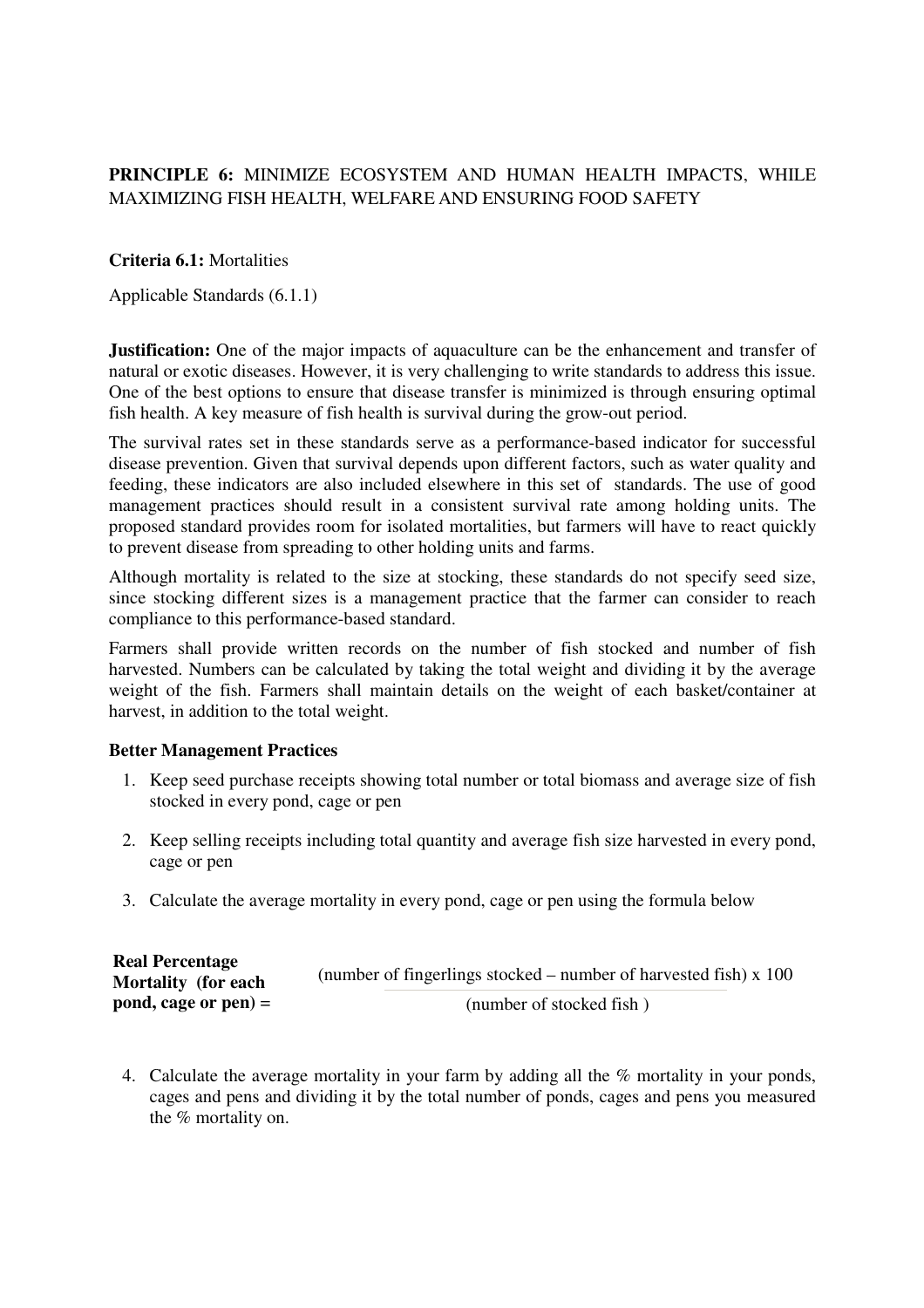- 5. If the mortality is higher than 20%, you cannot comply with the standards and you may do one of the following:
	- a. involve an aquatic animal health specialist to help you improve the health of your fish
	- b. Stock healthier fish
	- c. Stock larger fish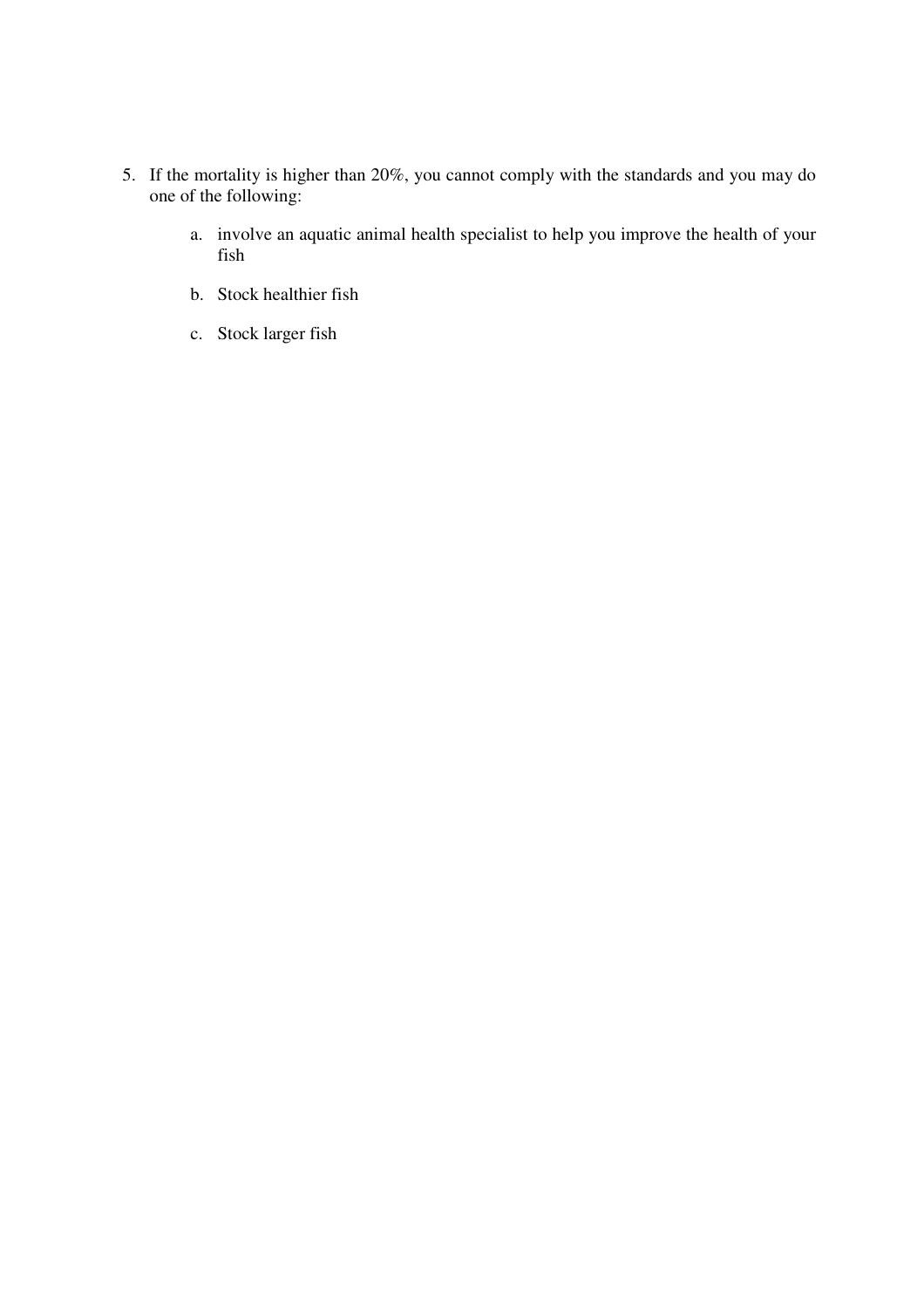**Criteria 6.2:** Veterinary medicines and chemicals

Applicable Standards  $(6.2.1 - 6.2.7)$ 

**Justification:** Veterinary medicines and chemicals can play an important role in maintaining fish health and survival, however, the over use of these medicines and chemicals can have environmental as well as human health impacts.

- 1. Contact the local and/or national authorities and ask them for the list of veterinary medicines, chemicals and biological products approved for aquaculture. You must use only products in that list
- 2. If you know the country where your fish will be sold, make sure you do not use any of the products which are banned for food fish use in that country. This information will be available with the local and/or national authorities in charge of regulating the export of pangasius.
- 3. If you do not know the country where your fish will be sold, contact the local and/or national authorities and ask them what are the top 5 countries importing pangasius from your country. Ask the authorities also what are the products banned on those 5 markets and make sure you do not use any products banned in those 5 countries.
- 4. You should not use any of the substances which are considered Critically Important Antimicrobials for Human Medicine by the World Health Organization (WHO), not even if those substances are approved for use in your country. This list can be found at http://www.who.int/foodborne\_disease/resistance/antimicrobials\_human.pdf Look also for any updates of this list. If you cannot find the list or you are unsure about whether it has been updated ask somebody (for example university staff) to help you.
- 5. Keep detailed records of all the veterinary medicines, chemicals and biological products that you use. Records should specify in which pond, cage or pen you used each product.
- 6. Record also the chemical or therapeutant supplier's name and contact information
- 7. Do not keep any banned or non-approved products in your farm, not even if you do not intend to use those products in your farm
- 8. When you have a health problem contact an aquatic animal health specialist. The aquatic animal health specialist must be
	- a. either an aquatic animal health specialist designated by the government. If so s/he should show you the regulation stating s/he is an officer responsible for aquatic animal health control in the country. Keep copies of that regulation and of the officer's ID card
	- b. or a veterinarian with at least three months of academic training on fish health management (for a total of at least 60 hours). This training may be included with the veterinary degree. The veterinarian should show you documents proving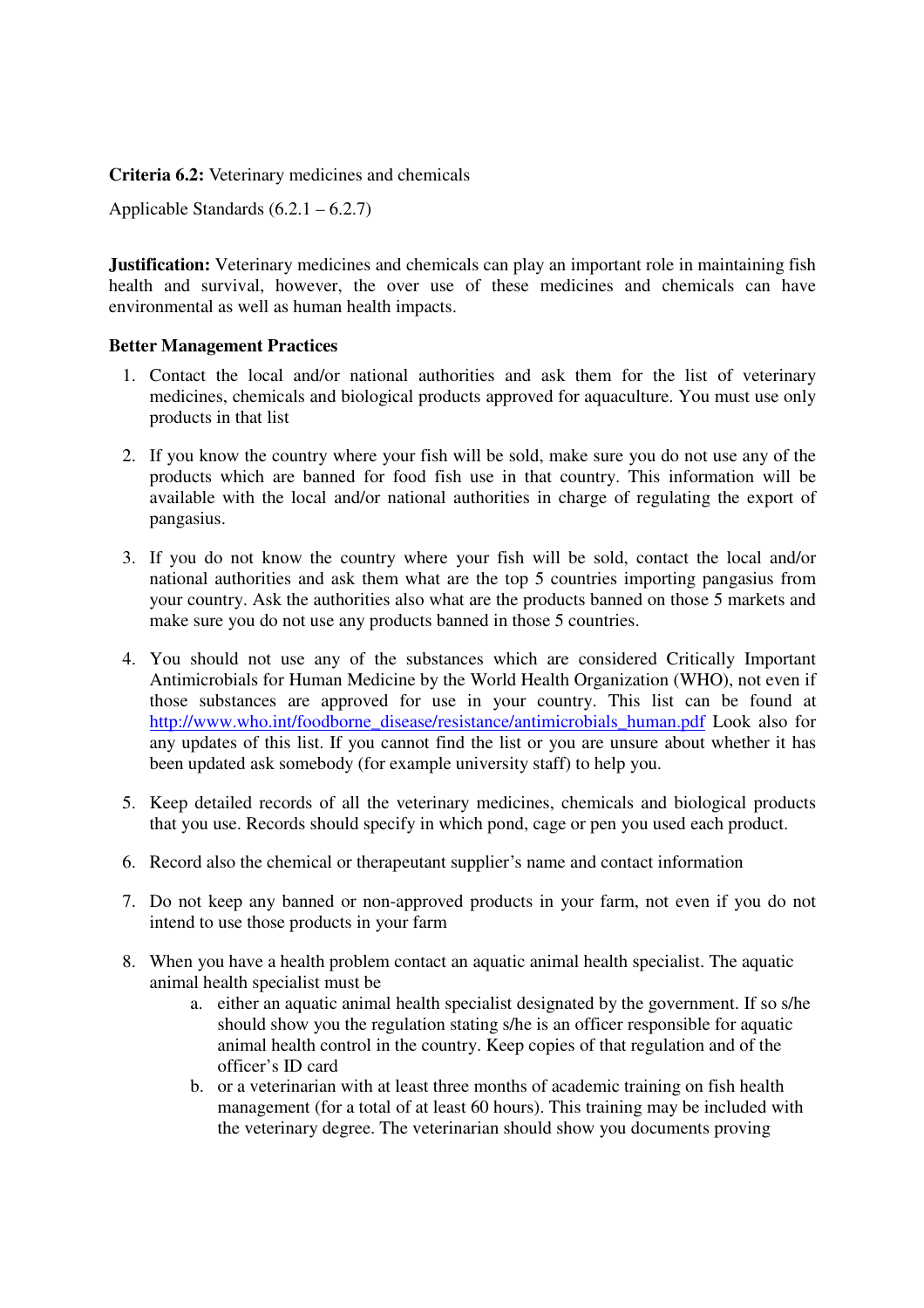his/her degree and the fish health training. You should make photocopies and keep them as reference

- c. Or an aquaculturist (with university or vocational degree) who have completed at least three months of training on fish pathology and treatment (for a total of at least 60 hours). This training may be included with the university or vocational degree. Similarly, the aquaculturist should show you documents proving his training. Remember to keep copies of those documents
- 9. Before you use any veterinary medicines or chemicals for therapeutic use you must ask the aquatic animal health specialist to write the following
	- a. what is the health problem affecting your fish
	- b. what substance should be used
	- c. how should the substance used (e.g. frequency, amount etc.)
	- d. how should the substance to use be handled and stored
	- e. who needs to be informed about the disease and how
	- f. how to limit the spread of the disease to neighboring wild or farmed populations
	- g. any additional recommendations
- 10. If you need to inform any person of the disease occurring in your farm, ask them to sign a letter stating that they had been informed
- 11. Unless specified (in writing) differently by the specialist, you should always follow the label specifications concerning the use of the substance you use for the purpose you are using it
- 12. Keep the labels of the products you use to demonstrate why you applied the product in the way you applied it
- 13. Record water temperature daily
- 14. After using a substance, make sure you wait for some days before you harvest the fish. The number of days is sometimes indicated on the product label. If it is not, you should wait for the number of days indicated on the table below. Notice that the number of days depends on the average temperature in your farm.

| Average temperature | Number of days before harvest |
|---------------------|-------------------------------|
| 20                  | 38                            |
| 21                  | 36                            |
| 22                  | 35                            |
| 23                  | 33                            |
| 24                  | 32                            |
| 25                  | 30                            |
| 26                  | 29                            |
| 27                  | 28                            |
| 28                  | 27                            |
| 29                  | 26                            |
| 30                  | 25                            |
| 31                  | 25                            |
| 32                  | 24                            |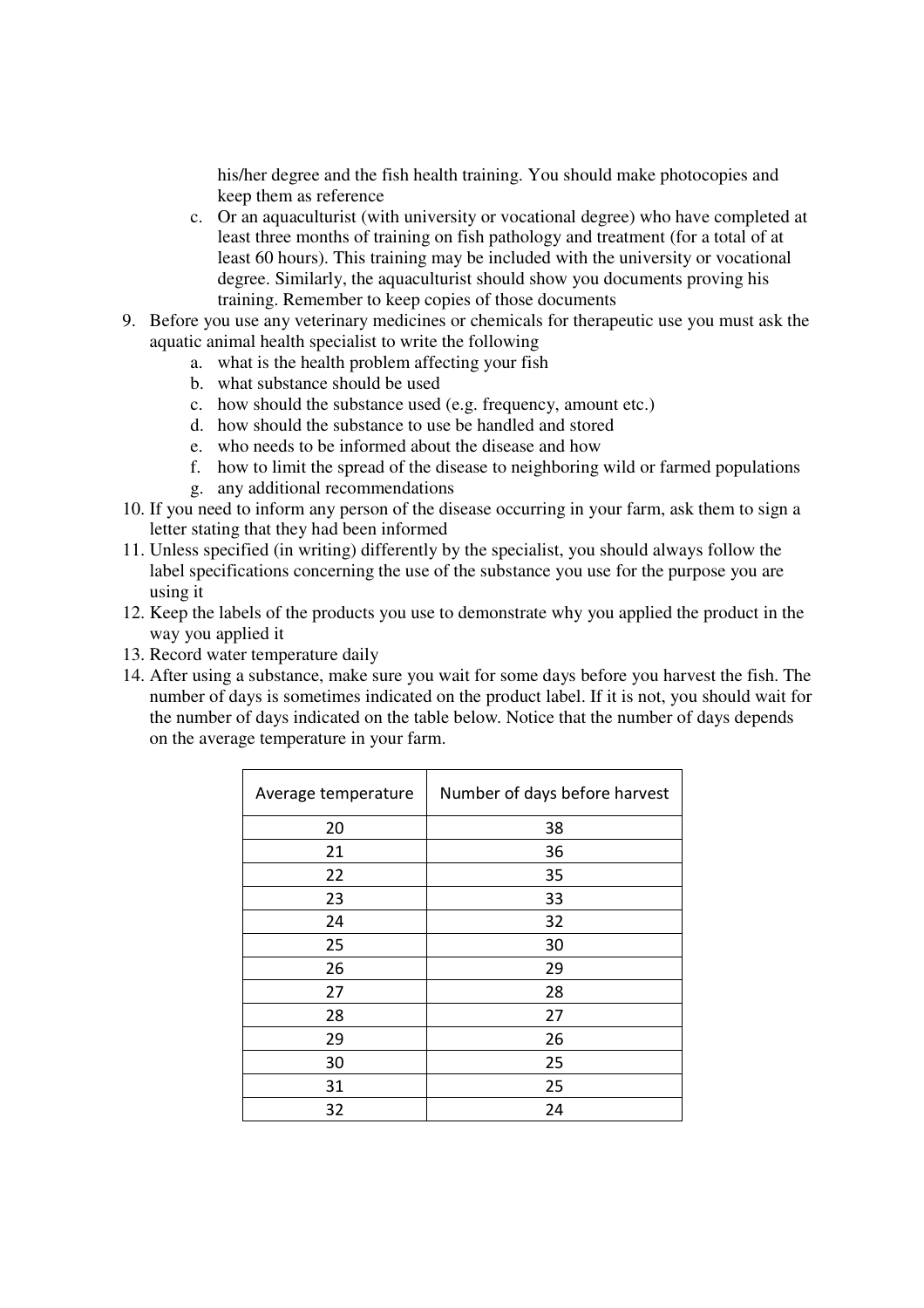| 33 | 23 |
|----|----|
| 34 | 23 |
| 35 | າາ |

- 15. You should never use a veterinary medicine (e.g. antibiotics) before the aquatic animal health specialist identifies a specific disease needing treatment. You can however use vaccines before the disease occurs.
- 16. Similarly, you should never use a veterinary medicine to make the fish grow faster, as veterinary medicines should be used only to treat a specific disease, and not before a disease occurs. Again, vaccines can be used if you think they help your fish grow faster
- 17. Obtain a statement from the specialist indicating that he found no evidence of antibiotics having been used for a specific problem before he/she was consulted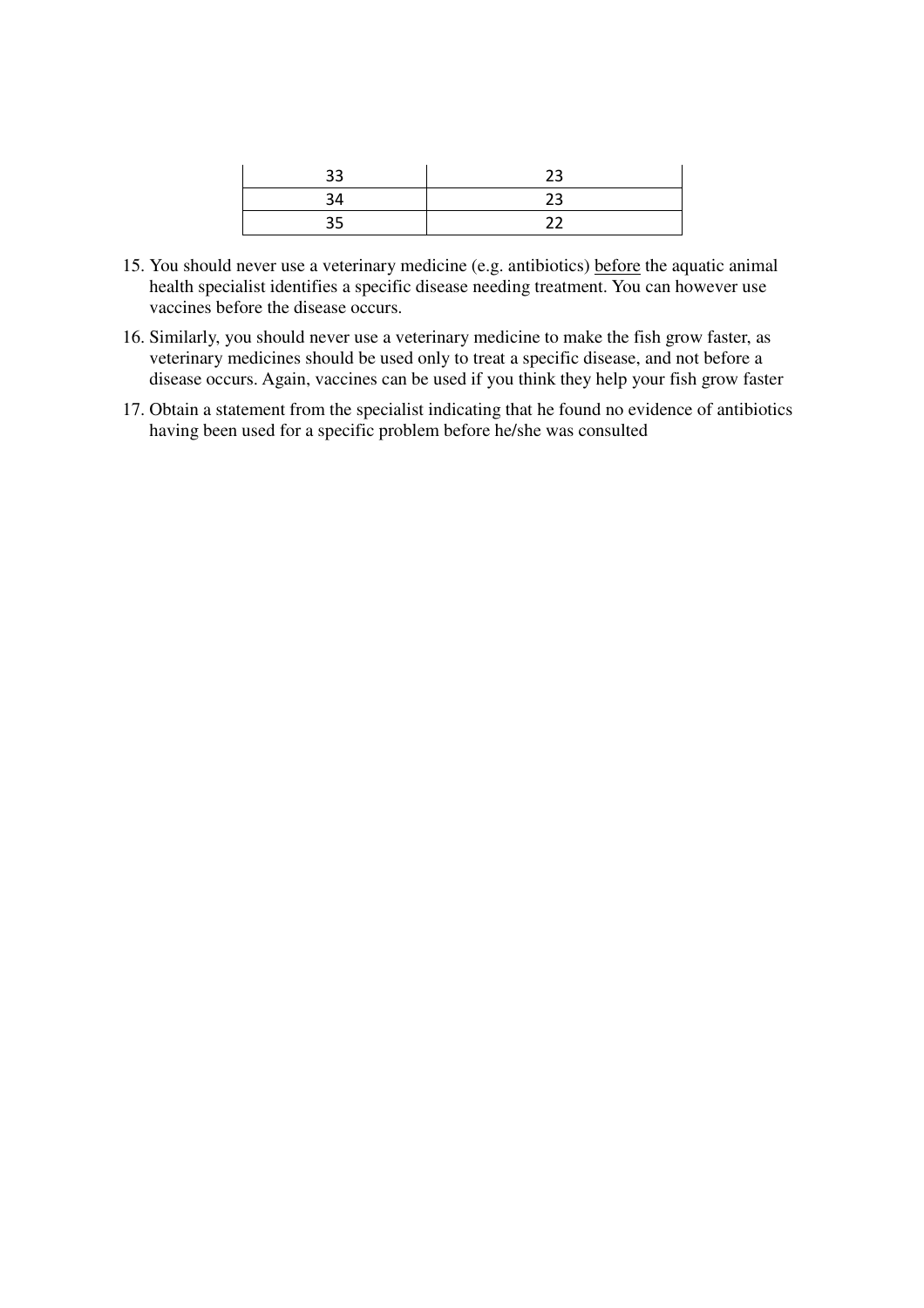## **Criteria 6.3:** Pangasius health plan

Applicable Standards (6.3.1)

- 1. Write a pangasius health plan making sure that the plan includes the following information
	- Name and location of farm
	- List of previously identified diseases
	- Planned preventive methods and treatments (including chemicals, veterinary medicines, biological products and withdrawal periods) to be administered for previously identified diseases
	- Pond preparation protocols
	- Vaccination protocols, if any
	- Bio-security procedures
	- Screening program in place for relevant pathogens
	- Water management protocols for disease prevention
	- Records of routine assigned aquatic animal health specialist visits
	- Frequency and methods of removal of sick and disposal of dead animals
	- Other prevention plans where applicable
	- Procedures for transportation of seed and of harvested fish
	- Mechanism of responding to disease outbreaks, including reporting disease outbreaks to the fish health specialist and to others as appropriate
	- Protocols for preventing disease spread (e.g., through water discharge and fish)
- 2. Ask the aquatic animal health specialist to review it and to approve it, by signing it.
- 3. Review the aquatic animal health plan every year, update it as needed and ask the aquatic animal health specialist to approve the revision.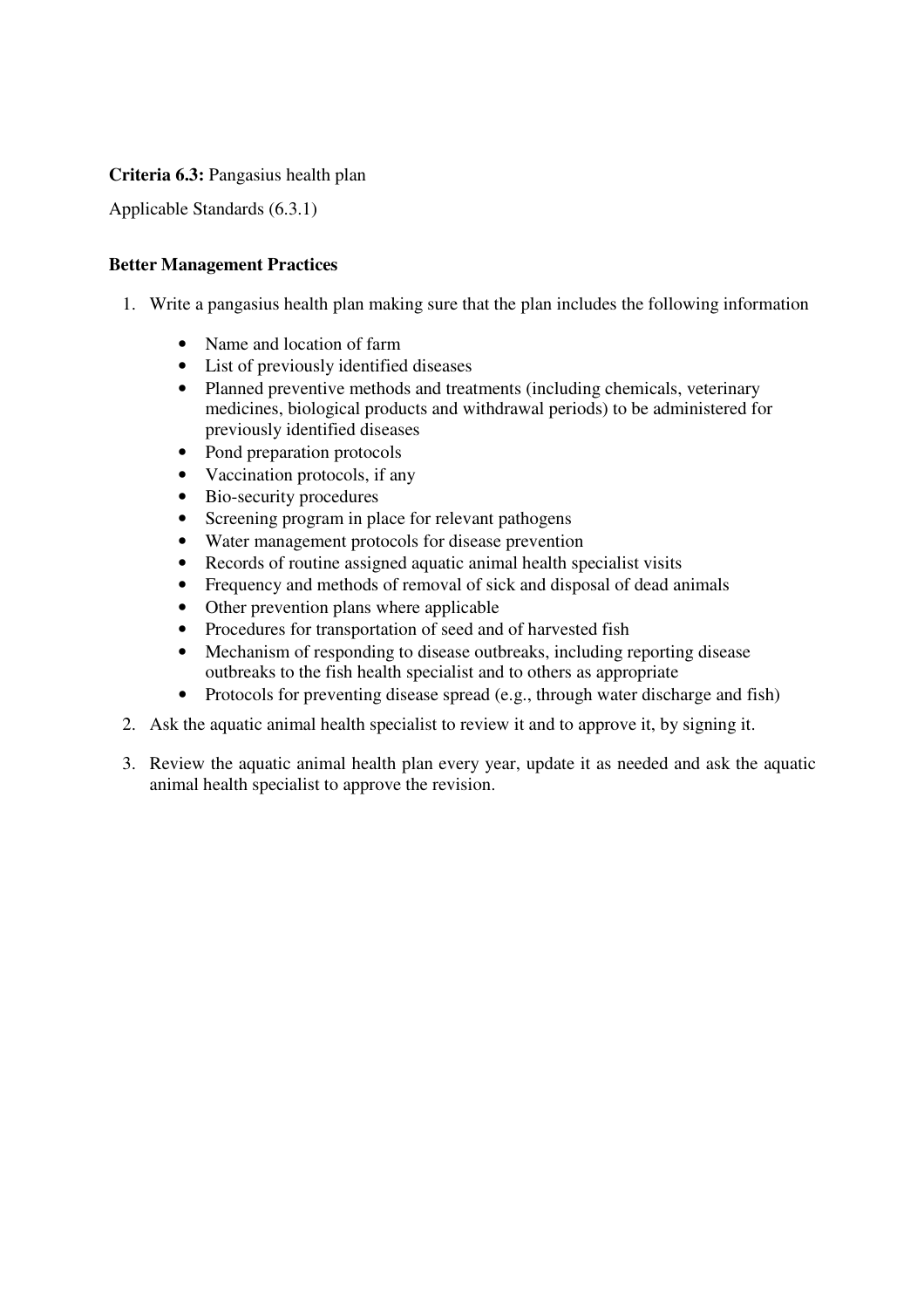**Criteria 6.4:** Holding-unit specific record-keeping

Applicable Standards  $(6.4.1 - 6.4.4)$ 

**Justification:** Daily records of mortality and clinical signs will also be used to revise the PAD standards so that performance-based metrics can be identified.

Note: Additional performance standards on fish health could be identified when the PAD standards are revised

- 1. Keep detailed records of the name, reasons for use, dates, amounts and withdrawal times of all veterinary medicines and chemicals used in each pond, cage or pen. Make sure that these are in accordance to what the aquatic animal health specialist and/or the product labels say.
- 2. For every time you stock fish, obtain from the place where you buy the fish seed receipts reporting
	- a. Date
	- b. Description of gross signs and abnormalities (if any) at the time of selling
	- c. List of any veterinary medicines, chemicals and biological products used from spawning
	- d. Results of pathogen testing following the legislation in the country of production.
- 3. Monitor the health of the fish every day and for every day record the following
	- a. presence of abnormalities i.e. feeding behaviour, swimming behaviour, gross external signs (such as lesions, spots, parasites and fin erosion)
	- b. number of dead fish
- 4. Ask the aquatic animal health specialist to tell you what the normal average daily mortality levels for your farm are at: 1 week, 1 month and for every month till harvest. Make sure you get a signed letter from the specialist specifying these levels
- 5. Every time that the daily mortality in any of the ponds, cages or pens exceeds the levels indicated by the aquatic animal health specialist you must contact the specialist and get his/her advice on what to do (see also other BMP under this principle)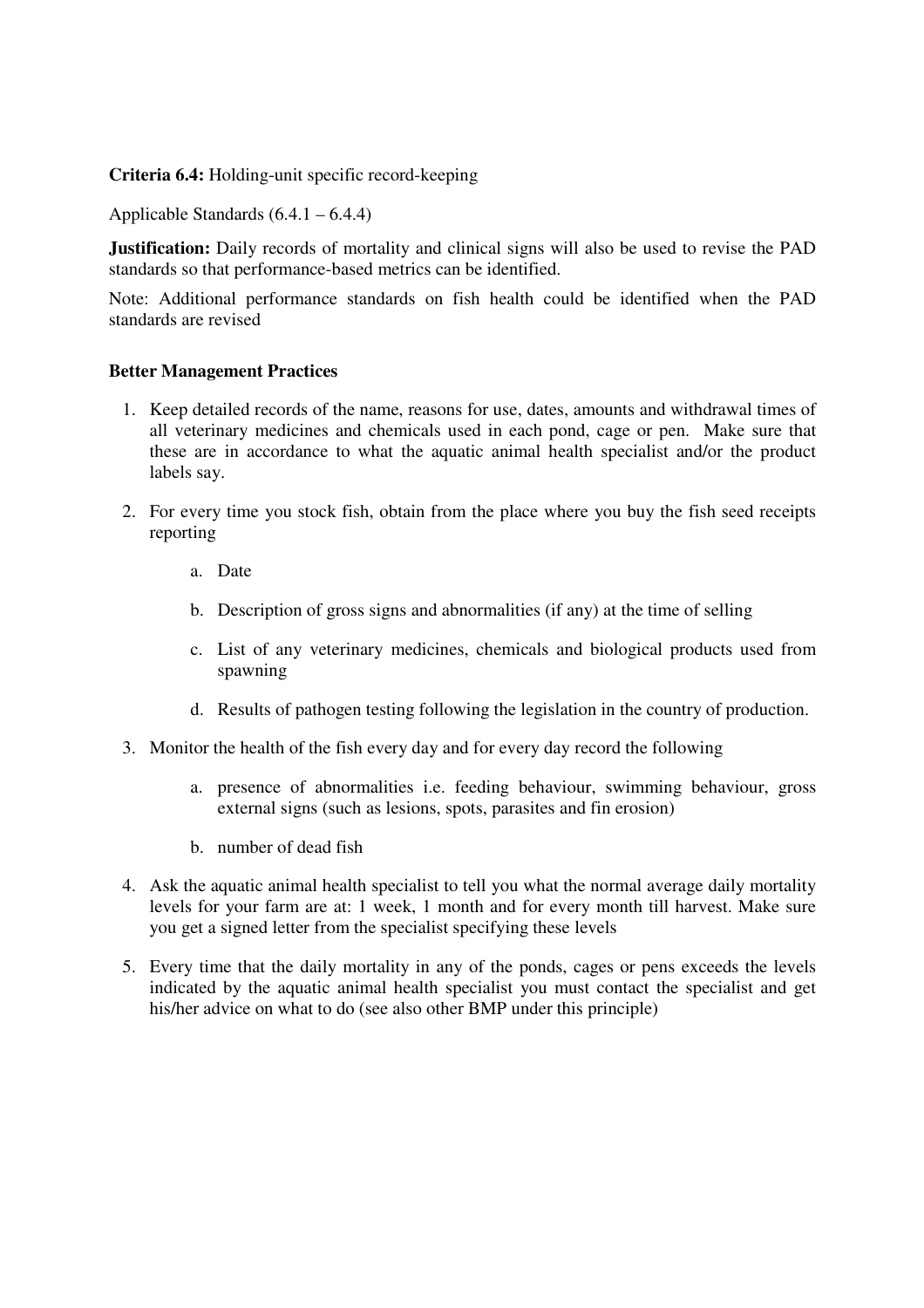**Criteria 6.5:** Fish welfare

Applicable Standards  $(6.5.1 - 6.5.3)$ 

**Justification:** A minimum growth rate was selected based on the assumption that farmed fish under good welfare conditions will show a good growth performance. However, the minimum growth rate standard shall not be used to exclude organic or low intensity systems.

Fish stocking density is an important element of maintaining fish health and welfare. There is always a need to find the right balance between space efficiency, farming performance, disease control and fish welfare. Guidance on maximum fish densities for ponds, pens and cages (at any time during production) is an important tool for maintaining fish health.

- 1. Keep receipts of the size of the fish you stock and you harvest
- 2. Keep records of the number of days you cultured fish in every pond, cage or pen
- 3. Calculate the average growth rate of your fish in every pond, cage and pen using the formula below

| <b>Average Growth</b> | (weight at harvest $(g)$ – weight at stocking $(g)$ ) |
|-----------------------|-------------------------------------------------------|
| Rate $(g/day/fish) =$ | number of days of production                          |

- 4. Add up all the average growth rates in the ponds, cages or pens in your farm and divide it by the number of ponds, cages and pens to obtain the average for your farm. If the total value is lower than 3.85g per day than you are not in compliance with the standards. You should therefore consider:
	- a. Improving the health of your fish
	- b. Improving the quality of the fish you stock
	- c. Improving the feeding regime to make sure your fish grow better
- 5. Draw a sketch of the farm showing location of each pond, pen and cage and indicating the size (in m2) of every pond or pen and the volume (in m3) of every cage.
- 6. Keep records of the number of fish you have in each of your ponds, pens or cages and the average fish size.
- 7. Make sure the density of the fish in your **ponds or pens** never exceeds 38 kg per square meter. If it reaches 38 kg/m2 and you are planning to make the fish grow some more, you should move some of the fish to another pond or pen where the density is lower, otherwise you will not be in compliance with these standards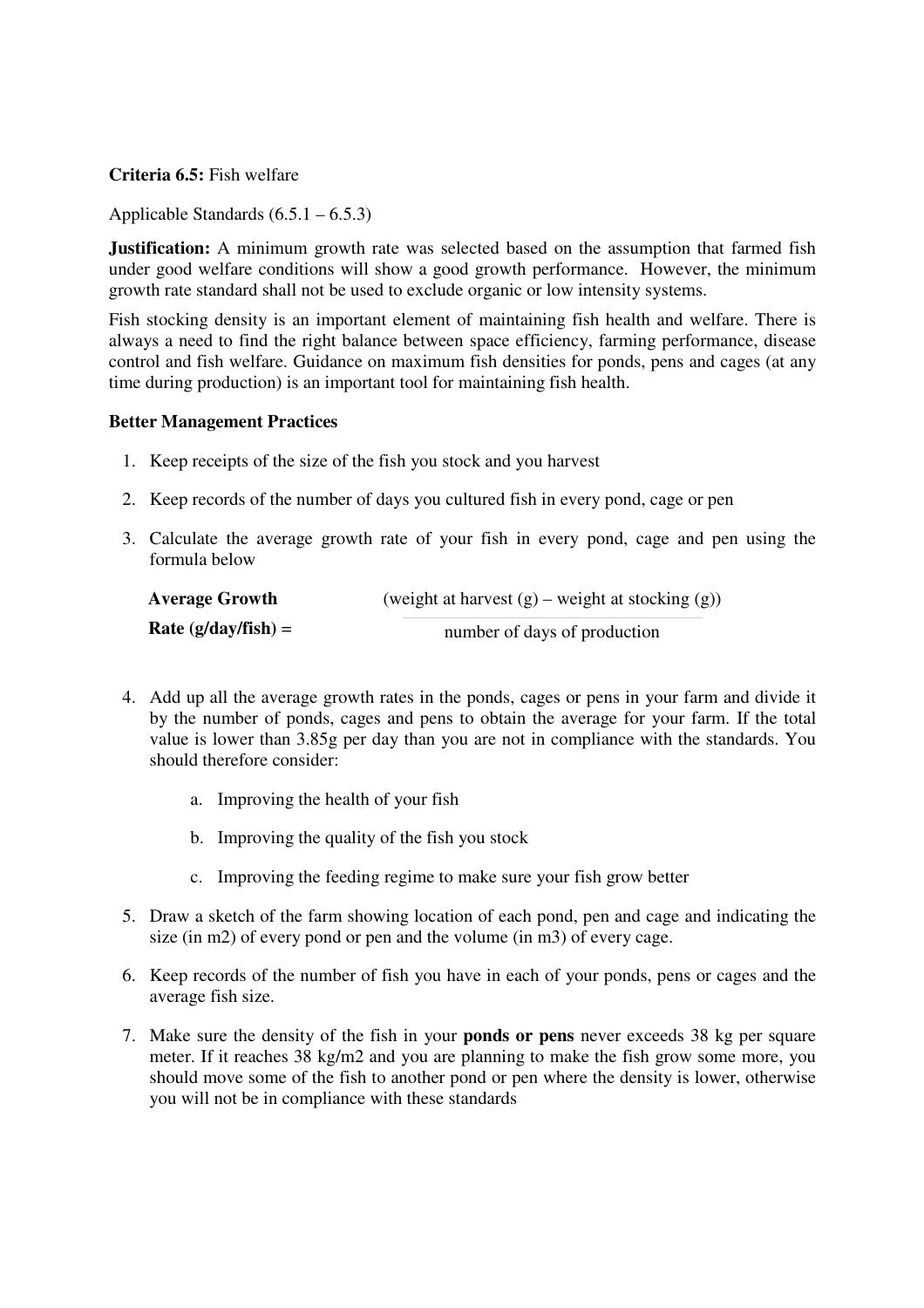8. Make sure the density of the fish in your **cages** never exceeds 80 kg per cubic meter. If it reaches 80 kg/m3 and you are planning to make the fish grow some more, you should move some of the fish to another cage where the density is lower, otherwise you will not be in compliance with these standards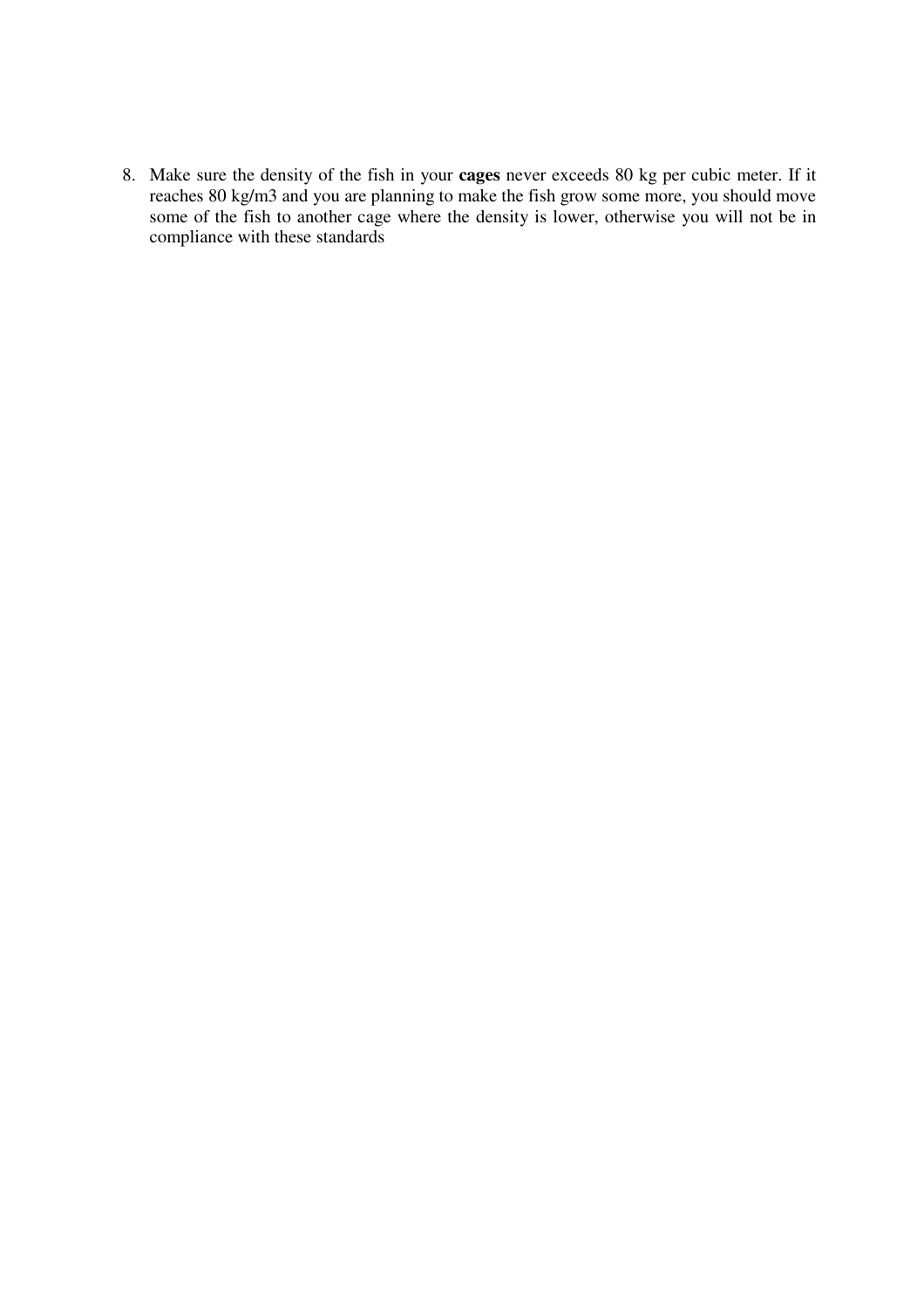**Criteria 6.6:** Predator control

Applicable Standards  $(6.6.1 - 6.6.2)$ 

**Justification:** Predators can be a serious problem in farms. It is however possible to control predators without killing them. This is particularly important for endangered species of animals

- 1. Keep a list of all the devices (e.g. traps) you use to control predators.
- 2. Make sure you never use a device that would kill predators. A combination of barriers (netting or strings over culture enclosures) to fish and deterrent devices (noise cannons, scarecrows, human movement) has proven to be a more effective means of controlling the predation of pangasius.
- 3. The highest rate of mortality due to predation occurs when fish are juveniles, thus barriers and deterrents should be strategically employed in and around the juvenile culture areas of a farm.
- 4. Farmers can purchase many types of barriers for culture enclosures, but these barriers can also be made using relatively inexpensive supplies. Strings made of a variety of materials can be stretched and secured to anchor points around a pond. These "homemade" barriers are often used on large enclosures such as ponds.
- 5. Netting, either purchased or constructed on the farm can be lined over the water surface. Netting is often purchased or constructed for cover smaller culture enclosures such as small ponds, raceways, tanks or cages.
- 6. Deterrent devices such as noise makers can be purchased and should be moved regularly around the areas most prone to predation. Birds, in particular, become desensitized to these noises when they are in the same location.
- 7. Scarecrows, mannequins, animal statues can also be used to scare away birds, but again, these devices require relocation every 2-3 days so predators do not become adjusted to the presence of such devices.
- 8. Human movement is also a useful tool employed as a means of deterring predators, particularly if the human movement is coupled with erratic noise and sticks and ropes waved in the air.
- 9. For non-human predation on pangasius farms, the best results for reducing mortalities are from the employment of a combination of barriers and deterrent devices. This will result in the most uncommon situation that predators will encounter, and thus provide a level of discomfort.
- 10. In rare instances predators may become trapped or tangled in some of the barrier devices. If this occurs, you should attempt every means to release the animal from these barriers. However, if the predator that has become trapped is severely wounded or would suffer greatly from the continued entrapment, you may euthanize these animals.
- 11. In some locations where pangasius aquaculture takes place, rare and unique fauna exists. Many of the rarest of animals are in endangered or threatened categories. The International Union for the Conservation of Nature (IUCN) maintains a database, the Red List, which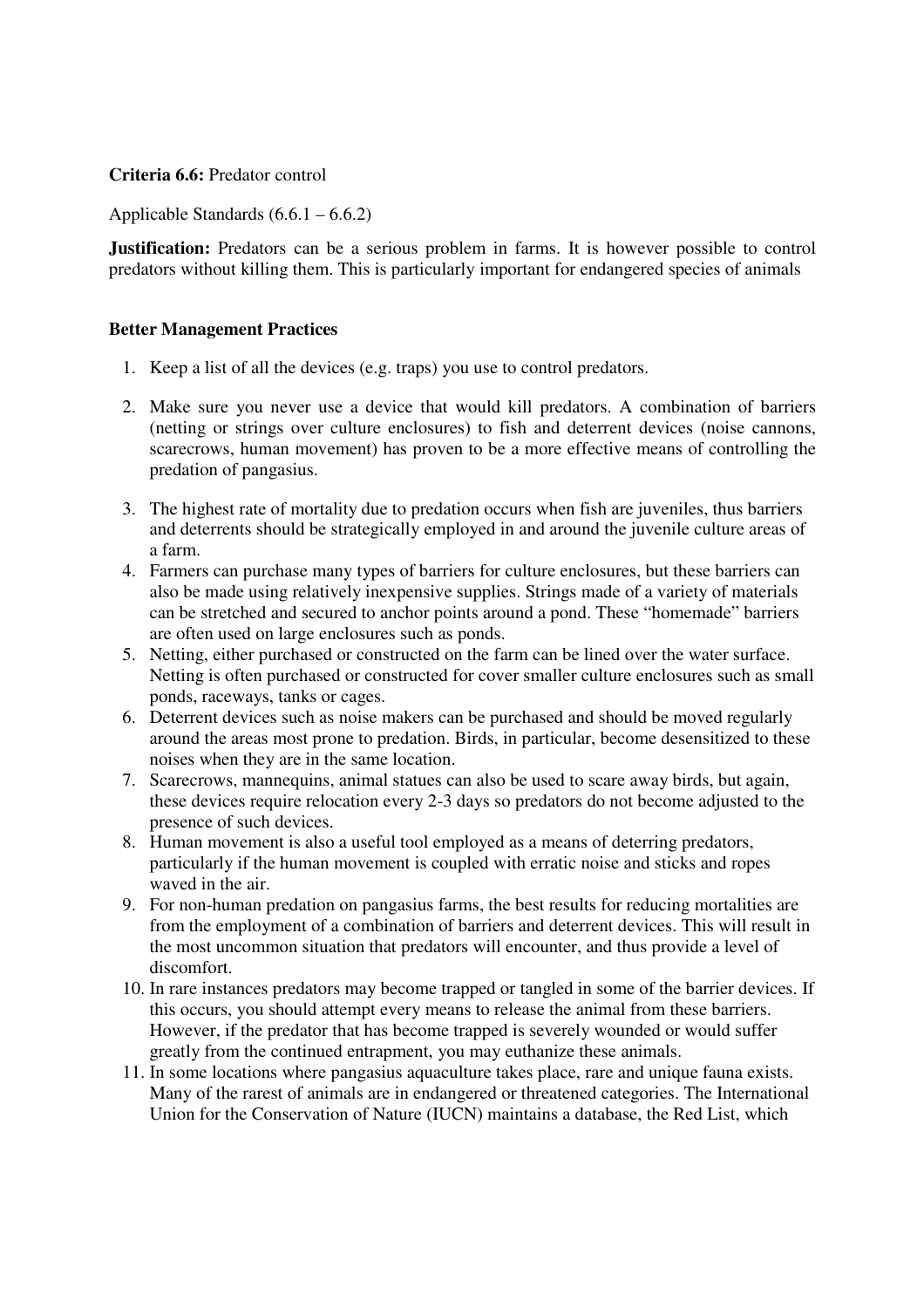identifies these species. Under these standards, there is no tolerance for the killing of any Red Listed species. You should pay special attention to their local fauna and the IUCN Red List, and implement precautionary measures to deter these types of species if they migrate through or inhabit surrounding areas of farms. Precautionary measures may include increased number of deterrent devices around enclosures; secondary impingement protection around water pumped or diverted from natural areas and increased human activity and monitoring. Instructions for using the IUCN Red List database follow:

Instructions:

- a. go to http://www.iucnredlist.org/
- b. follow to "other search options"
- c. select "Taxonomy"
- d. select "Animalia"
- e. indicate appropriate "Location", "Systems", "Habitat",
- f. click on "run search" and record species listed and whether they are threatened by the farming activity.

Secondary impingement protection when potential IUCN Red List species, categorized as vulnerable, endangered, critically endangered, extinct in the wild or extinct are known to be in region (including receiving and source waters) of farm

12. Human predation or theft of fish requires a more community-oriented means of establishing trusting relationships. These efforts are described in BMPs addressing social and community concerns in later sections of this tool.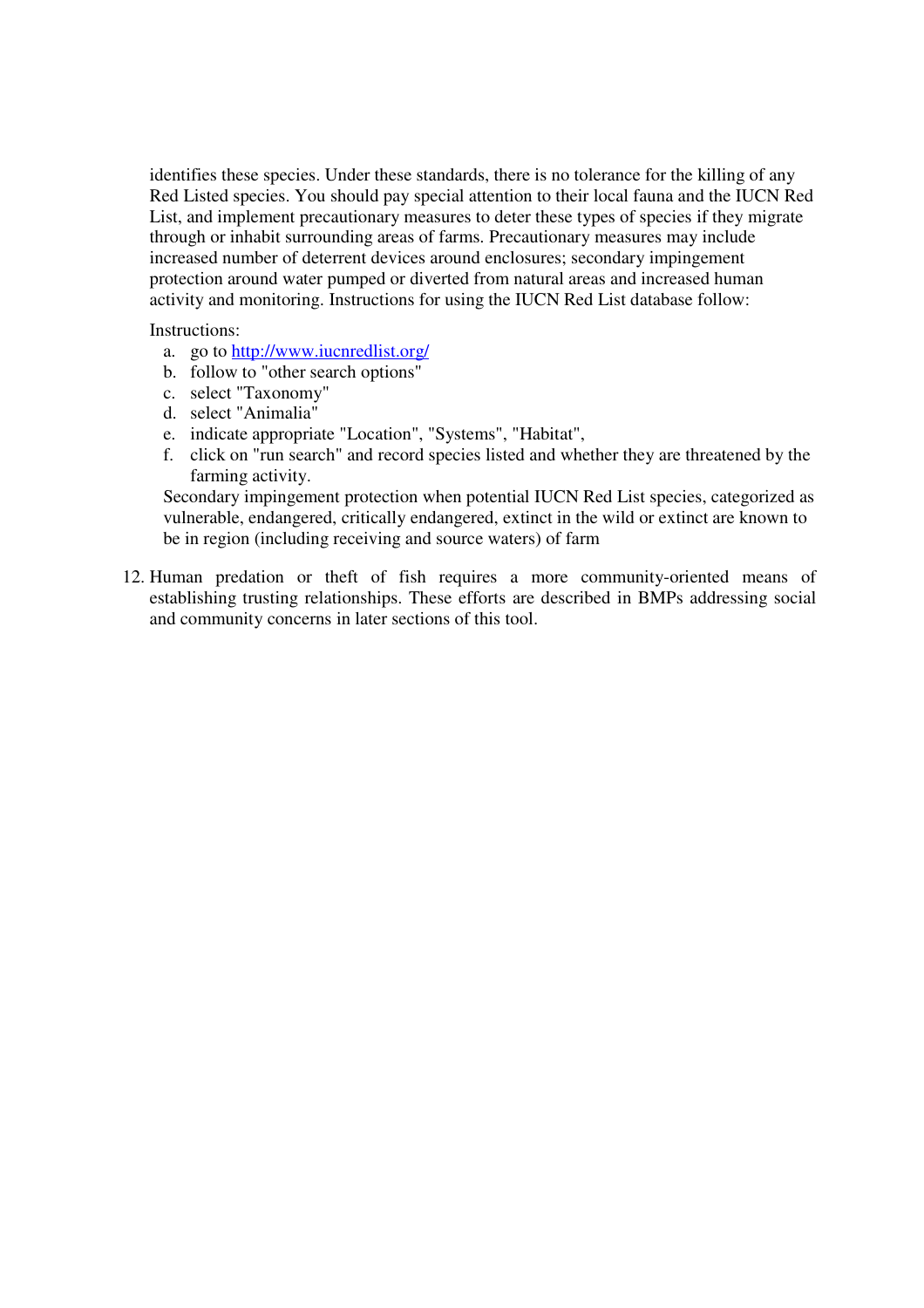# **PRINCIPLE 7:** DEVELOP AND OPERATE FARMS IN A SOCIALLY RESPONSIBLE MANNER THAT CONTRIBUTES EFFECTIVELY TO COMMUNITY DEVELOPMENT AND POVERTY ALLEVIATION

## **Criteria 7.1:** Labor law

Applicable Standard (7.1.1)

**Justification:** Labor laws in the producing country set the minimum requirements for a farm to operate legally. For this reason, the laws shall be complied with in full. If the requirements of such laws somehow differ from the PAD standards, farmers are reminded that they shall comply with all the PAD standards, including those under this criteria (labor law) and the ones under other criteria and issues.

- 1. Contact the local or national authorities and ask them what are the labor laws and regulations (which are the laws and regulations applicable to farms where there are employees) in your area. Make sure you follow all those laws and regulations, especially the ones on:
	- a. labor contracts
	- b. child labor
	- c. working time
	- d. working/living conditions
	- e. minimum wage
	- f. benefits/allowance
	- g. health and safety
	- h. presence of on-farm regulation
- 2. Keep copies of all those laws and regulations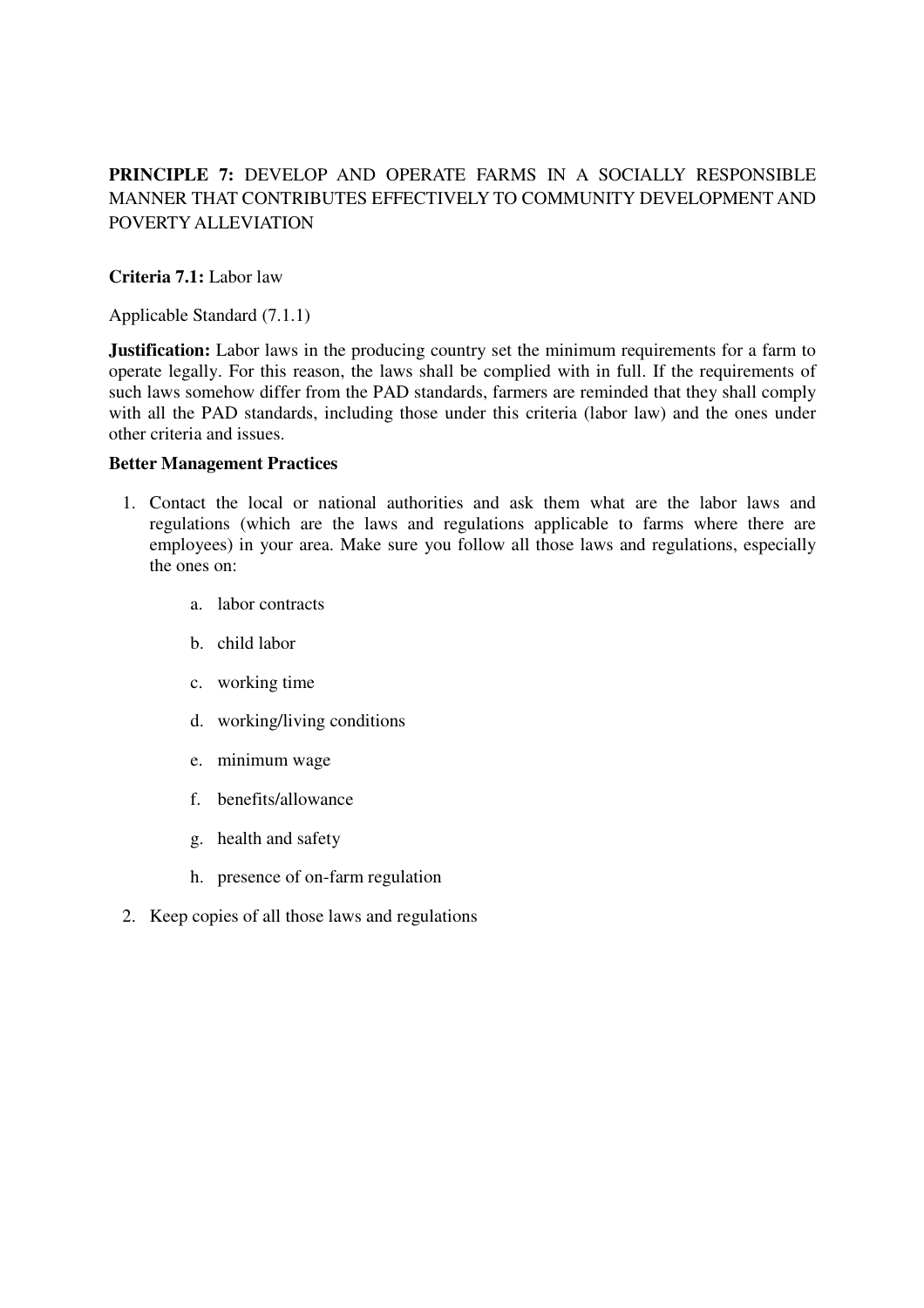**Criteria 7.2:** Child labor and young workers

Applicable Standards (7.2.1 – 7.2.2)

**Justification:** Adherence to the child labor codes and definitions included in this section indicates compliance with what the International Labour Organization (ILO) and international conventions generally recognize as the key areas for the protection of child and young workers. Children are particularly vulnerable to economic exploitation, due to their inherent age-related limitations in physical development, knowledge and experience. Children need adequate time for education, development and play and, therefore, shall never be exposed to work or working hours that are hazardous to their physical or mental well-being. To this end, the standards related to what constitutes child labor will protect the interests of children and young workers in certified aquaculture operations.

- 1. Keep an updated list of all the employees in your farm
- 2. Keep photocopies of the ID documents of all the workers listed
- 3. Never employ a staff who is younger than 15 years old
- 4. For every employee between 15 and 18 years of age write their job description and make sure it
	- a. includes only light work, which is work that is 1) not likely to be harmful to a child's health or development and 2) not likely to prejudice their attendance at school, participation in vocational orientation or training programs, or diminish their capacity to benefit from
	- b. does not include any hazardous work, which is work which, by its nature or circumstances in which it is carried out, is likely to harm the health, safety or morals of workers
- 5. Keep records of the number of hours each employee works every day
- 6. For workers between 15 and 18 years of age keep records of the hours each employee spends at school and make sure that work
	- a. does not jeopardize schooling
	- b. when added to the hours of schooling, work does not exceed 10 hour/day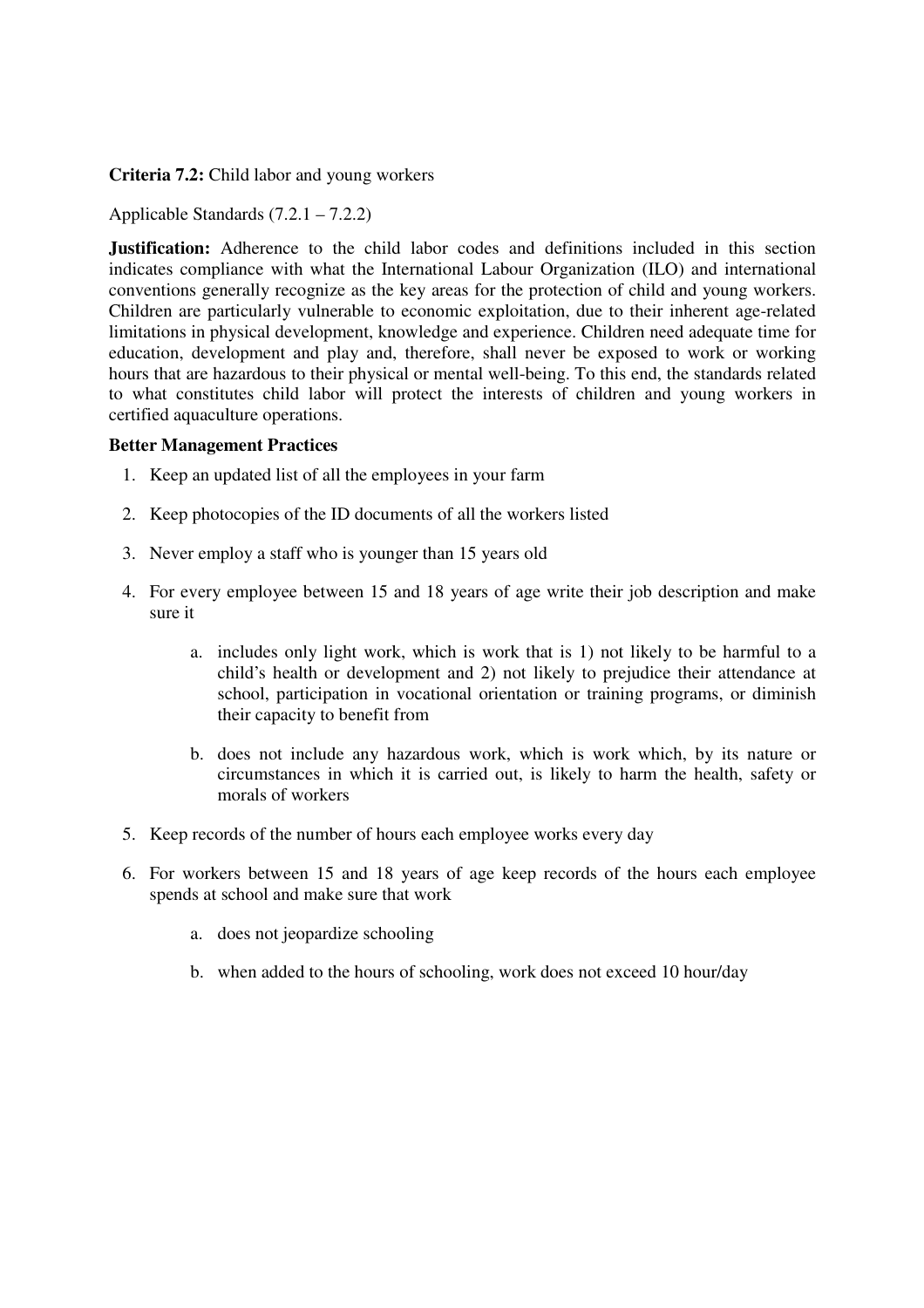**Criteria 7.3:** Forced and compulsory labor

Applicable Standard (7.3.1)

**Justification:** Forced labor (e.g., slavery, debt bondage and human trafficking) is a serious concern in many industries and regions of the world. Ensuring that contracts are clearly articulated and understood by workers is critical to determining that labor is not forced. The inability of a worker to freely leave the workplace and/ or an employer withholding original identity documents of workers are indicators that employment may not be at-will. Employees shall always be permitted to leave the workplace and manage their own time. Employers are never permitted to withhold original worker identity documents. Adherence to these policies shall indicate an aquaculture operation is not using forced, bonded or compulsory labor forces.

- 1. Workers must be free to terminate their employment when they do not want to work in your farm any more and must receive full payment until the last day of their employment, provided they gave you the period of notice as specified in the contract
- 2. All your employees should free to leave workplace and manage their own time based following what is stipulated in the contract
- 3. You shall never withhold the original identity papers or documents of your employees
- 4. You shall not withhold any part of workers' salaries, benefits, property or documents in order to oblige them to continue working for you.
- 5. Your employees shall not to be obligated to stay in job to repay a debt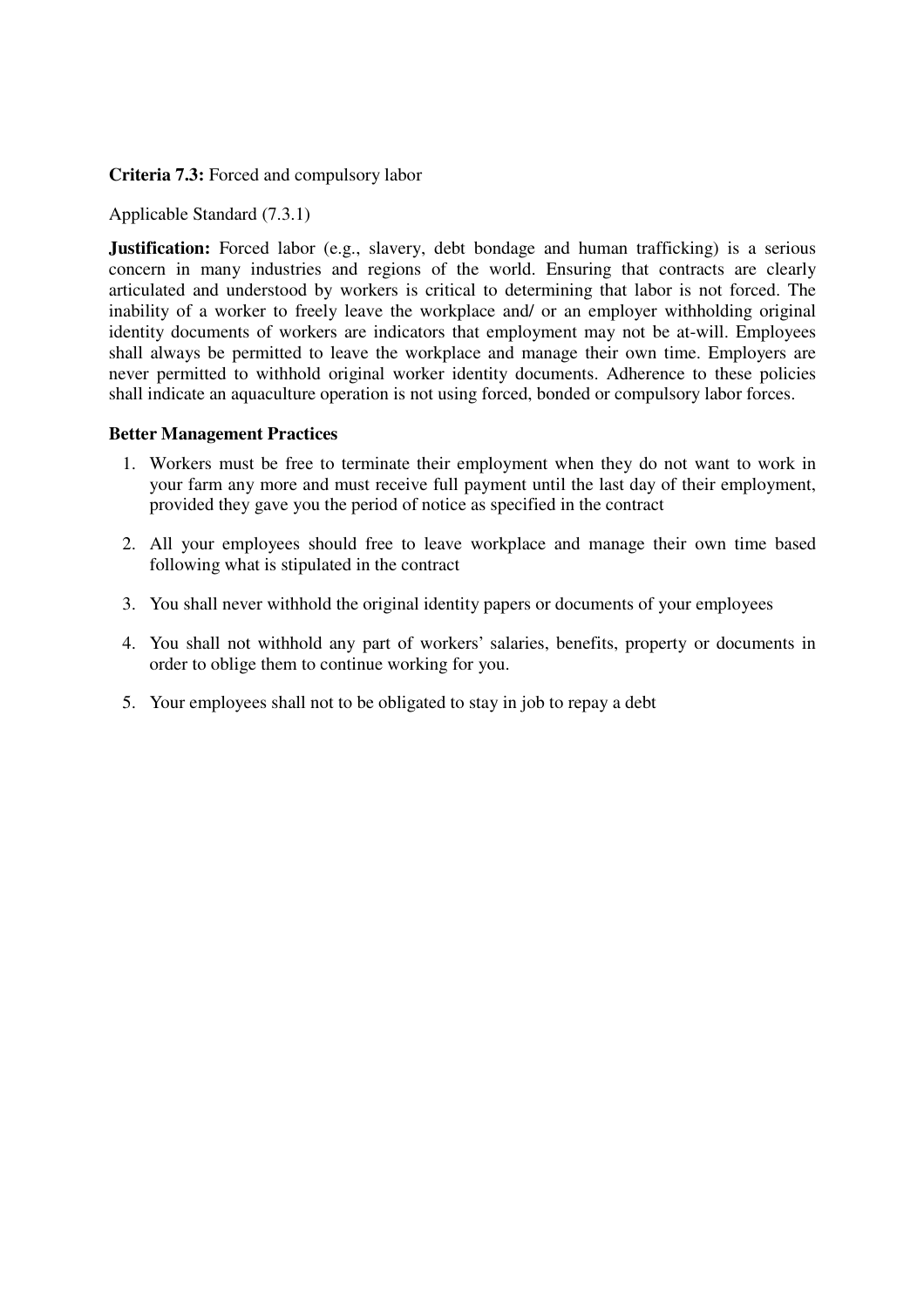**Criteria 7.4:** Health and safety

Applicable Standards (7.4.1 – 7.4.4)

**Justification:** A safe and healthy working environment is essential for protecting workers from harm. It is critical for a responsible aquaculture operation to minimize these risks. Some of the key risks to employees include hazards resulting from accidents and injury. Consistent and effective employee training in health and safety practices is an important preventative measure. When an accident, injury or violation occurs, the company must record it and take corrective action to identify the root causes of the incident, remediate, and take steps to prevent future occurrences of similar incidents. This addresses violations and the long-term health and safety risks. Finally, while many national laws require that employers assume responsibility for jobrelated accidents/ injuries, not all countries require this and not all employees (e.g., migrant and other workers) will be covered under such laws. When not covered under national law, employers must prove they are insured to cover 100 percent of employee costs in a job-related accident or injury. Although covering the costs associated with permanent disabilities generated from an employment accident is important, this is, at present, unrealistic within the pangasius industry. However, if possible, including coverage for permanent disabilities will be pursued in PAD standard revisions.

- 1. Keep an updated list of all the health and safety hazards. Hazards are things with the inherent potential to cause injury or damage to people's health for instance unequipped to handle heavy machinery safely/unprotected exposure to harmful chemicals etc.
- 2. For each hazard, develop Standard Operating Procedures (SOP), which are procedures describing how to deal with it.
- 3. Make sure that all your employees are adequately protected against hazards
- 4. Train all employees on the hazards they have to deal with in their job and make sure they fully understand and remember the SOP.
- 5. Provide access to potable/safe drinking water to your employees
- 6. Provide your employees with toilet access and other sanitary conditions for disposal of human waste
- 7. Provide your employees with housing constructed of material to sustain local conditions (e.g. rain, wind etc.)
- 8. Keep records of all the accidents occurring in your farm, even if they are minor. After each record, state what preventive and corrective actions you took, for example what you did to ensure that the risk of an accident happening again was lower.
- 9. If not covered under the national law, you must pay health insurance for all the workers who you employ for a period longer than 3 months per year. Insurance must cover 100% of any job-related accident or injury.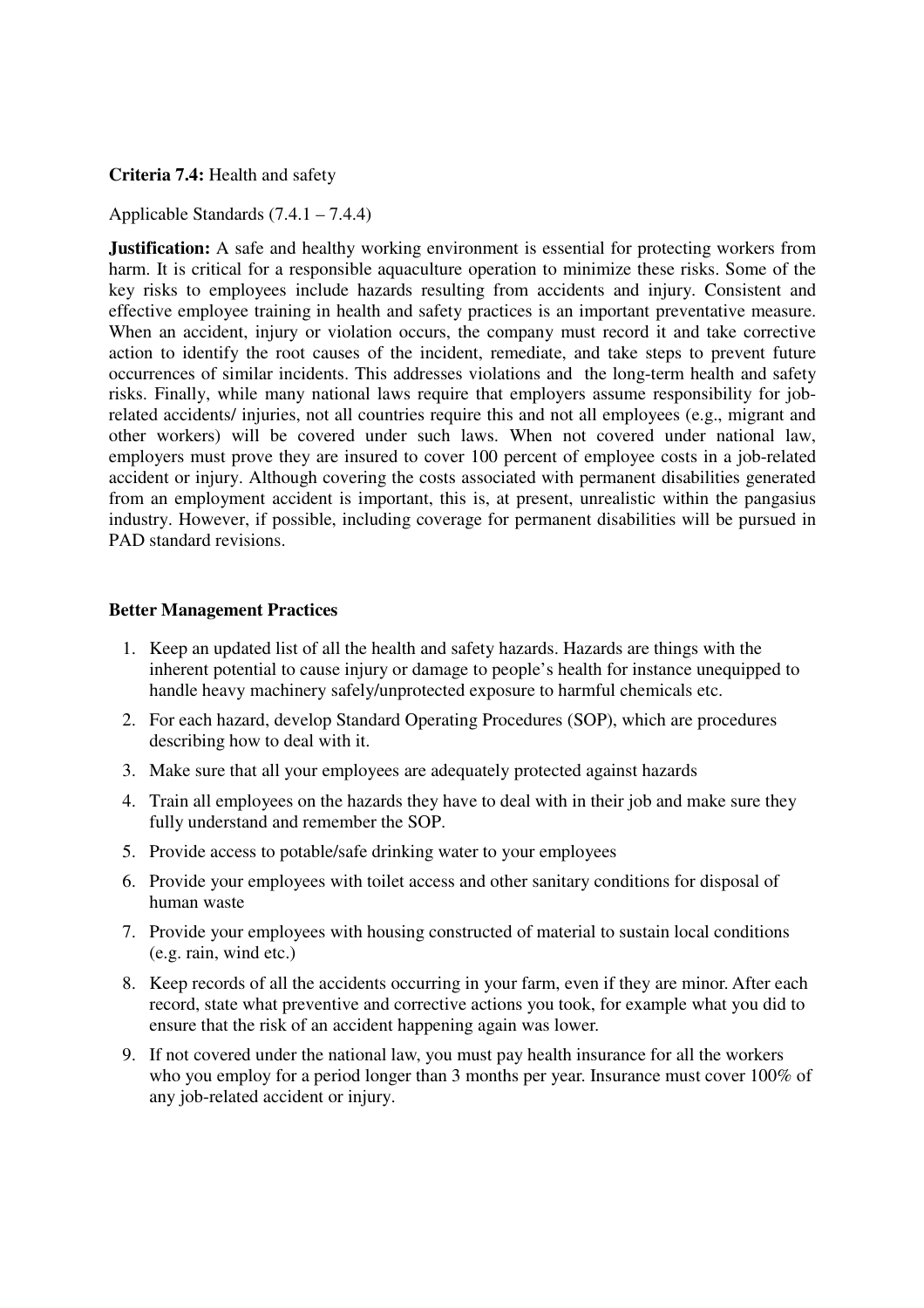**Criteria 7.5:** Freedom of association and collective bargaining

Applicable Standard (7.5.1)

**Justification:** Having the freedom to associate and bargain collectively is a critical right of workers because it allows workers to have a more balanced power relationship with employers when doing such things as negotiating fair compensation. Although this does not mean all workers of a certified aquaculture operation must be in a trade union or similar organization, workers must not be prohibited from accessing such organizations when they exist. If they do not exist or are illegal, companies must make it clear that they are willing to engage in a collective dialogue through a representative structure freely elected by the workers.

- 1. Workers, including temporary workers, must be free to form or join organizations to defend their rights (including their right to collective bargaining) without interference from you or any other employee and without suffering negative consequences as a result of exercising this right
- 2. This right should be clearly stated in the contract
- 3. Inform the employee of this right and make sure they are fully aware of it
- 4. Your must allow any representatives of trade unions or other organizations that your employees have joined to have access to their members in the workplace at reasonable times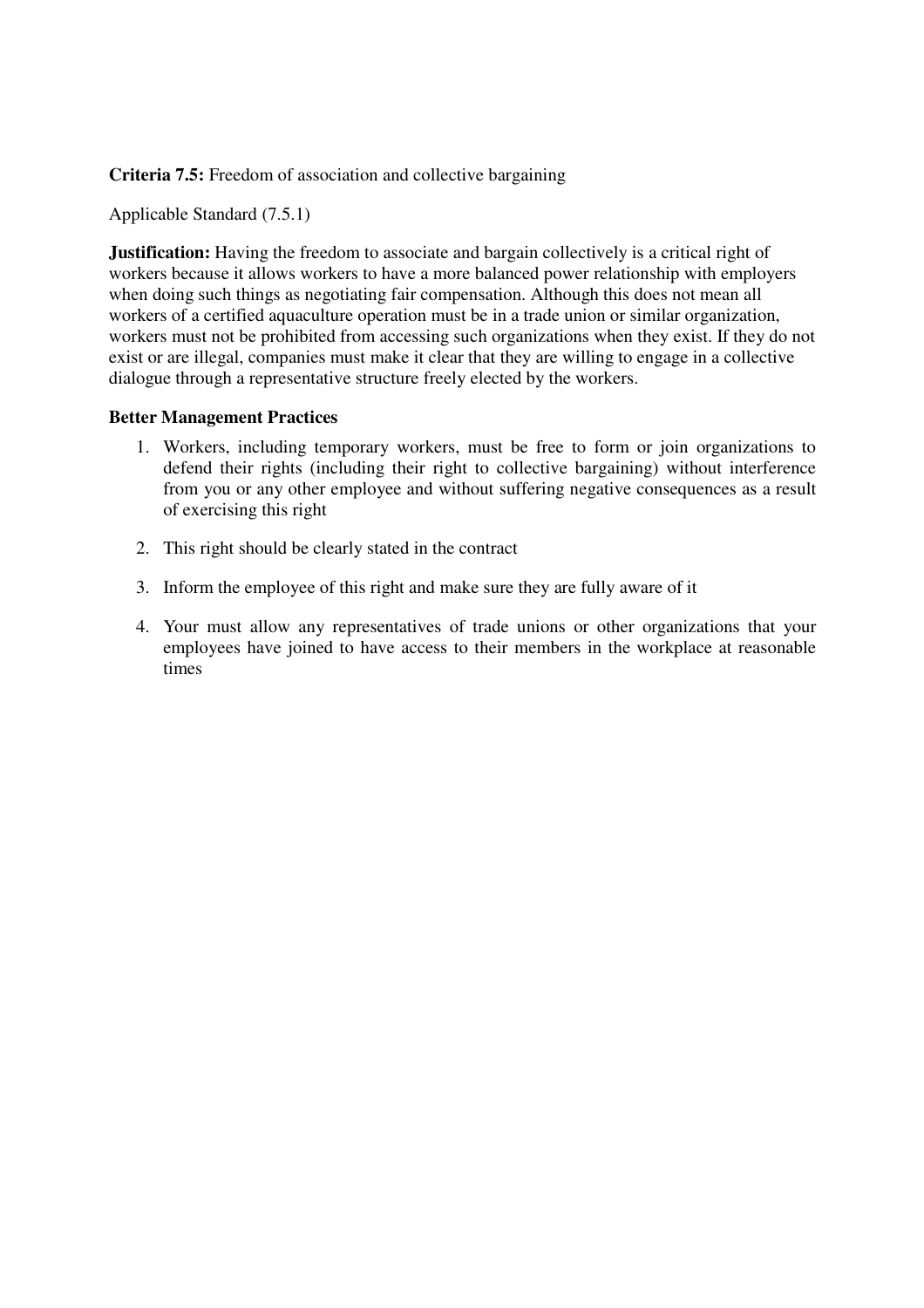## **Criteria 7.6:** Discrimination

Applicable Standard (7.6.1)

**Justification:** Unequal treatment of employees, based on certain characteristics (such as sex or race), is a violation of workers' human rights. Additionally, widespread discrimination in the working environment can negatively affect overall poverty and economic development rates. Discrimination occurs in many work environments and takes many forms. In order to ensure that discrimination does not occur at certified aquaculture farms, employers must prove their commitment to equality with an official anti-discrimination policy, a policy of equal pay for equal work, as well as clearly outlined procedures to raise/ file and respond to a discrimination complaint in an effective manner. Evidence, including worker testimony, of adherence to these policies and procedures will indicate minimization of discrimination.

- 1. Write an anti-discrimination policy document, which is a document stating that your company/farm does not engage or support discrimination in hiring, remuneration, access to training, promotion, termination or retirement based on race, caste, national origin, religion, disability, gender, sexual orientation, union membership, political affiliation, age or any other condition that may give rise to discrimination
- 2. The policy should clearly state that the rights of pregnant and lactating mothers are protected.
- 3. You or anybody in your company lust not interfere with the rights of personnel to observe tenets or practices, or to meet needs related to race, caste, national origin, religion, disability, gender sexual orientation, union membership, political affiliation or any other condition that may give rise to discriminations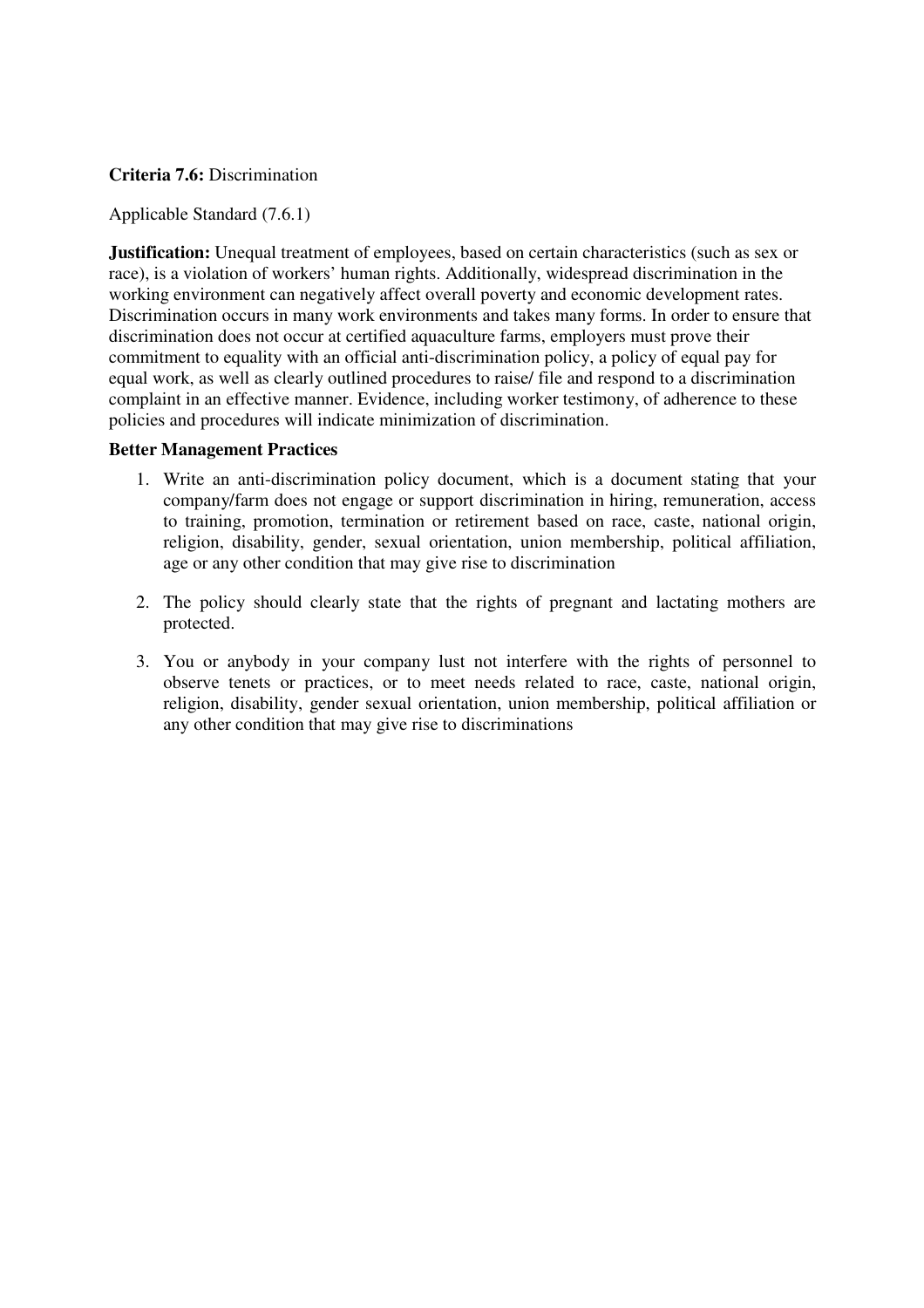**Criteria 7.7:** Fair and progressive practices toward workers (including disciplinary practices)

Applicable Standard (7.7.1)

**Justification:** The rationale for discipline in the workplace is to correct improper actions and maintain effective levels of employee conduct and performance. However, abusive disciplinary actions can violate workers' human rights. The focus of disciplinary practices shall always be on the improvement of the worker. A certified aquaculture operation shall never employ threatening, humiliating or punishing disciplinary practices that negatively impact a worker's physical and mental health or dignity. Employers that support non-abusive disciplinary practices as described in the accompanying guidance, as well as evidence from worker testimony, shall indicate that a certified aquaculture operation is not employing abusive disciplinary practices.

- 1. Farmers should never make any use of or support for (e.g. by employing subcontractors) corporal punishment, mental or physical coercion, or verbal abuse.
- 2. Farmers should not allow fines or wage deductions as a method for disciplining workers.
- 3. Farmers should develop procedures for workers such that they understand situations in which disciplinary action is required, and they establish the use of progressive verbal and written warnings. The farmer's aim should always be to improve the worker before letting him/her go.
- 4. Farmers shall never employ threatening, humiliating or punishing disciplinary practices that negatively impact a worker's physical and mental health or dignity. These practices include the intentional use of power, including verbal abuse, isolation, sexual or racial harassment, intimidation, or threat of physical force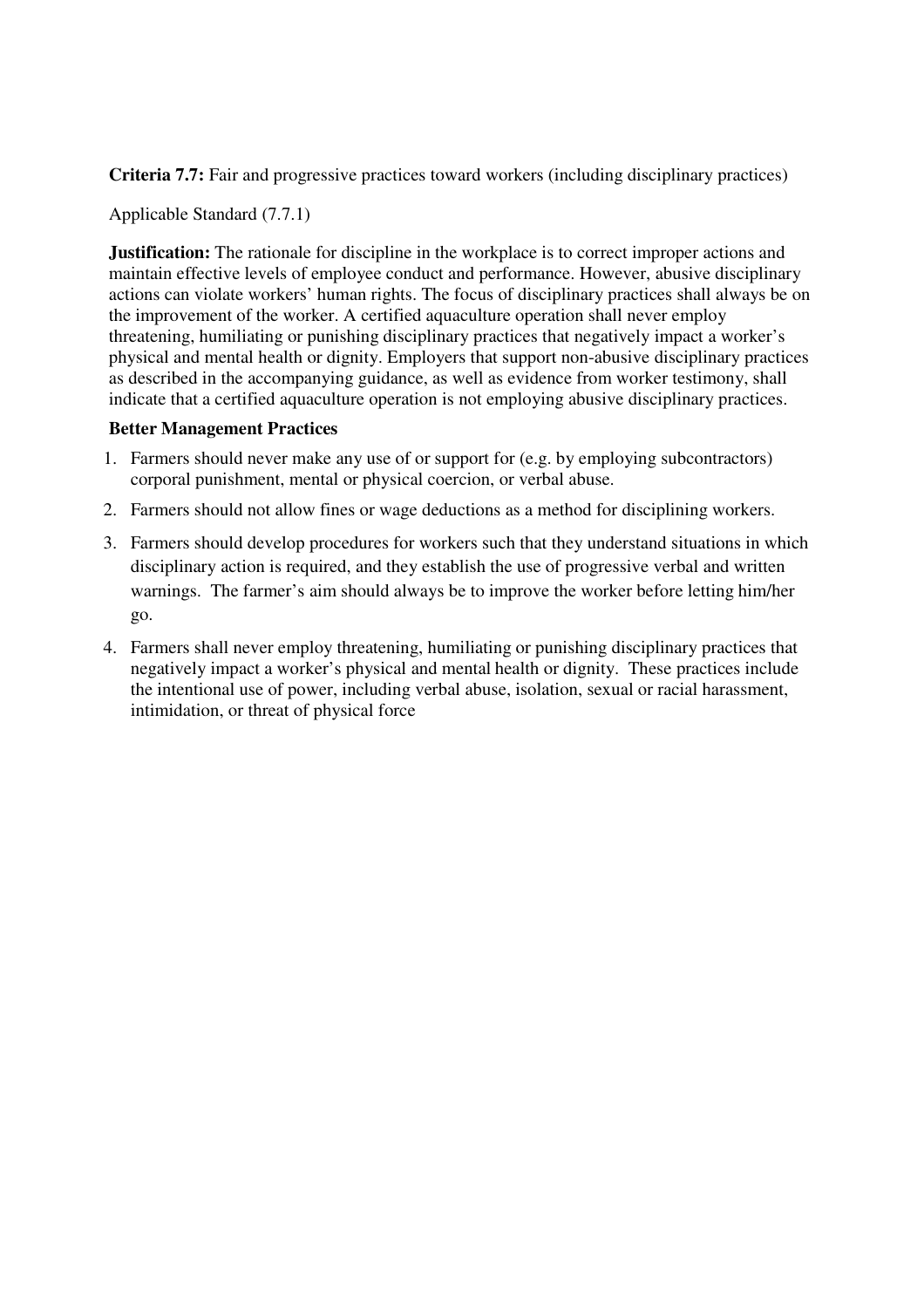## **Criteria 7.8:** Working hours

Applicable Standards (7.8.1 – 7.8.4)

**Justification:** Workers shall not be obliged to live on the farm. Abuse of overtime working hours is a widespread issue in many industries and regions. Workers subject to extensive overtime can suffer consequences in their work/life balance and are subject to higher fatiguerelated accident rates. In accordance with better practices, employees in certified aquaculture operations are permitted to work within defined guidelines beyond normal work week hours but must be compensated at premium rates. Requirements for time off, working hours and compensation rates, as described above, should reduce the impacts of overtime.

- 1. Keep timesheets stating all the hours being worked every day by your employees
- 2. Workers should work a maximum of 8 hours/day or 48 hours/week. These hours however do not have to be consecutive hours
- 3. Workers should have the right to leave the farm after completing their working hours.
- 4. Develop written contracts which clearly state the maximum number of hours to be worked and the employees' right to leave the farm during their free (non working) time
- 5. At a minimum, employees should have two nights per week off (if residing on the farm) and a total of four days per month off (for all workers)
- 6. Working overtime should not be compulsory for your employees. They should be free to decide voluntarily if they want to work overtime or not and they should not be punished in any manner for deciding not to work overtime
- 7. Working overtime should occur on an exceptional, rather than regular, basis, which means that you should not plan for your workers working overtime, but you should ask your workers to work overtime only when unexpected events occur.
- 8. The maximum number of overtime hours for any single employee should be 12 hours. Hence if an employee works 40 h per week according to his/her contract, he/she cannot work more than 52h in any week.
- 9. You should pay overtime work at a rate higher than the rate you pay normally. The premium rate should be 20% higher than normal. This means that if you pay an employee USD 80 per month, as there are 4 weeks in a month, you are paying that employee USD 20 per week. If your employee works 40h per week, then you are paying the employee USD 0.50 per hour. If you are asking your employee to work overtime you should pay him/her USD 0.60 per hour (which is USD 0.50 plus 20% of USD 0.50, which is USD 0.10). This means that, is the employee works 5h overtime in one week you should pay him/her USD 3.
- 10. Keep receipts signed by your employees stating how much money they have been paid and for what (e.g. salary for March 2011 etc.).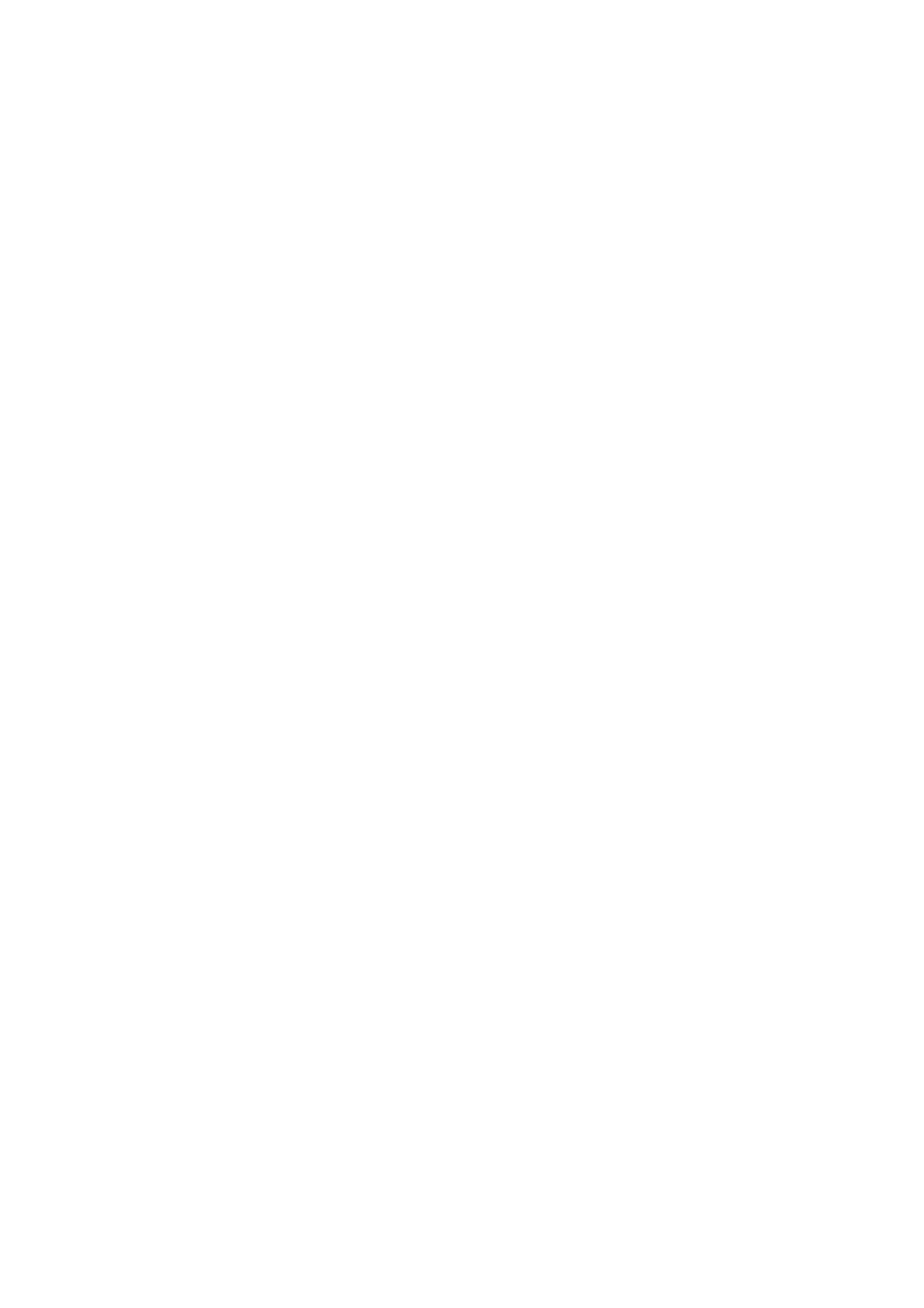**Criteria 7.9:** Fair and decent wages

Applicable Standards (7.9.1 – 7.9.3)

**Justification:** Workers shall not be obliged to live on the farm. Abuse of overtime working hours is a widespread issue in many industries and regions. Workers subject to extensive overtime can suffer consequences in their work/life balance and are subject to higher fatiguerelated accident rates. In accordance with better practices, employees in certified aquaculture operations are permitted to work within defined guidelines beyond normal work week hours but must be compensated at premium rates. Requirements for time off, working hours and compensation rates, as described above, should reduce the impacts of overtime.

- 1. Farmers should ensure wages paid for a standard working week always meet, at least, legal and industry minimum standards; cover basic needs of personnel and provide some additional discretionary income.
- 2. Basic needs should be assessed in consultation with workers and their representative organizations and assessing the cost of living using credible sources. The process should be documented and annexed to the contract of every employee
- 3. You should have a clear and transparent mechanism for setting wages. This mechanism should be based on the principle of equal pay for equal work. The mechanism should be written and annexed to employees contracts
- 4. All your employees should be aware of this mechanism
- 5. Farmers should make payments in a manner convenient to workers. For example if an employee wants to be paid in cash, you should pay him in cash, while if an employee prefers being paid through bank transfer, then you should pay him through bank transfer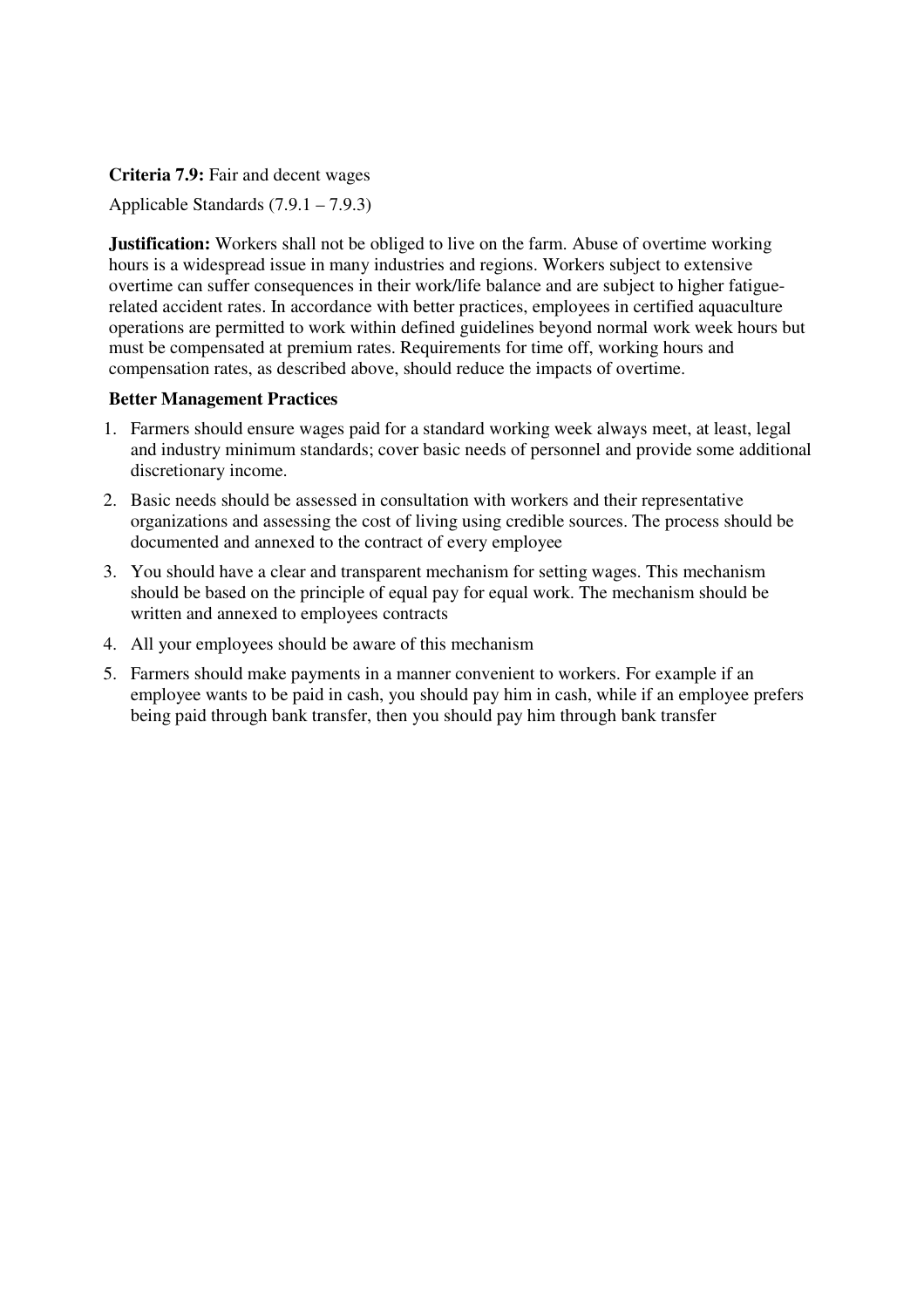**Criteria 7.10:** Labor contract

Applicable Standards (7.10.1 – 7.10.3)

**Justification:** The key to a fair and transparent exchange (work for income) is an agreement that is clear to both parties and can be verified during the contract period. Signed documents that both parties have access to at will are important for verification to take place. This will also ensure that conflicts around misunderstandings can be avoided and, if they occur, discussed in a mutually transparent manner. Revolving labor contract schemes, designed to deny long-time workers full access to fair and equitable remuneration and other benefits, are prohibited.

#### **Better Management Practices**

You should prepare written contracts for every employee you employ

You should give copies of the contract to your employees

You should explain clearly to your employees the meaning of every part of the contract and make sure they understand the contracts they have with you or your farm

The maximum length of probation period stated in the contract for workers, other than farm managers and workers with a university degree, should be 1 month and you should respect that.

The maximum length of probation period stated in the contract for farm managers and workers with a university degree should be 2 months and you should respect that.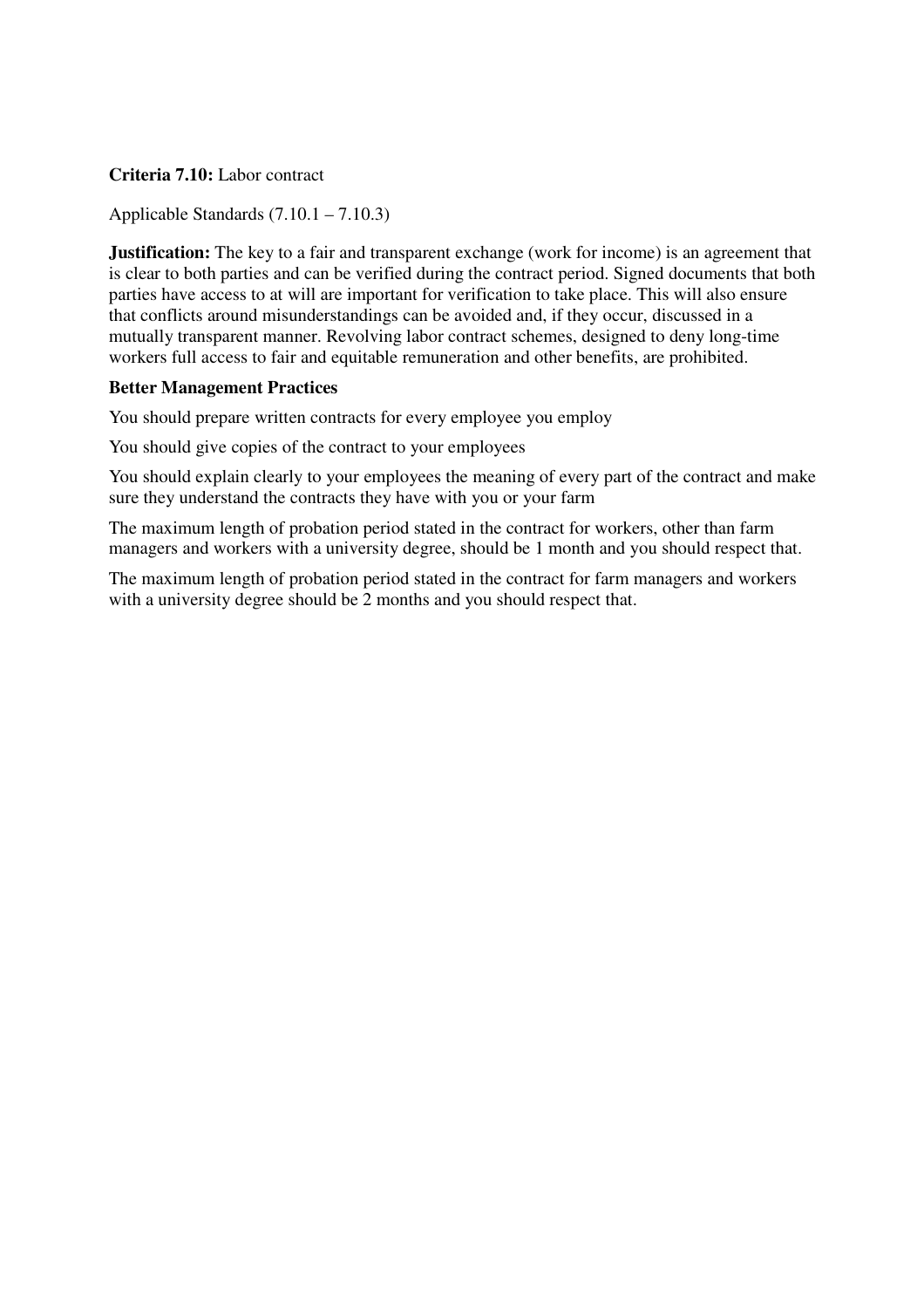**Criteria 7.11:** Management systems

Applicable Standards (7.11.1 – 7.11.5)

**Justification:** Employers shall put in place systems that allow workers to communicate freely on any issues of concerns. Such a system should protect the anonymity of "whistle-blowers." Employers shall also keep records and track and resolve issues to the maximum of their ability. The figure of 90% is arbitrary and is meant to indicate that almost all the grievances are resolved quickly. Having a metrics-based standard also allows for the percentage of complaints being addressed to be set at a higher level during revisions to these standards. It is recognized that, at present, most suppliers and service providers contracted by farmers may not offer suitable health and safety conditions to their workers and that this is beyond the control of the farmer. A period of one year is, however, considered by the PAD to be a realistic timeframe for farmers to identify suppliers and providers that do offer such conditions.

- 1. You should ensure that all workers have an appropriate method to communicate anonymously with you on matters relating to labor rights and working conditions. At a minimum you should put compliant boxes around the farm, to allow employees to submit their complaints, if any
- 2. You should keep a register recording all issues raised by workers (including compliant forms), date and response taken.
- 3. You should solve at least 90% of the complaints within 1 month from the time when these have been registered. Only conflicts that both your employees and you agree are solved may be considered solved
- 4. For the remaining complaints, you should have a clear and written plan on how to address them
- 5. Most often, the businesses you subcontract (for example to remove sludge or to harvest) have employees. The conditions of employment of those employees are likely not to be in compliance with these standards. Although for some time you will be able to be certified while using sub-contractors that do not apply "proper" labor conditions, after 1 year of being certified, every employee (even if not employed by you but employed by a subcontractor) should benefit from the rights stated in these standards. If you cannot do that, you will lose certification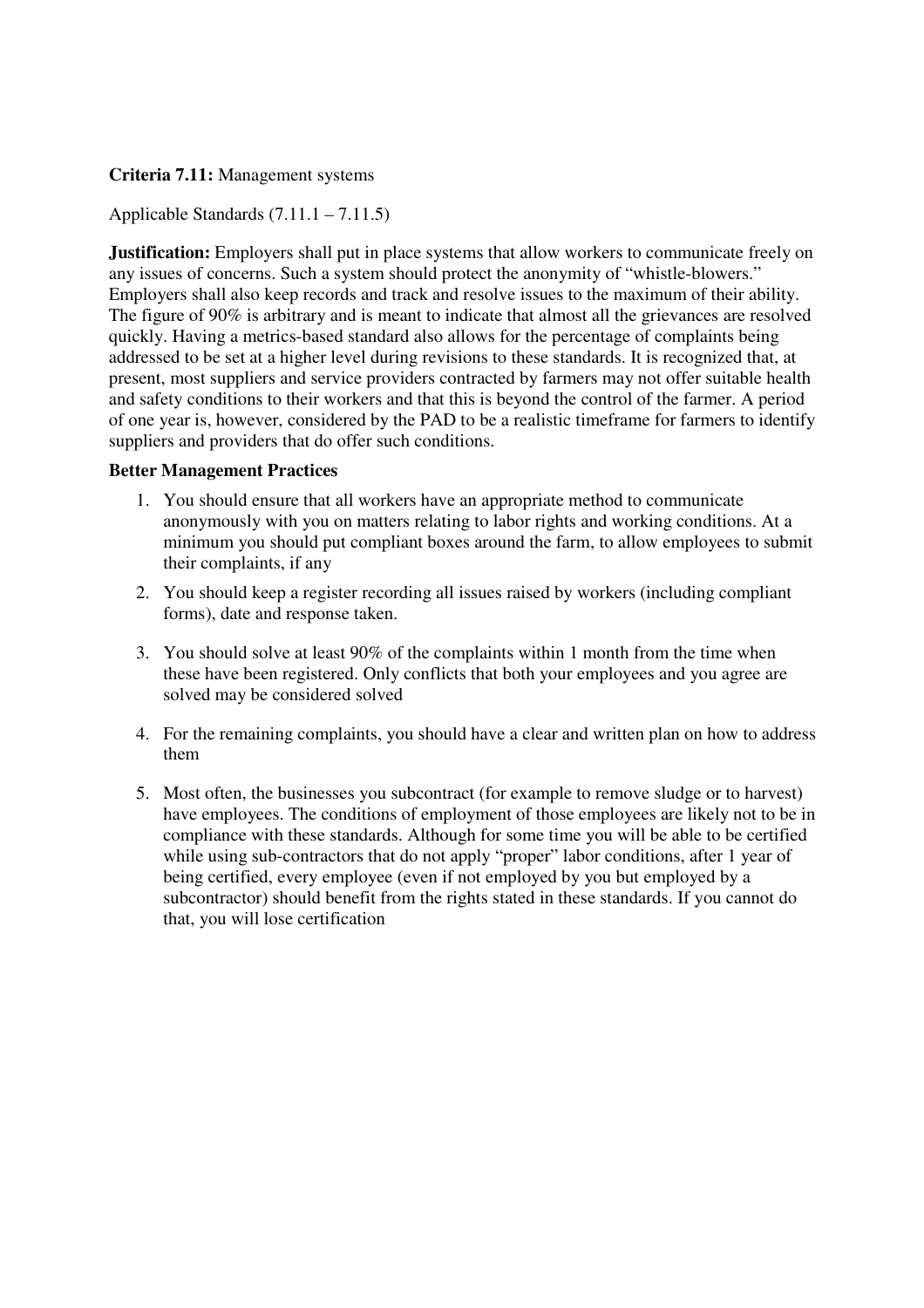**Criteria 7.12:** Record keeping

Applicable Standard (7.12.1)

**Justification:** Compliance to standards on overtime requires a record of the hours worked by every employee to be accurately kept.

- 1. You should keep records of the hours worked by every worker employed in your farm
- 2. You should have an updated list of employees and timesheets for all the active and past (at least 6 month before obtaining certification) employees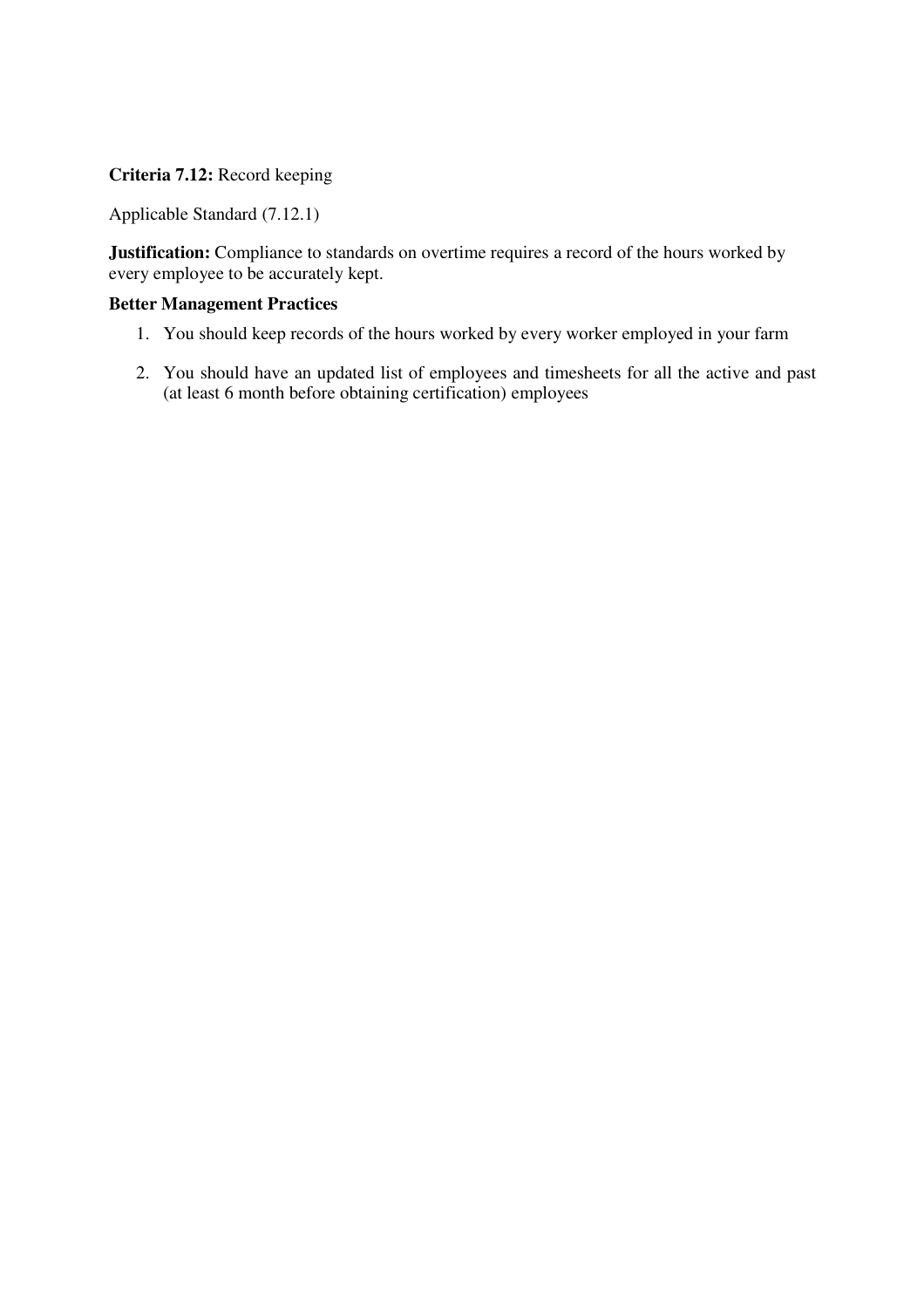**Criteria 7.13:** Participatory social impact assessment for local communities

Applicable Standards (7.13.1 – 7.13.2)

**Justification:** The people who live in communities around pangasius farms are critical stakeholders. Regular communication and consultation can build trusting relationships with local communities and prevent or minimize conflicts. The farms should contribute to poverty alleviation and food security so that there are net benefits to the local community.

The focus of the p-SIA criteria is on risks and impacts between surrounding communities and the farm. Information about technical operations on the farm that have no bearing on risks and impacts outside the farm need not be documented nor disclosed in the participatory processes.

The extent to which the steps in the p-SIA are done by outside professionals, or with outside professional consultants, or (almost fully) localized, with or without the use of high-end technical tools, can be appropriate to the scale of the farm. Area-size (ponds and additional grounds dedicated to the farm), farm-technology (intensive to extensive), and capital lay-out are good indicators to make judgments on the appropriateness of the methods and tools used in the p-SIA.

Small farmers can do these steps in locally organized processes and use hand-written documentation that gets posted on village public sign boards. Industrial estates of large size and investment will need to hire professional experts to assist in this process and are expected to adhere to methodological descriptions provided by the UNDP or World Bank. The only addition to existing generic descriptions of the p-SIA methodology is that a closure and reclamation plan is requested.

For new farms, the focus of this criteria lies in assessing future risks and impacts. It will be done before a physical start is made with farm establishment. For existing farms, the focus lies in assessing actual risks and impacts. In both cases, the outcome is oriented towards identifying how to responsibly deal with these risks and impacts in negotiated processes with those who are affected.

In group certification approaches (cooperatives or an area of individual farms of which products are not individually traceable in trade), the whole group is the unit of interest.

Credible social sustainability standards must be able to respond to real human concerns that arise in communities located near the farm, as well as on the farm. In particular, appropriate consultation must be undertaken within local communities so that potential conflicts are properly identified, avoided, minimized and/or mitigated through open and transparent negotiations on the basis of an assessment toward risks and current impacts on the surrounding communities. Communities will have the opportunity to be part of the assessment process. The impacts of aquaculture operations on minorities and those prone to discrimination will be accounted for, and opportunities for these groups of people should be identified, evaluated and addressed. Negative impacts may not always be avoidable. However, the process for addressing them must be open, fair and transparent. Therefore, these community standards focus on due diligence through dialogue and negotiation with surrounding communities.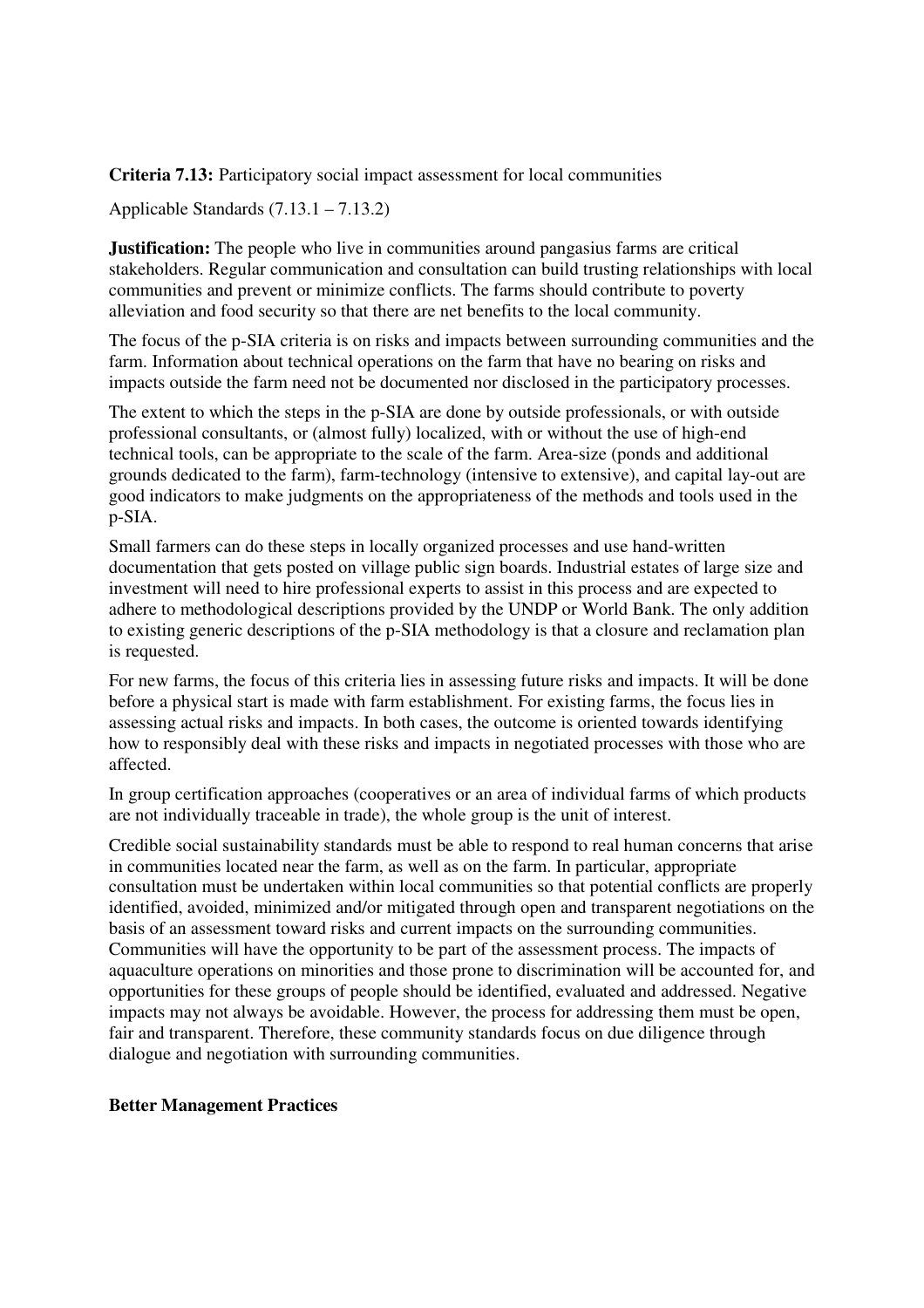1. You should engage with your neighbors and other local communities to conduct a participatory Social Impact Assessment. This pSIA does not need to be too complicated, but it should include at least the following aspects

a. The process and transparency of communication with stake-holders (e.g., affected people, groups and communities). You should prepare a list of people that may be affected by your farm and how you communicated with them to conduct this pSIA

b. Quality of the p-SIA process to allow people to assess whether this pSIA is participatory and transparent. This part should include

- The intent to conduct a p-SIA should be locally publicly communicated with sufficient time for interested parties to participate and/or get informed
- In listing stakeholders, in making impact descriptions, and in preparation of a final p-SIA report-document, meetings with the listed stakeholders (or by stakeholders chosen representatives) have taken place
- These meetings have been minuted and these records are attached to the final report; names and contact details of participating stakeholders included
- Evidence is provided that draft and final p-SIA reports have been submitted to local government representative and, if stakeholders so desired, to a legally registered civil organization chosen by the stakeholders

c. An assessment of the risks, and actual impacts of your farm or intended farm (if you are planning to build one) and at least two alternatives. For example:

- what will happen if the farm continues to exist (or is built)? This is the current plan
- What would happen if the farm stopped farming (or was not built)? This is an alternative which must be assessed
- What would happen if the farm had also water treatment ponds? This is a potential alternative scenario
- What would happen if the farm was only 2/3 of its size? This is another alternative scenario that you may consider.

In this part of the assessment, concepts to cover should include:

• Economic aspects (influence on employment opportunities, influence on other livelihoods in community)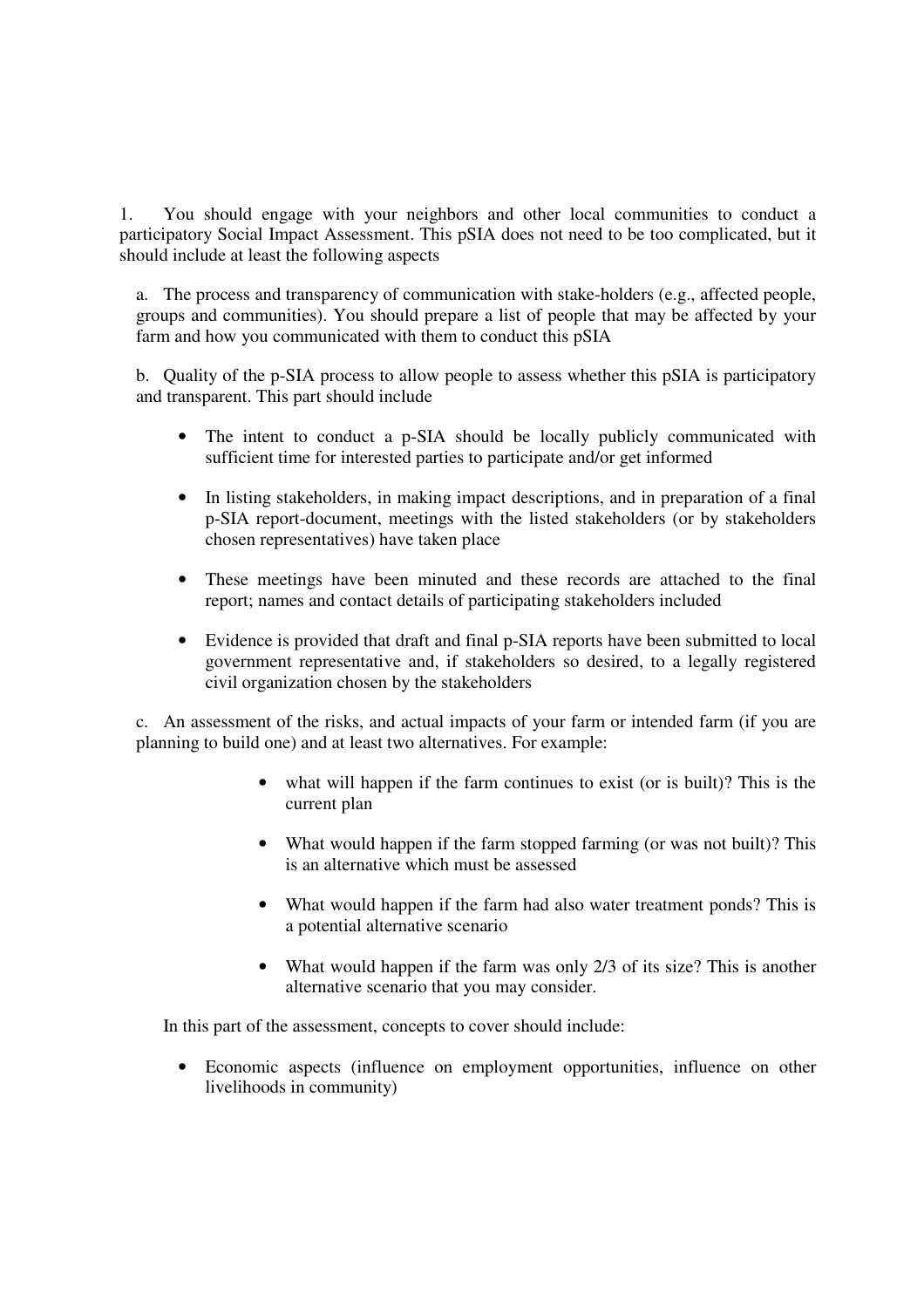- Natural resource access and use (land and water tenure, influence on quality and availability of natural resources incl. water)
- Human assets (food security, health and safety, education, indigenous knowledge)
- Physical infrastructure (access to roads, electricity, telephone, housing, waste disposal systems)
- Social and cultural aspects (indigenous/traditional/customary rights and beliefs, social exclusion/inclusion, gender equity, changes in age composition of the community, local informal institutions and organizations)
- Governance aspects (influence of aquaculture on norms, taboos, regulations, laws, conflict management, and whether these changes add up to more or less transparency, accountability and participation in decision making

d. Research and report probable impacts that are likely to be most important. In doing this, it is important to arrange meetings with stakeholders to let them prioritize as well as to let them express how they assess/view/feel; identify both positive and negative risks and impacts. (this way of working also paves the way for handling trade-offs.)

e. Do deeper investigations into impacts that are considered priorities by the community with focus on the question "What changes will lead to if they indeed come about?" Include:

- Physical effects to man-made and natural structures and processes
- Likely adaptations and the social and economic effects of making such adaptations
- How these effects and indirect effects would compare to having no intervention
- How effects may or might be cumulative.

f. Make recommendations to maximize the positive and minimize the negative, with consideration to compensation options for those lands and people impacted; include recommendations on how to avoid these issues with the intended farm or farm development

g. Propose a plan to mitigate the impacts identified by the community. You should include also a closure and reclamation plan explaining how repair or restoration will take place if the farm was to close or go bankrupt.

h. Develop and approve, with all stakeholders, a monitoring plan and indicators on positive and negative risks and impacts. This step should be conducted using

> • Focus Group Discussions (FGD), which is a rapid way to collect data from different stakeholders in a group-setting. This for example would consist of meetings with the agriculture farms in your area, meetings with fishermen, etc. This process is very useful to brainstorm around concerns, to cross-check information for validation, or to obtain a list with a variety of reactions to hypothetical or intended actions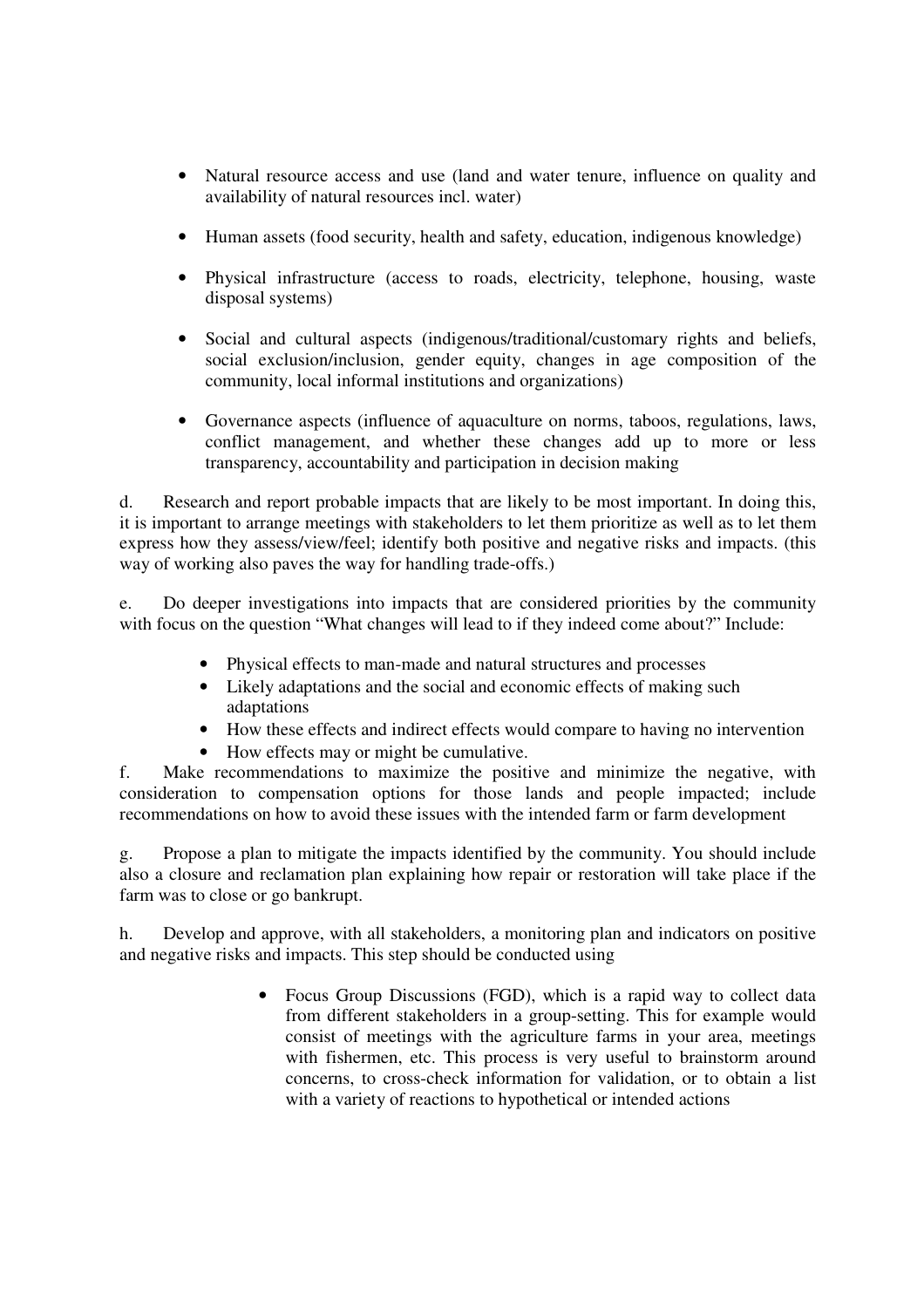• Participatory Rural Appraisal (PRA): which means adopting an approach and method to investigate with emphasis on local knowledge and perception. It includes group exercises through which stakeholders are encouraged to share information and make their own appraisals and formulate their own solutions.

i. A summary with recommendations and conclusions is made available to all involved in the process and, through public local notices, made accessible to all members of the local community

2. Distribute the pSIA to household representatives (at least 10) within the community, the local government and at least one civil society. When you distribute the pSIA, make sure you obtain signed letter stating having received copies of the p-SIA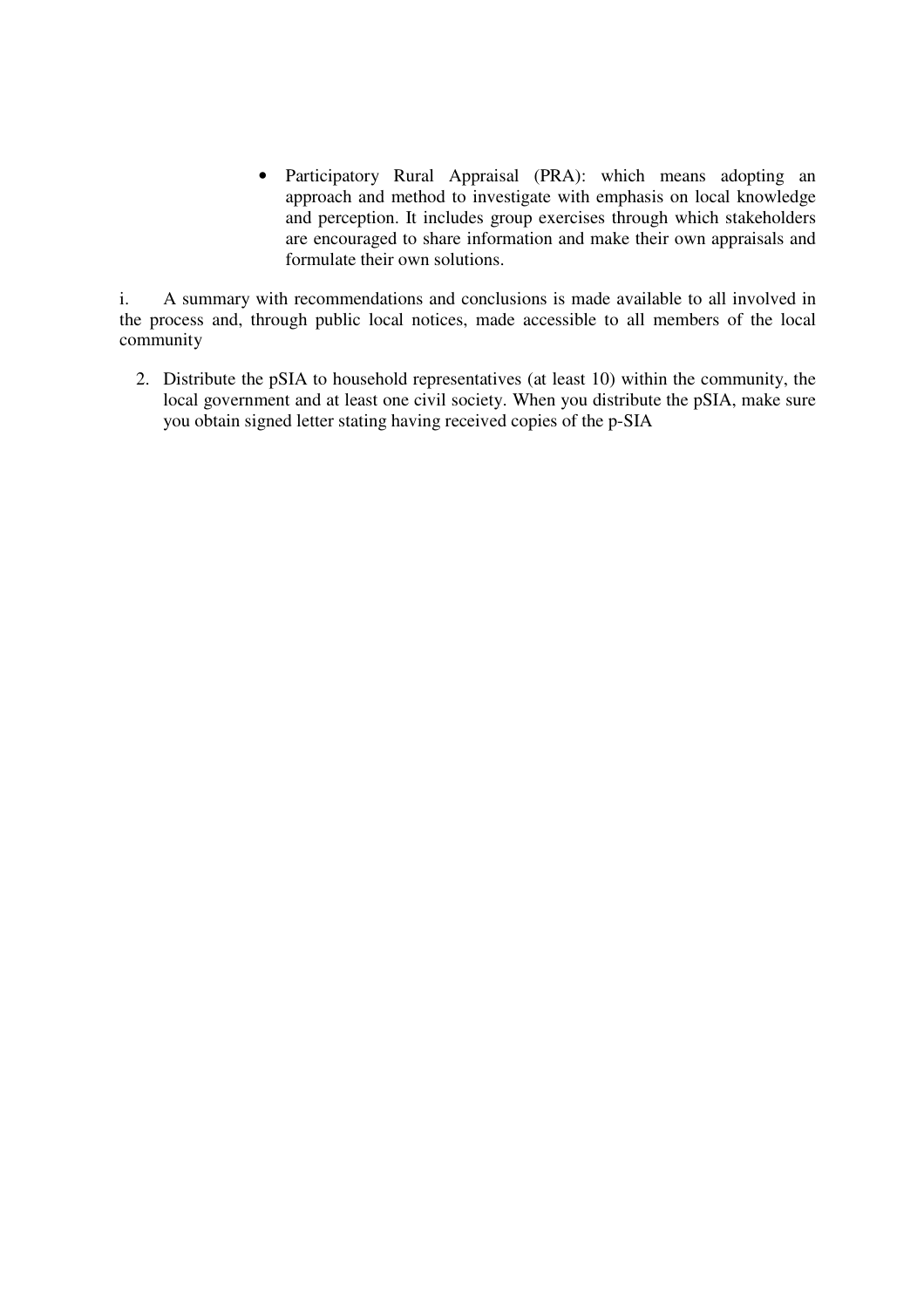**Criteria 7.14:** Complaints by local communities

Applicable Standards (7.14.1 – 7.14.3)

**Justification:** Mutually fair and open negotiations will help resolve conflicts. The farm must, therefore, have a conflict resolution policy in place that describes how to make complaints as well as how the farm intends to address them. The contents of this policy must be known publicly (in surrounding communities) and the farm must provide verification as to the progress it makes in resolving outstanding concerns.

The standard makes allowance for the eventuality that not all conflicts can be resolved easily and quickly. It must also be mentioned that conflicts may not necessarily be caused by farm development and/or operation. But the farm shall exercise due diligence (i.e., actively seek to determine and solve) with regard to complaints, provide the utmost effort to avoid doing harm to the interests of surrounding communities, and provide evidence for this according to the standard.

- 1. You should develop a policy for solving conflicts with local communities. The policy shall state how conflicts and complaints are recorded and tracked transparently and explain how to respond to all received complaints
- 2. This policy should be applied and verifiable, which means that people can check if you have been applying it or not
- 3. You should have complaint boxes in different locations around your farm to allow the local community to submit any complaints
- 4. You should keep complaint registers where you keep details of all the complaints you receive
- 5. You should also issue receipts indicating that the complaint has been received. These should be written in a language understandable by the local community
- 6. You should always try to solve all the conflicts you have with local communities. At a minimum, you should solve:
	- 50% of the conflicts within 6 months
	- 75% of the conflicts within 1 year
	- All the conflicts within 2 years
- 7. The process you adopt to solve any conflicts should be documented and the meetings you have with the people that have complaints towards your farm are summarized. Summaries should include an agenda (the list of concerns), resolutions or agreements reached, who shall take what action by when, and a list of participants. Local government and at least one civil society or customary organization chosen by the community shall have access to the conflict resolution process and the relevant documentation.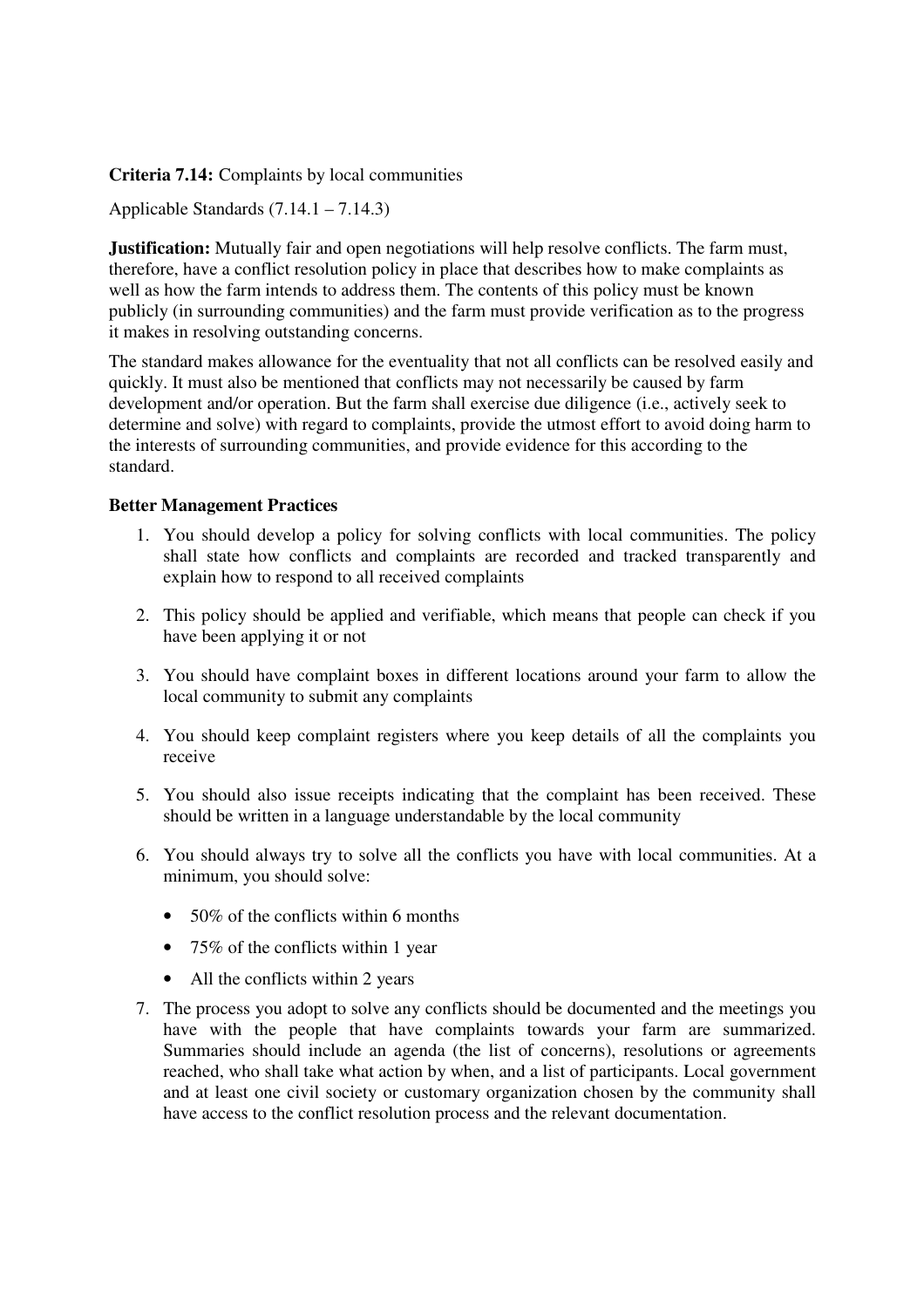- 8. A conflict should be considered resolved if both you and the person complaining agree to take it off the agenda or list of complaints. When a conflict is solved, get a letter from the person complaining to indicate that the conflict was indeed solved
- 9. Obtain signed letters from local communities to confirm that the plan you are adopting to solve conflicts have been applied
- 10. Give a copy of the policy and the relevant documents to a representative of the local government and at least one civil society. Remember to get a signed letter from them stating that they received the policy and relevant documents
- 11. Obtain from the local community signed letters stating that they have received receipts from you stating that you have received their complains